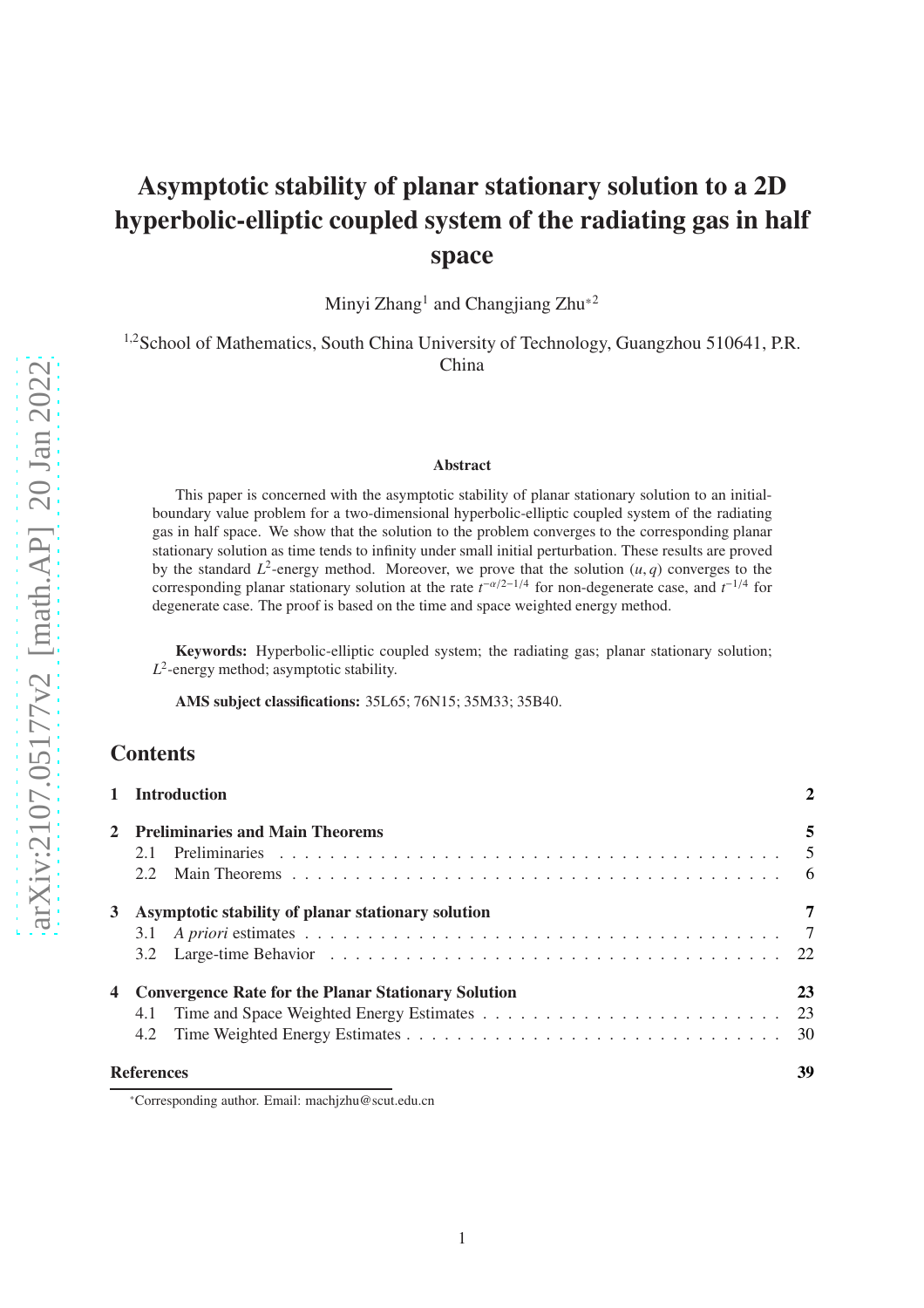## <span id="page-1-0"></span>1 Introduction

In this paper, we consider the stability of a planar stationary solution to the following initial boundary value problem for a two-dimensional hyperbolic-elliptic coupled system of the radiating gas in half space  $\mathbb{R}_+ \times \mathbb{R}$ :

<span id="page-1-1"></span>
$$
\begin{cases} u_t + f(u)_x + g(u)_y + \text{div}q = 0, \\ -\nabla \text{div}q + q + \nabla u = 0, \end{cases}
$$
 (1.1)

where  $\mathbb{R}_+ := (0, \infty), u(x, y, t)$  is a scalar function of position  $(x, y) \in \mathbb{R}_+ \times \mathbb{R}$  and time  $t \geq 0, q = (q_1, q_2)$ is a vector function, *f* and *g* are smooth functions. We assume that *f* is strictly convex, i.e. there exists a positive constant  $\alpha$  such that for any  $u \in \mathbb{R}$ 

<span id="page-1-5"></span>
$$
f''(u) \ge \alpha > 0. \tag{1.2}
$$

We also assume that

$$
f(0) = f'(0) = 0.
$$

The initial and boundary conditions for the equation [\(1.1\)](#page-1-1) are prescribed as

<span id="page-1-2"></span>
$$
u(x, y, 0) = u_0(x, y), \quad u(0, y, t) = u_-, \tag{1.3}
$$

where  $u_-\$  is a constant. The initial function  $u_0(x, y)$  satisfies

<span id="page-1-6"></span>
$$
u_0(x, y) \to u_+ \text{ as } x \to +\infty. \tag{1.4}
$$

Throughout this paper, we assume that  $u_$  <  $u_+$  ≤ 0. The inequality  $u_$  < 0 implies that the fluid blows out through the boundary  $\{x = 0\}$ , which yields that the characteristics of the hyperbolic system [\(1.1\)](#page-1-1) around the boundary are negative. Therefore, the boundary condition  $(1.3)_2$  is necessary and sufficient for the well-posedness. This initial-boundary value problem is called the outflow problem.

The system [\(1.1\)](#page-1-1) is a simplified version of a radiating gas model in two-dimension. The model [\(1.1\)](#page-1-1) gives a good approximation to the equations of radiation hydrodynamics. The derivation refers to [\[1,](#page-38-1) [3,](#page-38-2) [5,](#page-38-3) [41\]](#page-40-0).

As  $(1.1)<sub>2</sub>$  is a linear elliptic, Liu and Kawashima in [\[24\]](#page-39-0) showed that *q* can be expressed in format of  $\nabla u$ , that is  $q = -(1 - \Delta)^{-1} \nabla u$ . Therefore, the system [\(1.1\)](#page-1-1) is formally equivalent to the Burgers equation with non-linear term

<span id="page-1-3"></span>
$$
u_t + f(u)_x + g(u)_y - (1 - \Delta)^{-1} \Delta u = 0.
$$
 (1.5)

Since the system [\(1.5\)](#page-1-3) is similar to a viscous conservation laws in format, many methods of energy estimate for viscous conservation laws can be used for reference in system [\(1.5\)](#page-1-3) which is equivalent to the system [\(1.1\)](#page-1-1). And we know that the stability of nonlinear waves to the Cauchy problem of the following one-dimensional viscous conservation laws  $(1.6)$  with  $n = 1$  has been studied thoroughly, after the pioneering work in 1960 by Il'in and Oleinik in [\[9\]](#page-38-4):

<span id="page-1-4"></span>
$$
u_t + \sum_{j=1}^n f(u)_x = \Delta u
$$
, for  $(x, t) \in \mathbb{R}^n \times (0, \infty)$ . (1.6)

In the cases of one-dimensional whole space, Kawashima, Matsumura and Nishihara studied the asymptotic stability of traveling waves, cf. [\[13\]](#page-39-1) [\[31\]](#page-40-1); Harabetian, Hattori, Matsumura and Nishihara proved the asymptotic stability of rarefaction waves, cf. [\[6,](#page-38-5) [7,](#page-38-6) [25,](#page-39-2) [26\]](#page-39-3). In the cases of two-dimensional whole space, Xin in [\[44\]](#page-40-2) first showed the stability of the planar rarefaction wave. Ito in [\[10\]](#page-38-7) obtained the convergence rate toward the planar rarefaction wave. After that, Nishikawa [\[34\]](#page-40-3) improved their results with smallness condition. Furthermore, Kawashima, Nishibata and Nishikawa extended the *L* 2 energy method to general  $L^p$  space for multi-dimensional viscous conversation laws. Their techniques have been applied to many other models such as the compressible Navier-Stokes equations and hyperbolic-elliptic coupled system.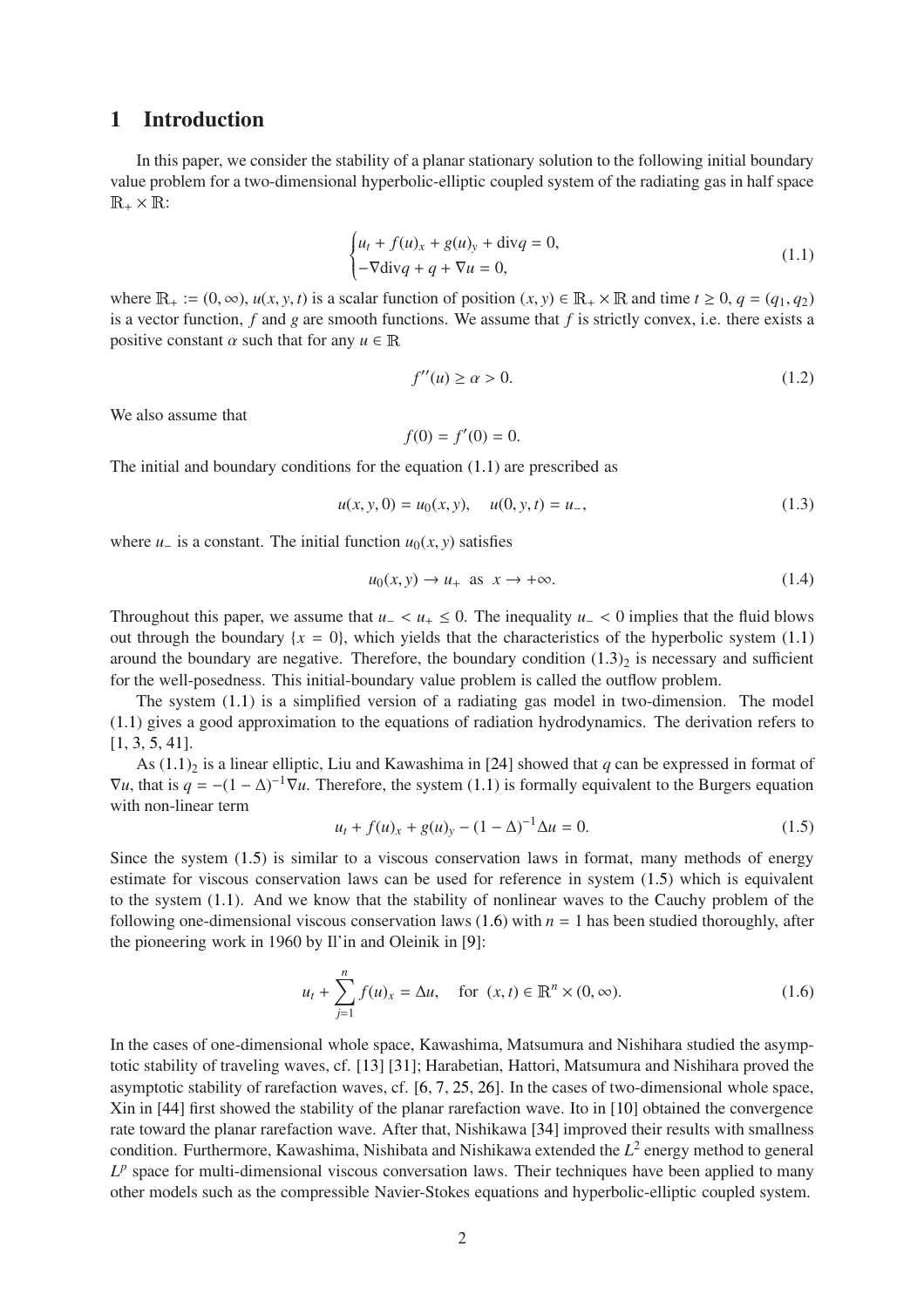The stability of nonlinear waves to the Cauchy problem of the hyperbolic-elliptic coupled system for one-dimensional radiating gas has been investigated thoroughly. We refer to [\[13,](#page-39-1) [14,](#page-39-4) [15,](#page-39-5) [16,](#page-39-6) [30,](#page-40-4) [35,](#page-40-5) [20,](#page-39-7) [21,](#page-39-8) [36\]](#page-40-6) for the work of shock waves, and we refer to [\[19,](#page-39-9) [37\]](#page-40-7) for rarefaction waves and [\[40,](#page-40-8) [8\]](#page-38-8) for diffusion waves. In the multi-dimensional case, Di Francesco in [\[1\]](#page-38-1) showed the global-in-time existence and the uniqueness of weak solutions to the system [\(1.1\)](#page-1-1) and analyzed the relaxation limits. In [\[42\]](#page-40-9), Wang and Wang obtained the global existence and pointwise estimates of the solution in multi-dimensions by employing the method of the Green's function combined with some energy estimates. Gao and Zhu in [\[3\]](#page-38-2) studied the stability of solutions to the Cauchy problem [\(1.1\)](#page-1-1) toward the planar rarefaction waves in twodimension with the far field states condition *u*<sup>−</sup> < *u*+, and they obtained the asymptotic time-decay rates. And in [\[2\]](#page-38-9), Gao, Ruan and Zhu further extended to  $3 \le n \le 5$  in the spatial dimension. In [\[39\]](#page-40-10), Ruan and Zhu proved the existence and uniqueness of the global solutions and obtained the  $L^p$ -convergence rates toward the diffusion waves for  $1 \le n < 8$ . In [\[24\]](#page-39-0), Liu and Kawashima obtained the global existence and optimal time-decay rates of solutions to the linear diffusion waves, which is given in terms of the heat kernel, for  $n \geq 2$  with small initial data. More recently, Wang and Wang in [\[43\]](#page-40-11) investigated the blow up of classical solutions to the nonlinear Cauchy problem with large initial data by employing the characteristic method. And further they proved that under some restrict conditions on the initial data  $u_0 \in H^2$ , the global existence theory is established.

In the cases of one-dimensional half space, Liu, Matsumura and Nishihara in [\[22,](#page-39-10) [23\]](#page-39-11) first considered the asymptotic stability to the initial-boundary value problem for viscous conversation laws. They showed that the stability of several types of nonlinear waves in one-dimensional half space. In [\[23\]](#page-39-11), the asymptotic states of the solutions of the system  $(1.6)$  with  $n = 1$  were classified into the following three cases depending on the signatures of  $f'(u_{\pm})$ :

(a) 
$$
f'(u_-) < f'(u_+) \le 0
$$
;  
\n(b)  $f'(u_-) < 0 < f'(u_+)$ ;  
\n(c)  $0 \le f'(u_-) < f'(u_+)$ .

In case (*a*), the solution of [\(1.6\)](#page-1-4) converges to stationary solution. In case (*b*), the solution behaviors as the superposition of stationary solution and rarefaction wave. In case (*c*), the asymptotic state is rarefaction wave. From [\(1.2\)](#page-1-5), case (*a*) is equivalent to  $u_-\lt u_+\leq 0$ , case (*b*) is equivalent to  $u_-\lt 0\lt u_+$  and case (*c*) is equivalent to  $0 \le u - \langle u_+$ . After the work of [\[23\]](#page-39-11), a series of related studies have been done. Xin in [\[44\]](#page-40-2) first showed the asymptotic stability of planar rarefaction waves for viscous conversation laws [\(1.6\)](#page-1-4) in two dimensions, and then Ito [\[10\]](#page-38-7) and Nishikawa [\[34\]](#page-40-3) gained the decay rate. Recently, Kawashima [\[17\]](#page-39-12) first showed the asymptotic stability of planar stationary solution for viscous conversation laws in two-dimension half space and obtained the convergence rate. More recently, Ruan and Zhu [\[38\]](#page-40-12) studied the initial-boundary value problem for a hyperbolic-elliptic system in one-dimensional half space to a rarefaction wave for the case  $0 = u<sub>-</sub> < u<sub>+</sub>$ . Ji, Zhang and Zhu [\[11\]](#page-39-13) further investigated the asymptotic stability of the stationary solution, rarefaction wave, and the superposition of the rarefaction wave and the stationary solution for the case  $u_+ < u_+ \leq 0$ ,  $0 \leq u_- < u_+$  and  $u_- < 0 < u_+$ , respectively. For the initialboundary value problem, there are also many results for other physical models such as the compressible Navier-Stokes equations. Kawashima, Nishibata and Zhu in [\[18\]](#page-39-14) studied the existence and the asymptotic stability of a stationary solution for the compressible Navier-Stokes equations in one-dimensional half space and then the convergence rate was obtained in [\[27\]](#page-39-15). Kagei and Kawashima in [\[12\]](#page-39-16) investigated the stability of planar stationary solutions for the barotropic compressible Navier-Stokes equations in the multi-dimensional half space and the decay rate is given in [\[28\]](#page-39-17).

Motivated by these preceding results, especially [\[23\]](#page-39-11), [\[17\]](#page-39-12) and [\[11\]](#page-39-13), we will study the asymptotic stability of planar stationary solution for system  $(1.1)-(1.4)$  $(1.1)-(1.4)$  $(1.1)-(1.4)$ . We attempt to extend the results in [\[17\]](#page-39-12) that the vicious conservation laws converges to the planar rarefaction wave (including asymptotic stability and decay rate) to the equations [\(1.1\)](#page-1-1). However, the one-dimensional  $H^2$  energy estimate in [\[11\]](#page-39-13) cannot be adapted directly to the two-dimension case for *H* <sup>3</sup> Sobolev space caused by the *a priori* assumption [\(3.5\)](#page-7-0). Fortunately, we can overcome these difficulties and get the stability result by using the elementary energy methods and conducting suitable treatment on the boundary  $x = 0$ .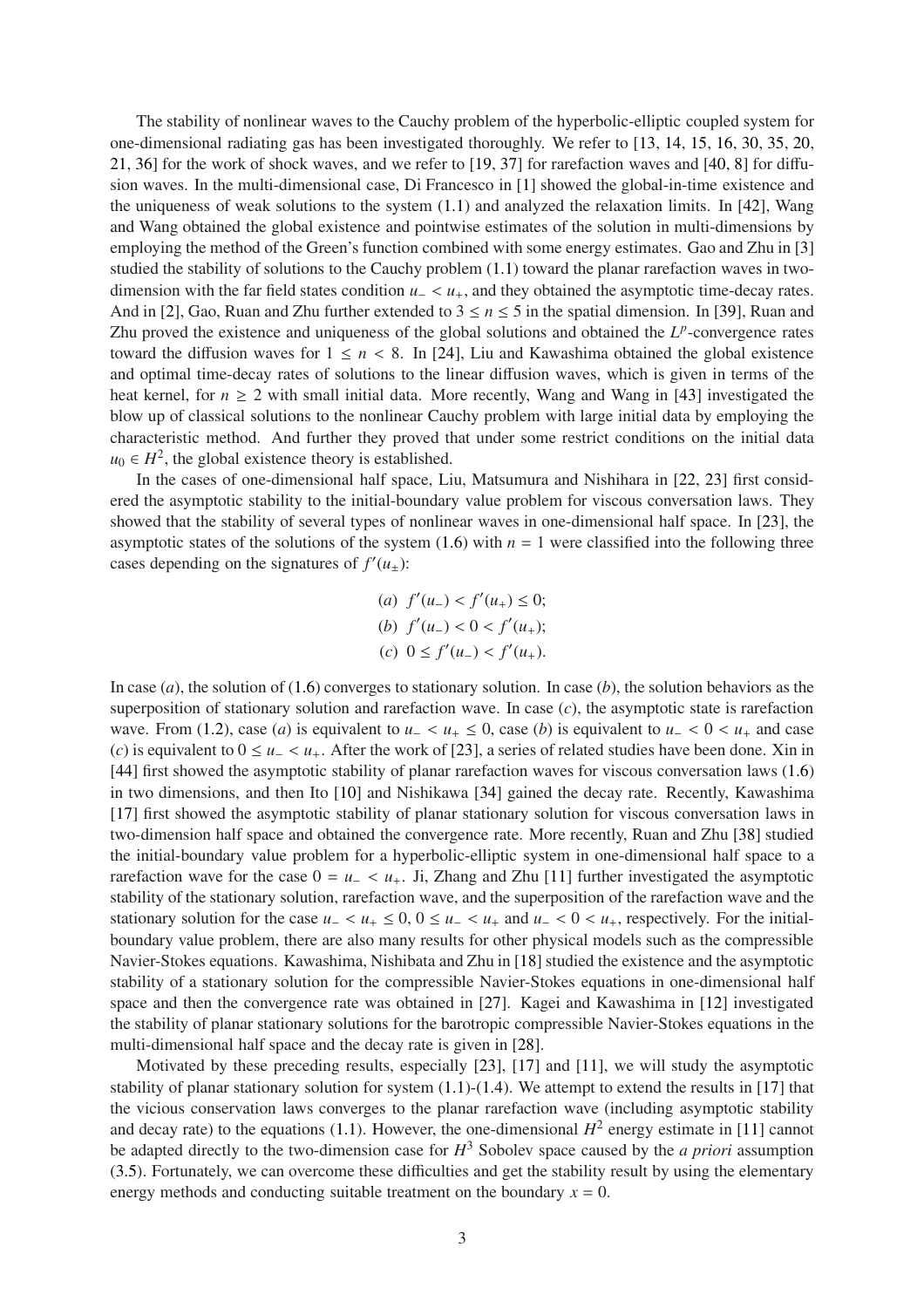The main difficulties in the present paper are as follows.

(1) In order to close the *a priori* assumption [\(3.5\)](#page-7-0) by applying Gagliardo-Nirenberg inequality, we need to prove *a priori* estimates in  $H^3$ -Sobolev space. To gain the  $H^3$ -estimates, we have to deal with the boundary effect of higher order partial derivatives of *v* and *p* at the boundary  $x = 0$ , which is a difficult problem. Thanks to  $u$ <sup>−</sup> < 0, in proving  $H^3$ -estimates of *v*, some additional boundary terms are provided:

<span id="page-3-0"></span>
$$
\int_0^t \int_{\mathbb{R}} \int_{\mathbb{R}_+} (Kv(0, y, t))^2 \, \mathrm{d}x \mathrm{d}y \mathrm{d}\tau,\tag{1.7}
$$

where the operator  $K = \nabla$ ,  $\Delta$ ,  $\nabla$  $\Delta$ . However, there is no boundary good term of *p* in [\(1.7\)](#page-3-0). To overcome it, we convert from the boundary term containing  $p$  to the boundary term of  $v$  by making full use of the structure of perturbation equations  $(3.1)$ . For example, in proving  $H^1$ -estimates of *v*, by utilizing the formation  $v \times (3.1)_1 + p \cdot (3.1)_2 + \nabla v \cdot \nabla (3.1)_1 - \nabla \text{div} p \cdot (3.1)_2$  $v \times (3.1)_1 + p \cdot (3.1)_2 + \nabla v \cdot \nabla (3.1)_1 - \nabla \text{div} p \cdot (3.1)_2$  $v \times (3.1)_1 + p \cdot (3.1)_2 + \nabla v \cdot \nabla (3.1)_1 - \nabla \text{div} p \cdot (3.1)_2$ , we make the terms containing *p* into the form of  $(3.1)_2$  to eliminate the terms containing *p* and get a good term  $|\nabla v|^2$ (can see [\(3.16\)](#page-8-0)). Moreover, the boundary term div $p(0, y, t)$  will appear in estimating the second derivative of  $\nu$  (see [\(3.28\)](#page-10-0)). We can get the relation [\(3.1\)](#page-6-2) from  $(3.1)_1$ , and thereby convert from div $p(0, y, t)$  to  $v_x(0, y, t)$ .

- (2) We know that [\[11,](#page-39-13) [17\]](#page-39-12) require only to prove the *a priori* estimates in  $H^2$  Sololev space to close the energy estimates, but  $H^3$ -estimates is required in the present paper. From  $(3.1)_1$  and boundary condition  $v(0, y, t) = 0$ , we obtain the boundary information div $p(0, y, t)$ , but not  $\nabla p(0, y, t)$ . Therefore, to get the estimates of *v*, we apply operator  $\nabla$ , div $\nabla$ ,  $\nabla$ div $\nabla$  to  $(3.1)_1$  $(3.1)_1$  successively, and apply operator div,  $\nabla$ div,  $\nabla$ div to  $(3.1)_2$  $(3.1)_2$  successively, which yields the *L*<sup>2</sup>-estimates of *v*,  $\Delta v$  and  $\nabla \Delta \nu$ . Since  $||\Delta \nu||_L^2$  $L^2 = ||\nabla^2 v||_L^2$  $L^2$ , the *H*<sup>2</sup>-estimates of *v* can be obtained automatically. However, we still do not have  $H^3$ -estimates of *v* owing to  $\|\nabla \Delta v\|_L^2$  $\frac{2}{L^2}$   $\neq$   $\|\nabla^3 v\|_L^2$  $L^2$ . This is the difference and new difficulty between this paper and [\[11,](#page-39-13) [17\]](#page-39-12). To show the estimate of the third order derivatives of *v*, from  $v_{yy}(0, y, t) = 0$ , we can get further a new  $L^2$ -estimate of  $\nabla v_{yy}$ . By utilizing the equivalence relation between  $\|\nabla^3 v\|_{L^2}$  and  $\|\nabla \Delta v\|_{L^2} + \|\nabla v_{yy}\|_{L^2}$ , the  $L^2$ -estimate of  $\nabla^3 v$  can be obtained.
- (3) Since we are dealing with the initial boundary value problem, we can not derive the  $H^2$ -estimates of *p* directly by applying elliptic estimates  $||p||_{H^2} \le C||v||_{L^2}$  from the elliptic equation  $(3.1)_2$  like Cauchy problem. Therefore, we require to find new ways to estimate *p* and its low order derivatives. To overcome this difficulty, the  $H^2$ -estimates of div*p* can be obtained under the *a priori* assumption [\(3.73\)](#page-17-0) that requires small  $||v_t||_{H^2}$ . According to perturbation equation [\(3.1\)](#page-6-2)<sub>1</sub>, we get the  $H^2$ -estimates of div*p*, and then combining  $(3.1)_2$  we further obtain the  $H^1$ -estimates of *p*.
- (4) The fourth difficulty is how to estimate the higher order derivatives of *p* and div*p*. First of all, in order to give estimate of  $\|\nabla^3 \text{div} p\|_{L^2}$ , we notice that  $\|\nabla^3 \text{div} p\|_{L^2}$  is equivalent to  $\|\nabla \Delta \text{div} p\|_{L^2}$  +  $\|\nabla \text{div} p_{xx}\|_{L^2}$  by the definition of  $\|\nabla^3 \text{div} p\|_{L^2}$ . Since the estimate of  $\|\nabla \Delta \text{div} p\|_{L^2}$  is not difficult to obtain, we just need to show the estimate of  $\|\nabla \text{div} p_{xx}\|_{L^2}$  to complete the proof of  $\|\nabla^3 \text{div} p\|_{L^2}$ . It is inevitable that we need to deal with a boundary term  $p_{1xx}(0, y, t)$ . To overcome it, rewriting the perturbation equation  $(3.1)_2$  $(3.1)_2$  into  $(3.3)$  and then applying operator  $\nabla \partial_x$  to  $(3.3)_1$ , we can get some good terms  $(||\nabla \text{div} p_{xx}||_L^2)$  $L^2$ ,  $\|\nabla p_{1x}\|_L^2$  $L^2$ <sup>2</sup>,  $||p_{1xxx}||^2$  $L<sup>2</sup>$ ). These good terms can be used to control the boundary effect produced by the boundary term  $p_{1xx}(0, y, t)$  (the details can see [\(3.85\)](#page-20-0)-[\(3.87\)](#page-20-1)). Secondly, in order to get the estimate of  $\|\nabla^3 p\|_{L^2}$ , by making full use of [\(3.1\)](#page-6-2)<sub>2</sub> and [\(3.4\)](#page-7-1), we derive the relation between the third partial derivatives of  $p_1$  and  $p_2$ : [\(3.89\)](#page-21-1) and [\(3.90\)](#page-21-2). By utilizing the *L*<sup>2</sup>-estimate of second order derivatives of div*p*, proving the *L*<sup>2</sup>-estimate of  $\nabla^3 p$  is converted to showing the  $L^2$ -estimate of  $p_{1xxx}$  and  $p_{2xyy}$ , which reduces the complexity of the problem and helps us obtain the estimate of  $\|\nabla^3 p\|_{L^2}$ .

The contents of this paper are as follows. In Section [2,](#page-4-0) we summarize the spatial asymptotic property and monotonicity of the stationary solution which is given by [\[11\]](#page-39-13). Then we give the main theorem of this paper. In Section [3,](#page-6-0) we begin detailed discussion with a reformulation of the problem [\(1.1\)](#page-1-1) and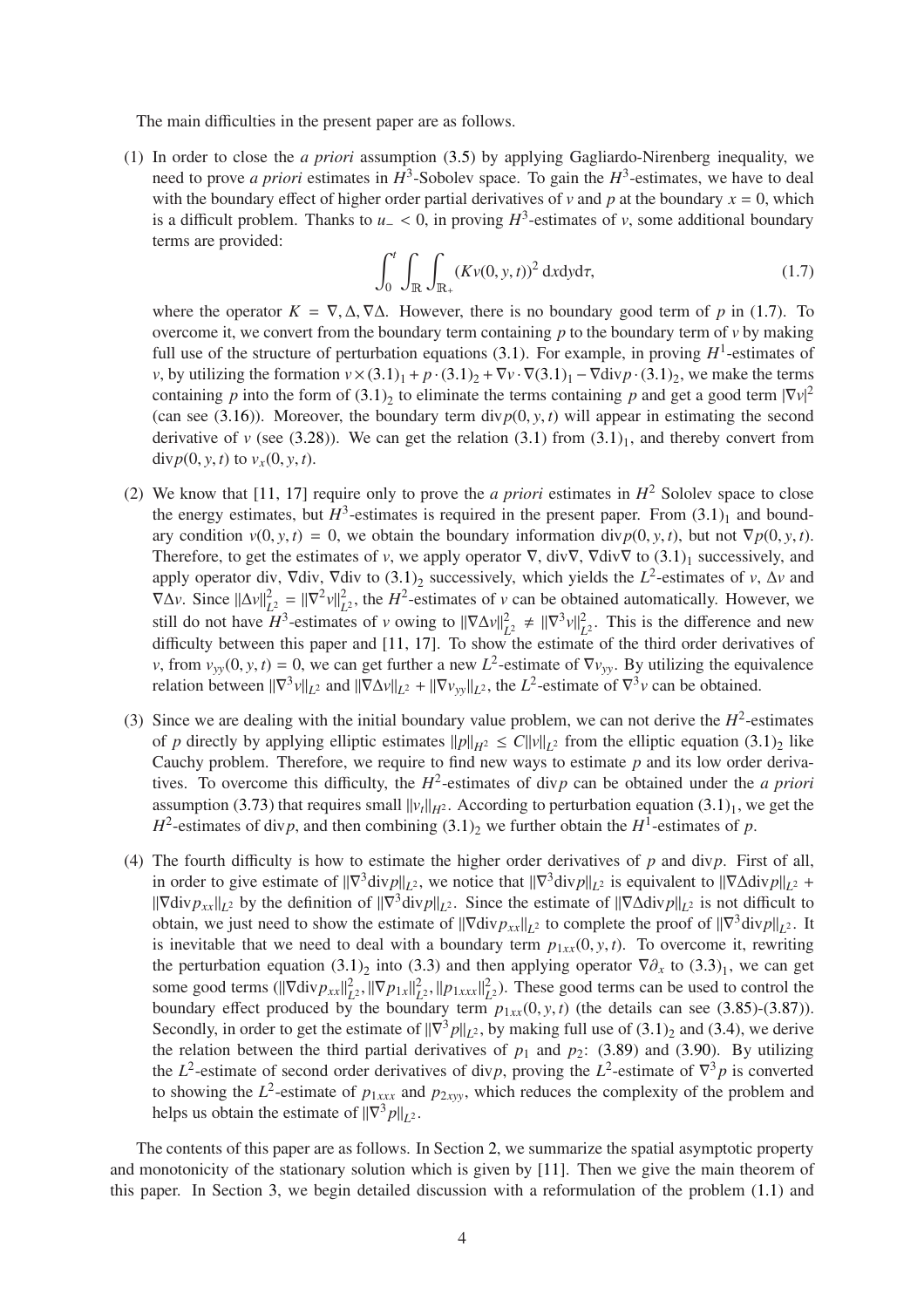[\(1.3\)](#page-1-2) to that for the perturbation from the corresponding planar stationary solution. Then we prove the *a priori* estimates of the perturbation. Moreover, we prove the large time behavior of the planar stationary solution by applying the Gagliardo-Nirenberg inequality. In Section [4,](#page-22-0) using the time and space weighted energy method, we show the convergence rate toward the stationary solution under the assumption that the initial perturbation  $v_0$  decays algebraically in *x*-direction with exponent  $\alpha/2$ . Using the interpolation inequality, we obtain the  $L^{\infty}$  convergence rate  $t^{-\alpha/2}$  of  $(v, p)$  for non-degenerate case  $(u_{+} < 0)$ . Finally, we show the time weighted estimate of derivatives in *y*-direction, which yields the convergence rate  $t^{-1/4}$  in  $L^{\infty}$  norm of  $(v, p)$  for both of non-degenerate and degenerate cases. Combining the results of convergence rate, we get the  $L^{\infty}$  decay rate  $t^{-\alpha/2-1/4}$  of  $(v, p)$  for non-degenerate case.

## <span id="page-4-1"></span><span id="page-4-0"></span>2 Preliminaries and Main Theorems

#### 2.1 Preliminaries

Our main purpose in this paper is to show the asymptotic stability towards the planar stationary solution to the initial boundary value problem [\(1.1\)](#page-1-1)-[\(1.4\)](#page-1-6), when  $u_+ < u_+ \leq 0$ . The corresponding planar stationary solution  $(\bar{u}, \bar{q})$  is defined as

<span id="page-4-3"></span><span id="page-4-2"></span>
$$
\begin{cases}\nf(\bar{u})_x + \bar{q}_x = 0, \\
-\bar{q}_{xx} + \bar{q} + \bar{u}_x = 0, \\
\bar{u}(0) = u_-, \\
\bar{u}(+\infty) = u_+, \quad \bar{q}(+\infty) = 0.\n\end{cases} \tag{2.1}
$$

The stationary solution  $(\bar{u}, \bar{q})$  is independent of *y* and *t*. Ji, Zhang and Zhu in [\[11\]](#page-39-13) showed the existence and the precise asymptotic behavior of the stationary solution by applying the singular phase plane analysis method. Here, we summarize some properties of stationary solution  $(\bar{u}, \bar{q})$  in Proposition 2.[1.](#page-4-2) The proof of Proposition [2](#page-4-2).1 can be found in [\[11\]](#page-39-13). For convenience of calculation, in the following, we assume that  $f(u) = \frac{1}{2}$  $\frac{1}{2}u^2$  and the proof of general convex function  $f(u)$  can be slightly modified.

**Proposition 2.1** *Suppose*  $u_-\lt u_+ \leq 0$  *and let*  $\delta := |u_-\t- u_+|$ *. Then there exists a monotone increasing solution*  $\bar{u}(x)$  ( $\bar{u}_x > 0$ ) *to the stationary problem* [\(2.1\)](#page-4-3)*, such that the following estimates hold.* 

(i) *Non-degenerate case [ND]: Suppose that*  $u_{+} < 0$ *. Then, the solution*  $\bar{u}(x)$  *satisfies* 

$$
\left|\partial_{x}^{k}\{\bar{u}(x) - u_{+}\}\right| \leq C\delta e^{-\lambda x}, \quad k = 0, 1, 2, 3, 4,
$$

*for some positive constants C and* λ*.*

(ii) *Degenerate case [D]: Suppose that*  $u_+ = 0$ *. Then, the solution*  $\bar{u}(x)$  *satisfies* 

$$
|\partial_x^k \bar{u}(x)| \le C \frac{\delta^{k+1}}{(1+\delta x)^{k+1}}, \quad k = 0, 1, 2, 3, 4,
$$

*for some positive constants C.*

Before we state our main theorem, we introduce some very useful inequalities in Lemmas 2.[2-](#page-4-4)2.[4.](#page-5-1) The inequalities [\(2.4\)](#page-5-2) and [\(2.5\)](#page-5-3) are often used to deal with nonlinear higher derivatives in the *a prior* estimate. The inequalities in Lemma [2](#page-5-4).3 and in Lemma [2](#page-5-1).4 are used in calculating the convergence rate of  $L^{\infty}$  norm and stating the large time behavior of planar stationary solution, respectively.

**Lemma 2.2** *Let*  $f(x) \in H^1(\mathbb{R})$ *,*  $h(x) \in H^1(\mathbb{R}_+)$ *, it holds that* 

<span id="page-4-6"></span><span id="page-4-5"></span><span id="page-4-4"></span>
$$
||f||_{L^{\infty}(\mathbb{R})} \leq \sqrt{2}||f||_{L^{2}(\mathbb{R})}^{\frac{1}{2}}||f_{x}||_{L^{2}(\mathbb{R})}^{\frac{1}{2}},
$$
\n(2.2)

$$
||h||_{L^{\infty}(\mathbb{R}_{+})} \leq \sqrt{2}||h||_{L^{2}(\mathbb{R}_{+})}^{\frac{1}{2}}||h_{x}||_{L^{2}(\mathbb{R}_{+})}^{\frac{1}{2}}.
$$
\n(2.3)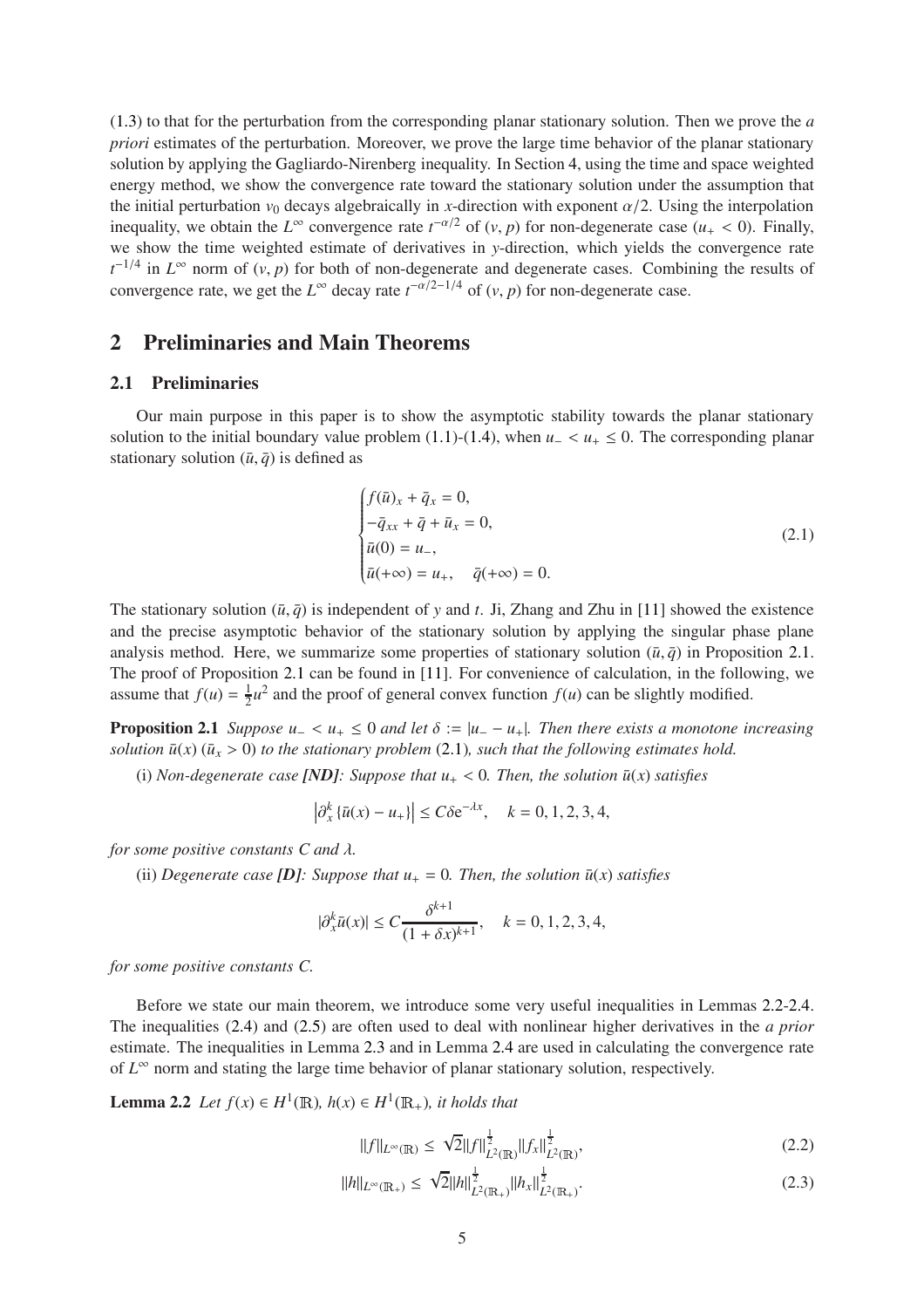As an application of the inequalities [\(2.2\)](#page-4-5), [\(2.3\)](#page-4-6), we give two inequalities for the  $L^2_x(\mathbb{R}_+)L_y^{\infty}(\mathbb{R})$  norm *and*  $L_x^{\infty}(\mathbb{R}_+)L_y^2(\mathbb{R})$  *norm, which will be often utilized later. For any function*  $f(x, y) \in H^1(\mathbb{R}_+ \times \mathbb{R})$ *,* 

<span id="page-5-2"></span>
$$
||f||_{L_x^2(L_y^{\infty})} \le C||f||_{L^2}^{\frac{1}{2}}||f_y||_{L^2}^{\frac{1}{2}},
$$
\n(2.4)

<span id="page-5-9"></span><span id="page-5-8"></span><span id="page-5-3"></span>
$$
||f||_{L_x^{\infty}(L_y^2)} \le C||f||_{L^2}^{\frac{1}{2}}||f_x||_{L^2}^{\frac{1}{2}}.
$$
\n(2.5)

<span id="page-5-4"></span>**Lemma 2.3** *Suppose that*  $f(x, y) \in H^3(\mathbb{R}_+ \times \mathbb{R})$ *. Using the Sobolev inequalities* [\(2.3\)](#page-4-6)*,* (2.4*), we have the following interpolation inequalities for the*  $L^{\infty}(\mathbb{R}_{+} \times \mathbb{R})$  *norm:* 

$$
||f||_{L^{\infty}} \leq C||f||_{L^{2}}^{\frac{1}{4}}||f_{x}||_{L^{2}}^{\frac{1}{4}}||f_{y}||_{L^{2}}^{\frac{1}{4}}||f_{xy}||_{L^{2}}^{\frac{1}{4}},
$$
\n(2.6)

$$
\|\nabla f\|_{L^{\infty}} \le C \|\nabla f\|_{L^{2}}^{\frac{1}{4}} \|\nabla^{2} f\|_{L^{2}}^{\frac{1}{4}} \|\nabla f_{y}\|_{L^{2}}^{\frac{1}{4}} \|\nabla^{2} f_{y}\|_{L^{2}}^{\frac{1}{4}},
$$
\n(2.7)

$$
||f_{y}||_{L^{\infty}} \leq C||f_{y}||_{L^{2}}^{\frac{1}{4}}||\nabla f_{y}||_{L^{2}}^{\frac{1}{4}}||f_{yy}||_{L^{2}}^{\frac{1}{4}}||\nabla f_{yy}||_{L^{2}}^{\frac{1}{4}}.
$$
\n(2.8)

<span id="page-5-1"></span>**Lemma 2.4** *(Gagliardo-Nirenberg's inequality) Let j and m be integers with*  $0 \le j \le m$  *and let*  $2 \le p \le m$  $\infty$ *. Then any*  $f \in H^m(\mathbb{R}^N)$  *with*  $N \ge 1$  *satisfies* 

$$
\|\partial^j f\|_{L^p(\mathbb{R}^N)} \le C \|f\|_{L^2(\mathbb{R}^N)}^{1-\theta} \|\partial^m f\|_{L^2(\mathbb{R}^N)}^\theta, \tag{2.9}
$$

*where*

<span id="page-5-6"></span>
$$
\frac{1}{p} - \frac{j}{N} = (1 - \theta)\frac{1}{2} + \theta\left(\frac{1}{2} - \frac{m}{N}\right)
$$

*for*  $\theta$  *satisfing*  $j/m \leq \theta < 1$ *. Here*  $\partial^{j}$  *denotes the totality of all the j-th order derivatives with respect to*  $x \in \mathbb{R}^N$ .

#### <span id="page-5-0"></span>2.2 Main Theorems

The main theorem of the present paper is stated as follows.

**Theorem 2.5** *Suppose that*  $u_-\lt u_+\leq 0$  *and that*  $\delta = |u_+-u_-|$  *is sufficiently small. If*  $u_0-\bar{u}\in H^3(\mathbb{R}_+\times\mathbb{R})$ *,* and there exists a sufficiently small constant  $\delta' > 0$  such that  $||u_0 - \bar{u}||^2_{H^3} + \delta \leq \delta'$ , then the initial boundary *value problem* [\(1.1\)](#page-1-1)-[\(1.3\)](#page-1-2) *has a unique solution*  $u \in C([0,\infty); H^3(\mathbb{R}_+\times\mathbb{R}))$ *, which satisfies the asymptotic behavior*

<span id="page-5-7"></span>
$$
\sup_{(x,y)\in\mathbb{R}_+\times\mathbb{R}} |\nabla^k(u(x,y,t)-\bar{u})| \to 0 \text{ as } t \to \infty, \quad k = 0, 1,
$$
  
\n
$$
\sup_{(x,y)\in\mathbb{R}_+\times\mathbb{R}} |\nabla^k(q(x,y,t)-(\bar{q},0)^t)| \to 0 \text{ as } t \to \infty, \quad k = 0, 1,
$$
  
\n
$$
\sup_{(x,y)\in\mathbb{R}_+\times\mathbb{R}} |\nabla(\text{div}q(x,y,t)-\bar{q}_x)| \to 0 \text{ as } t \to \infty.
$$
\n(2.10)

*Here,*  $(\bar{q}, 0)^t$  represents the transpose of the vector  $(\bar{q}, 0)$ *.* 

*Moreover, for [ND], if*  $u_0 - \bar{u} \in L^2_{\alpha,2}(\mathbb{R}_+ \times \mathbb{R})$  *for*  $\alpha \geq 0$ *, then the solution u satisfies the decay estimates*

<span id="page-5-5"></span>
$$
\sup_{(x,y)\in\mathbb{R}_+\times\mathbb{R}} |u(x,y,t)-\bar{u}| \le C(||u_0 - \bar{u}||_{H^3} + |u_0 - \bar{u}|_{\alpha,2})(1+t)^{-\frac{\alpha}{2}-\frac{1}{4}},
$$
  
\n
$$
\sup_{(x,y)\in\mathbb{R}_+\times\mathbb{R}} |(u(x,y,t)-\bar{u})_x| \le C(||u_0 - \bar{u}||_{H^3} + |u_0 - \bar{u}|_{\alpha,2})(1+t)^{-\frac{\alpha}{2}-\frac{1}{4}},
$$
  
\n
$$
\sup_{(x,y)\in\mathbb{R}_+\times\mathbb{R}} |(u(x,y,t)-\bar{u})_y| \le C(||u_0 - \bar{u}||_{H^3} + |u_0 - \bar{u}|_{\alpha,2})(1+t)^{-\frac{\alpha}{2}-\frac{3}{4}},
$$
\n(2.11)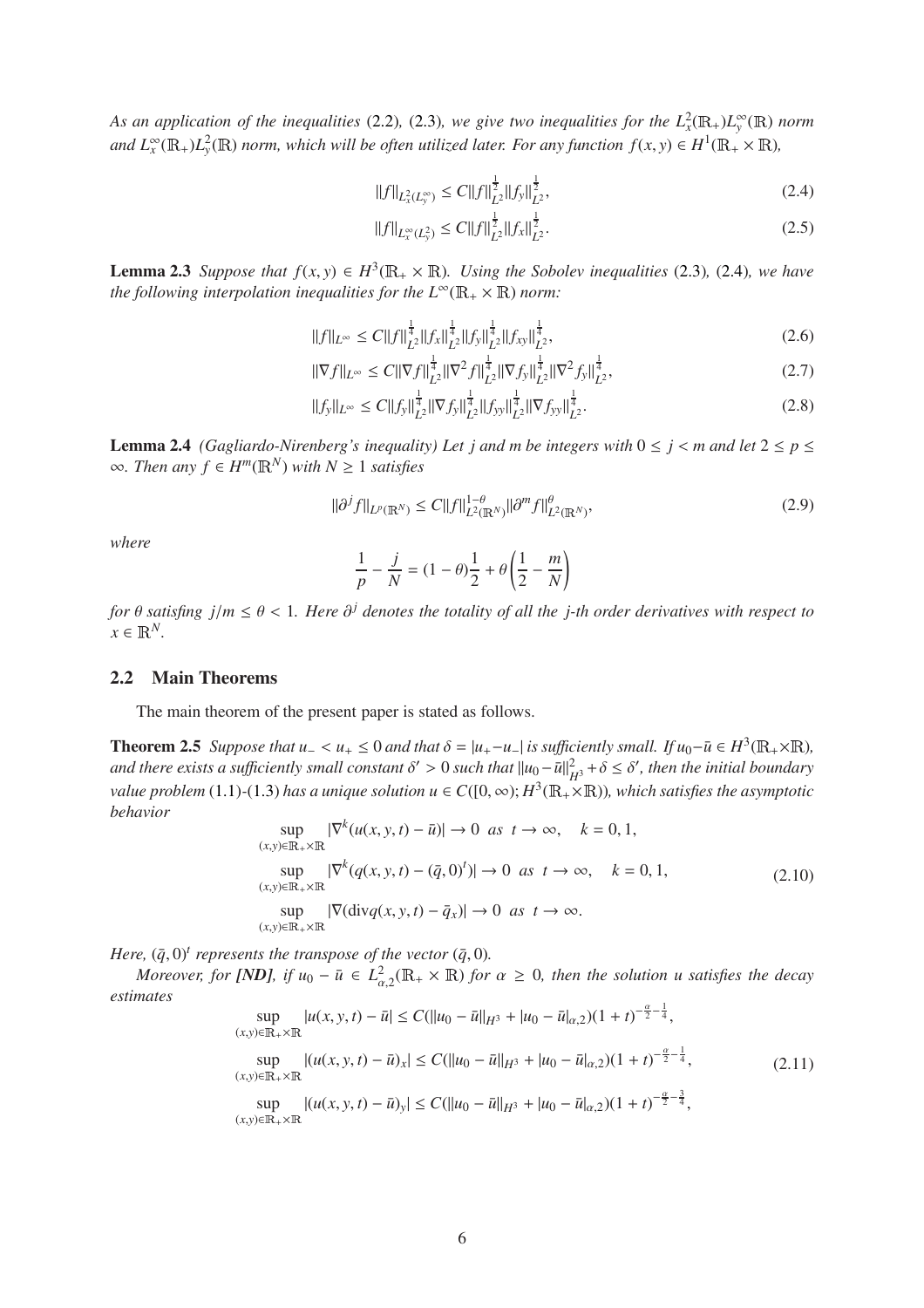*and the solution q satisfies the decay estimates*

<span id="page-6-4"></span>
$$
\sup_{(x,y)\in\mathbb{R}_+\times\mathbb{R}} |\partial_x^k(q_1(x,y,t)-\bar{q}(x))| \le C(||u_0 - \bar{u}||_{H^3} + |u_0 - \bar{u}|_{\alpha,2})(1+t)^{-\frac{\alpha}{2}-\frac{1}{4}}, \quad k = 0, 1,
$$
\n
$$
\sup_{(x,y)\in\mathbb{R}_+\times\mathbb{R}} |(q_1(x,y,t)-\bar{q}(x))_y| \le C(||u_0 - \bar{u}||_{H^3} + |u_0 - \bar{u}|_{\alpha,2})(1+t)^{-\frac{\alpha}{2}-\frac{1}{2}},
$$
\n
$$
\sup_{(x,y)\in\mathbb{R}_+\times\mathbb{R}} |\nabla^k q_2(x,y,t)| \le C(||u_0 - \bar{u}||_{H^3} + |u_0 - \bar{u}|_{\alpha,2})(1+t)^{-\frac{\alpha}{2}-\frac{1}{2}}, \quad k = 0, 1,
$$
\n
$$
\sup_{(x,y)\in\mathbb{R}_+\times\mathbb{R}} |(\text{div}q(x,y,t)-\bar{q}_x(x))_x| \le C(||u_0 - \bar{u}||_{H^3} + |u_0 - \bar{u}|_{\alpha,2})(1+t)^{-\frac{\alpha}{2}-\frac{1}{4}},
$$
\n
$$
\sup_{(x,y)\in\mathbb{R}_+\times\mathbb{R}} |(\text{div}q(x,y,t)-\bar{q}_x(x))_y| \le C(||u_0 - \bar{u}||_{H^3} + |u_0 - \bar{u}|_{\alpha,2})(1+t)^{-\frac{\alpha}{2}-\frac{1}{2}},
$$
\n
$$
\sup_{(x,y)\in\mathbb{R}_+\times\mathbb{R}} |(\text{div}q(x,y,t)-\bar{q}_x(x))_y| \le C(||u_0 - \bar{u}||_{H^3} + |u_0 - \bar{u}|_{\alpha,2})(1+t)^{-\frac{\alpha}{2}-\frac{1}{2}},
$$

*for t* > 0 *and some positive constant C, which is independent of t. For*  $[D]$ *, the solution*  $(u, q)$  *satisfies the decay rate* [\(2.11\)](#page-5-5) *and* [\(2.12\)](#page-6-4) *with*  $\alpha = 0$ *.* 

Notations. Throughout this paper, without any ambiguity, we denote a generic positive constant *C* which may vary from line to line. For two functions  $f$  and  $h$ ,  $f \sim h$  means

$$
C^{-1}f(x) \le h(x) \le Cf(x).
$$

For any nonnegative constant  $p$  ( $1 \leq p \leq \infty$ ),  $L^p = L^p(\mathbb{R}_+ \times \mathbb{R})$  denotes usual Lebesgue space over  $\mathbb{R}_+ \times \mathbb{R}$ , equipped with the norm  $\| \cdot \|_{L^p}$ . For any  $l \geq 0$ ,  $H^l = H^l(\mathbb{R}_+ \times \mathbb{R})$  denotes the usual Sobolev space over  $\mathbb{R}_+ \times \mathbb{R}$  with norm  $\|\cdot\|_{H^l}$ . We use the notation  $\nabla^k f$  as in the meaning

$$
\nabla^k f = (\partial_x^k f, \partial_x^{(k-1)} \partial_y f, ..., \partial_x \partial_y^{(k-1)} f, \partial_y^k f)
$$

where  $f = f(x, y, t)$  and  $\nabla^0 f = f$ . And the notation  $\Delta := \partial_x^2 + \partial_y^2$  denotes the Laplacian. For  $\alpha \in \mathbb{R}$ ,  $L^2_{\alpha} = L^2_{\alpha}(\mathbb{R}_+ \times \mathbb{R})$  denotes the space of measurable function *f* satisfying  $(1 + x)^{\frac{\alpha}{2}} f \in L^2$  with the norm  $|f|_{\alpha} := (\int_{\mathbb{R}} \int_{\mathbb{R}_+} (1+x)^{\alpha} |f(x,y)|^2 dx dy)^{1/2}$ . We also define  $L^2_{\alpha,k} := {\nabla^{j} f \in L^2_{\alpha}}; j = 0, 1, 2, \cdots, k}$  with the norm  $|f|_{\alpha,k} := (\sum_{j=0}^k |\nabla^j f|^2_{\alpha})^{1/2}$ . The Gaussian bracket [*x*] denotes the greatest integer which does not exceed *x*.

## <span id="page-6-0"></span>3 Asymptotic stability of planar stationary solution

#### <span id="page-6-1"></span>3.1 *A priori* estimates

In this section, we derive the *a priori* estimate in the  $H^3$  Sobolev space. To do this, we introduce a perturbation  $(v, p)$  by  $v(x, y, t) = u(x, y, t) - \bar{u}(x)$ 

$$
v(x, y, t) = u(x, y, t) - u(x),
$$
  

$$
p(x, y, t) = q(x, y, t) - \begin{pmatrix} \bar{q}(x) \\ 0 \end{pmatrix},
$$

and rewrite the problem  $(1.1)-(1.4)$  $(1.1)-(1.4)$  as

<span id="page-6-2"></span>
$$
\begin{cases} v_t + v v_x + (\bar{u}v)_x + g(v + \bar{u})_y + \text{div} p = 0, \\ -\nabla \text{div} p + p + \nabla v = 0, \end{cases}
$$
 (3.1)

with boundary condition and initial data

<span id="page-6-5"></span>
$$
v(0, y, t) = 0, \quad v(x, y, 0) = v_0(x, y) = u_0(x, y) - \bar{u}(x).
$$
 (3.2)

Notice that the equation  $(3.1)_2$  $(3.1)_2$  can be rewritten as

<span id="page-6-3"></span>
$$
\begin{cases}\n-\text{div}p_x + p_1 + v_x = 0, \\
-\text{div}p_y + p_2 + v_y = 0.\n\end{cases}
$$
\n(3.3)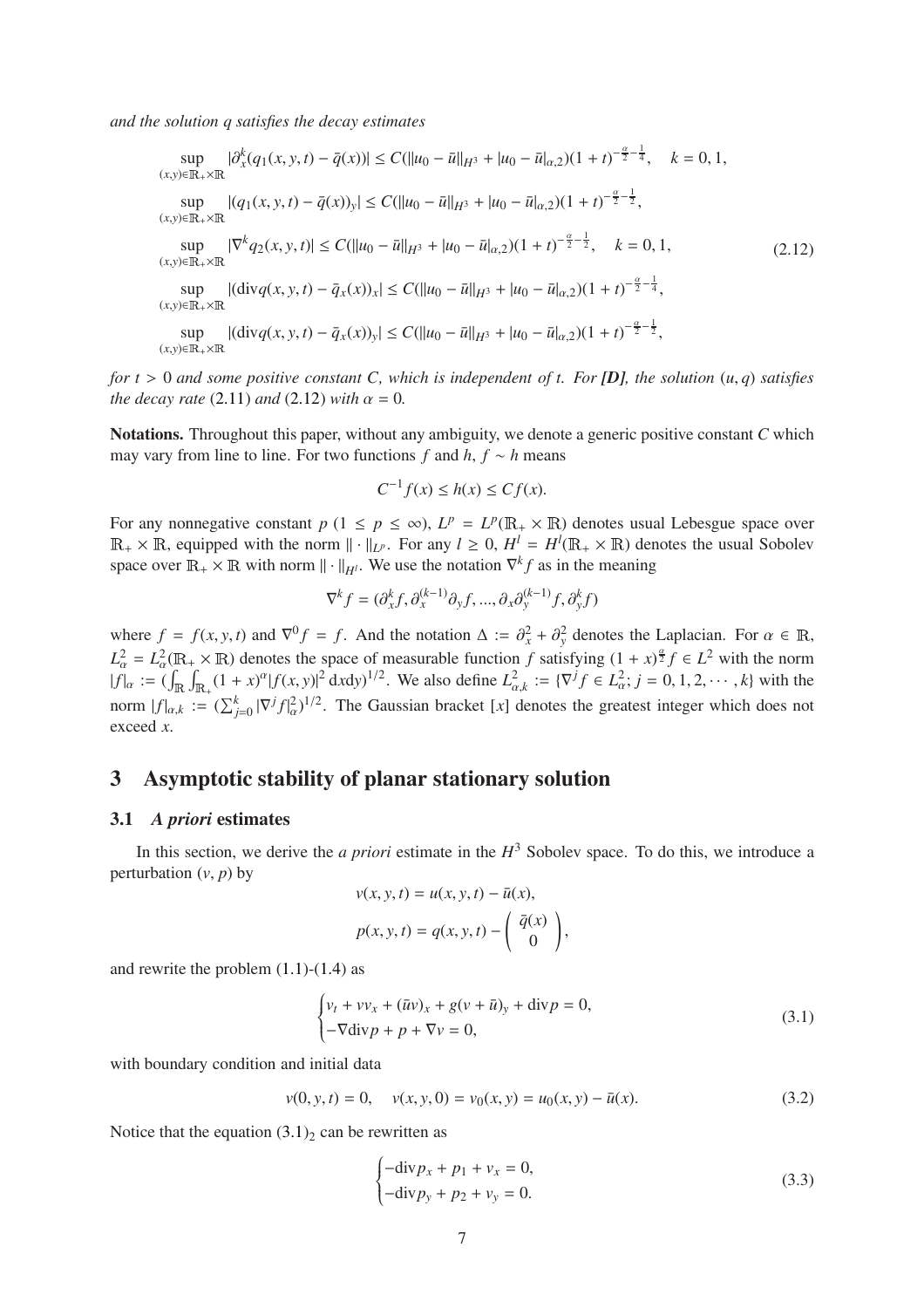Differentiating  $(3.3)<sub>1</sub>$  and  $(3.3)<sub>2</sub>$  with respect to *y* and *x*, respectively. Then subtracting the two resulting equations, we can deduce that

<span id="page-7-1"></span>
$$
p_{1y} = p_{2x}, \t\t(3.4)
$$

which will be frequently used in estimating the perturbation *p*.

The global existence follow from the combination of the local existence (Proposition 3.[1\)](#page-7-2) and the a *priori* estimates (Proposition 3.[2\)](#page-7-3). The local existence is proved by a standard iteration method with utilizing the heat kernel and its proof is omitted. In this section, we will denote ourselves to establish a *priori* estimates under the *a priori* assumption

<span id="page-7-0"></span>
$$
\|\nabla v(t)\|_{L^{\infty}} \leq C\varepsilon_0,\tag{3.5}
$$

where  $0 < \varepsilon_0 \ll 1$ .

To illustrate the results of a *priori* estimates and convergence rate, we put

<span id="page-7-7"></span>
$$
M_0^2 := ||v_0||_{H^3}^2, \quad M_\alpha^2 := ||v_0||_{H^3}^2 + |v_0|_{\alpha,2}^2. \tag{3.6}
$$

For any  $0 < T \le \infty$ , we seek the solution of the initial boundary value problem [\(3.1\)](#page-6-2)-[\(3.2\)](#page-6-5) in the set of functions  $X(0, T)$  defined by

$$
X(0,T) = \left\{ \begin{array}{c} (v,p) \ \end{array} \ \Bigg| \ \begin{array}{c} v \in C^0([0,T);H^3), \ \nabla v \in L^2(0,T;H^2) \\ p \in C^0([0,T);H^3) \cap L^2(0,T;H^3), \ \text{div} \, p \in C^0([0,T);H^3) \cap L^2(0,T;H^3) \end{array} \right\}.
$$

<span id="page-7-2"></span>Proposition 3.1 (Local existence) *Suppose the boundary condition satisfies u*<sup>−</sup> < *u*<sup>+</sup> ≤ 0 *and the initial* data satisfies  $v_0 \in H^3(\mathbb{R}_+ \times \mathbb{R})$ . Also suppose that the initial data  $M_0$  and  $\delta$  are both small enough. *Then there are two positive constants C and*  $T_0$  *such that the problem* [\(3.1\)](#page-6-2)-[\(3.2\)](#page-6-5) *has a unique solution*  $(v, p) \in X(0, T_0)$ *, which satisfies* 

$$
\|v(t)\|_{H^3}^2 + \|p(t)\|_{H^3}^2 + \|div p(t)\|_{H^3}^2 + \int_0^t (||\nabla v(\tau)||_{H^2}^2 + ||p(\tau)||_{H^3}^2 + ||div p(\tau)||_{H^3}^2) d\tau \le CM_0^2, \quad \forall t \in [0, T_0].
$$

<span id="page-7-3"></span>Proposition 3.2 (A priori estimates) *Let T be a positive constant. Suppose that the problem* [\(3.1\)](#page-6-2)*-*[\(3.2\)](#page-6-5) *has a unique solution*  $(v, p) \in X(0, T)$ *. Then there exist positive constants C and*  $\delta_1$  *such that if*  $M_0 + \delta \leq \delta_1$  $(0 < \delta_1 \ll 1)$ *, then we get the estimate* 

$$
\left\|v(t)\right\|^{2}_{H^{3}}+\left\|p(t)\right\|^{2}_{H^{3}}+\left\|{\rm div}\,p(t)\right\|^{2}_{H^{3}}+\int^{t}_{0}\left(\left\|\nabla v(\tau)\right\|^{2}_{H^{2}}+\left\|p(\tau)\right\|^{2}_{H^{3}}+\left\|{\rm div}\,p(\tau)\right\|^{2}_{H^{3}}\right)d\tau\leq CM_{0}^{2},\quad\forall t\in[0,T].
$$

In order to prove the a *priori* estimates, we firstly introduce Lemma [3](#page-7-4).3 which plays an important role in estimating nonlinear terms. The proof of Lemma [3](#page-7-4).3 is proved by the similar computation as in [\[29,](#page-39-18) [17\]](#page-39-12), we omit the proof.

Lemma 3.3 *For [ND] and [D], there exists a positive constants C, such that it holds that*

<span id="page-7-5"></span><span id="page-7-4"></span>
$$
\int_{\mathbb{R}} \int_{\mathbb{R}_+} |\partial_x^j \bar{u}|^2 |v|^2 \, \mathrm{d}x \mathrm{d}y \le C \delta \int_{\mathbb{R}} \int_{\mathbb{R}_+} |v_x|^2 \, \mathrm{d}x \mathrm{d}y, \quad j = 1, 2, 3, 4,\tag{3.7}
$$

<span id="page-7-8"></span>
$$
\int_{\mathbb{R}} \int_{\mathbb{R}_+} |\partial_x^j \bar{u}|^2 |\partial_y^i v|^2 dxdy \le C\delta \int_{\mathbb{R}} \int_{\mathbb{R}_+} |\partial_y^i v_x|^2 dxdy, \quad i = 1, 2. \tag{3.8}
$$

*For [ND], it also holds that for any*  $\beta \in [0, \alpha]$ *, there exist positive constants C and*  $C_{\alpha}$  *satisfying* 

<span id="page-7-6"></span>
$$
\int_{\mathbb{R}} \int_{\mathbb{R}_+} (1+x)^{\beta} |\partial_x^j \bar{u}||\mathbf{v}|^2 d\mathbf{x} d\mathbf{y} \le (C + C_{\alpha}\beta)\delta \int_{\mathbb{R}} \int_{\mathbb{R}_+} |\mathbf{v}_x|^2 d\mathbf{x} d\mathbf{y}, \quad j = 1, 2, 3, 4. \tag{3.9}
$$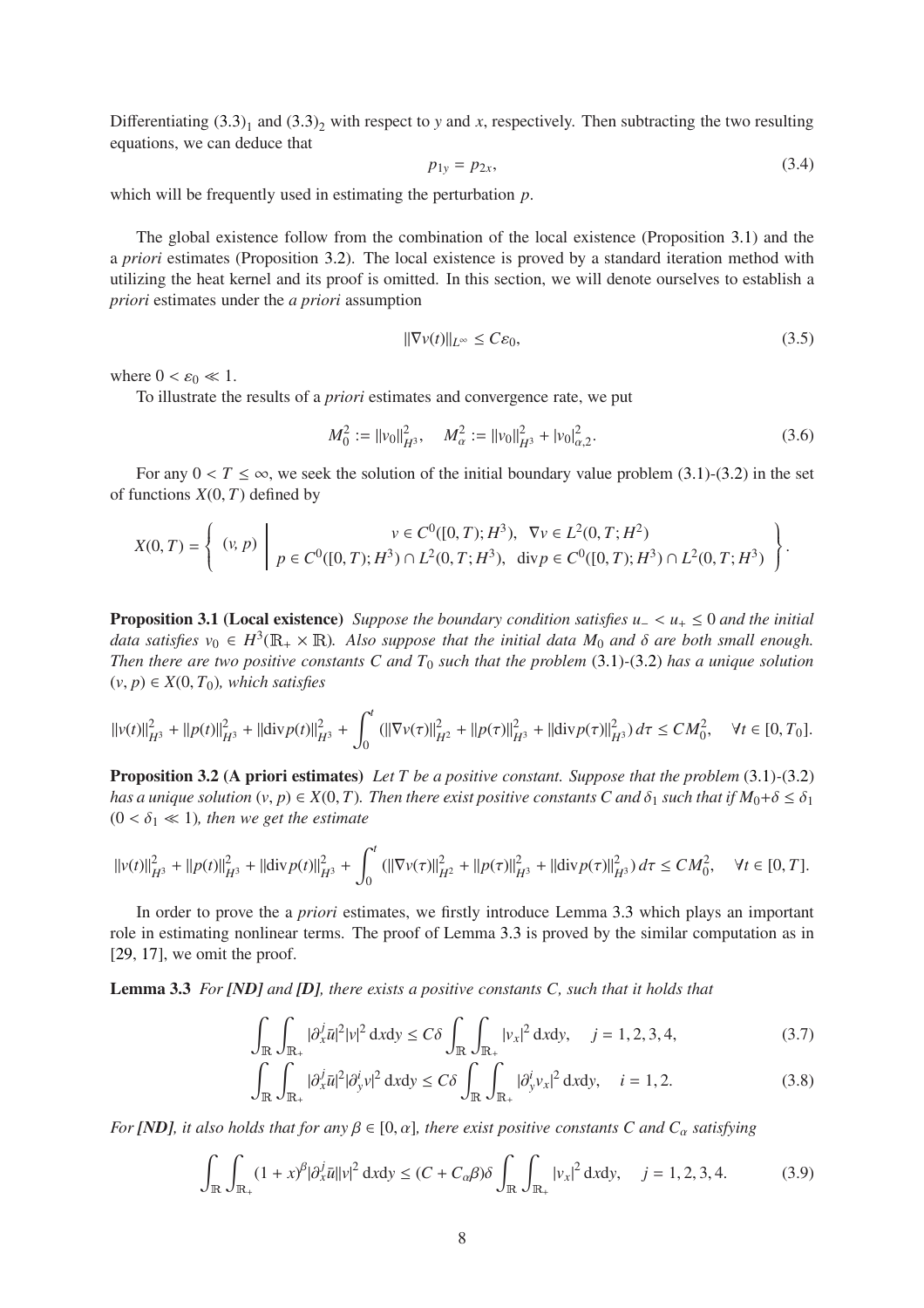Lemma [3](#page-8-1).4 given below indicates that the  $L^2$ -estimates of  $|\nabla^2 v|$  can convert to the  $L^2$ -estimates of  $|\Delta v| + |\nabla v_y|$ , and  $|\nabla^3 v|$  can convert to  $|\nabla \Delta v| + |\nabla v_{yy}|$  in  $L^2$  norm. The former equivalence relation is used to calculate the  $H^2$  convergence rate of *v*, while the latter equivalence relation is important in estimating the third derivatives of *v* in the *a priori* estimate.

**Lemma 3.4** *There exist positive constants*  $C_1$  *and*  $C_2$  *such that* 

<span id="page-8-7"></span><span id="page-8-1"></span>
$$
C_1(|\Delta v|^2 + |\nabla v_y|^2) \le |\nabla^2 v|^2 \le C_2(|\Delta v|^2 + |\nabla v_y|^2),\tag{3.10}
$$

<span id="page-8-6"></span>
$$
C_1(|\nabla \Delta v|^2 + |\nabla v_{yy}|^2) \le |\nabla^3 v|^2 \le C_2(|\nabla \Delta v|^2 + |\nabla v_{yy}|^2). \tag{3.11}
$$

*Namely,*  $|\nabla^2 v|$  *is equivalent to*  $|\Delta v| + |\nabla v_y|$ *, and*  $|\nabla^3 v|$  *is equivalent to*  $|\nabla \Delta v| + |\nabla v_{yy}|$ *.* 

We divide the proof of the *a priori* estimates into the following lemmas. Without the boundary information given to  $p$ , it is very difficult to obtain the estimates of  $p$  and  $v$  at the same time. So we try to get the estimate of *v* first, and then get the estimate of *p* through the existing estimates of *v*.

Lemma 3.5 *Under the same assumptions as Proposition* [3](#page-7-3).2*, then the following estimates are hold:*

<span id="page-8-5"></span>
$$
||v(t)||_{H^{1}}^{2} + \int_{0}^{t} (||\sqrt{\bar{u}_{x}}v(\tau)||_{L^{2}}^{2} + ||\sqrt{\bar{u}_{x}}\nabla v(\tau)||_{L^{2}}^{2}) d\tau + \int_{0}^{t} ||\nabla v(\tau)||_{L^{2}}^{2} d\tau + \int_{0}^{t} \int_{\mathbb{R}} |\nabla v(0, y, t)|^{2} dy d\tau \le CM_{0}^{2},
$$
  
(3.12)

*Proof.* We can obtain from  $v \times (3.1)_1 + p \cdot (3.1)_2$  $v \times (3.1)_1 + p \cdot (3.1)_2$  $v \times (3.1)_1 + p \cdot (3.1)_2$  that

<span id="page-8-3"></span>
$$
\left\{\frac{1}{2}v^2\right\}_t + \frac{1}{2}\bar{u}_xv^2 + \text{div}\{pv\} - \nabla \text{div}p \cdot p + |p|^2
$$
  
+ 
$$
\left\{\frac{1}{3}v^3 + \frac{1}{2}\bar{u}v^2\right\}_x + \left\{g(v+\bar{u})v - \int_{\bar{u}}^{\bar{u}+v} g(s) \,ds\right\}_y = 0.
$$
 (3.13)

After integration in  $(x, y) \in \mathbb{R}_+ \times \mathbb{R}$ , the terms  $-\nabla \text{div} p \cdot p + |p|^2$  produce two good terms  $||\text{div} p(t)||_L^2$  $L^2$  and  $||p(t)||_L^2$  $L^2$ , but they also produce a boundary term  $\int_{\mathbb{R}} \text{div}p(0, y, t)p_1(0, y, t) \,dy$  that we can't deal with owing to no information for *p* at the boundary  $x = 0$ . The equation  $(3.1)<sub>2</sub>$  $(3.1)<sub>2</sub>$  gives

<span id="page-8-2"></span>
$$
|\nabla v|^2 = |\nabla \operatorname{div} p|^2 - 2\nabla \operatorname{div} p \cdot p + |p|^2
$$
  
= 
$$
|\nabla \operatorname{div} p|^2 + 2(\operatorname{div} p)^2 + |p|^2 - 2\operatorname{div} {\{\operatorname{div} p\}},
$$
 (3.14)

which indicates that we can replace the good term of  $p$  with the good term of  $\nu$  by the equation [\(3.14\)](#page-8-2). For the form of [\(3.14\)](#page-8-2), we need to calculate the higher order derivative of *v*. We can get from ∇*v* ·  $\nabla$ [\(3.1\)](#page-6-2)<sub>1</sub> –  $\nabla$ div $p \cdot (3.1)_2$  that

$$
\begin{split}\n\left\{\frac{1}{2}|\nabla v|^{2}\right\}_{t} &+ \frac{1}{2}\bar{u}_{x}|\nabla v|^{2} + \bar{u}_{x}v_{x}^{2} + |\nabla \text{div} p|^{2} - \nabla \text{div} p \cdot p \\
&+ \left\{\frac{1}{2}v|\nabla v|^{2} + \frac{1}{2}\bar{u}|\nabla v|^{2}\right\}_{x} + \left\{\frac{1}{2}g'(v+\bar{u})|\nabla v|^{2}\right\}_{y} \\
&= -\frac{1}{2}v_{x}|\nabla v|^{2} - \bar{u}_{xx}v v_{x} - \frac{1}{2}g''(v+\bar{u})v_{y}|\nabla v|^{2} - g''(v+\bar{u})\bar{u}_{x}v_{x}v_{y}.\n\end{split} \tag{3.15}
$$

Adding  $(3.13)$  and  $(3.15)$ , we have

<span id="page-8-4"></span><span id="page-8-0"></span>
$$
\left\{\frac{1}{2}v^2 + \frac{1}{2}|\nabla v|^2\right\}_t + \frac{1}{2}\bar{u}_x(v^2 + |\nabla v|^2) + \bar{u}_x v_x^2 + |\nabla v|^2 + \text{div}\{pv\}
$$
  
+ 
$$
\left\{\frac{1}{3}v^3 + \frac{1}{2}\bar{u}v^2 + \frac{1}{2}v|\nabla v|^2 + \frac{1}{2}\bar{u}|\nabla v|^2\right\}_x + \left\{g(v + \bar{u})v - \int_{\bar{u}}^{\bar{u}+v} g(s) ds + \frac{1}{2}g'(v + \bar{u})|\nabla v|^2\right\}_y
$$
  
= 
$$
-\frac{1}{2}v_x|\nabla v|^2 - \bar{u}_{xx}vv_x - \frac{1}{2}g''(v + \bar{u})v_y|\nabla v|^2 - g''(v + \bar{u})\bar{u}_x v_x v_y.
$$
 (3.16)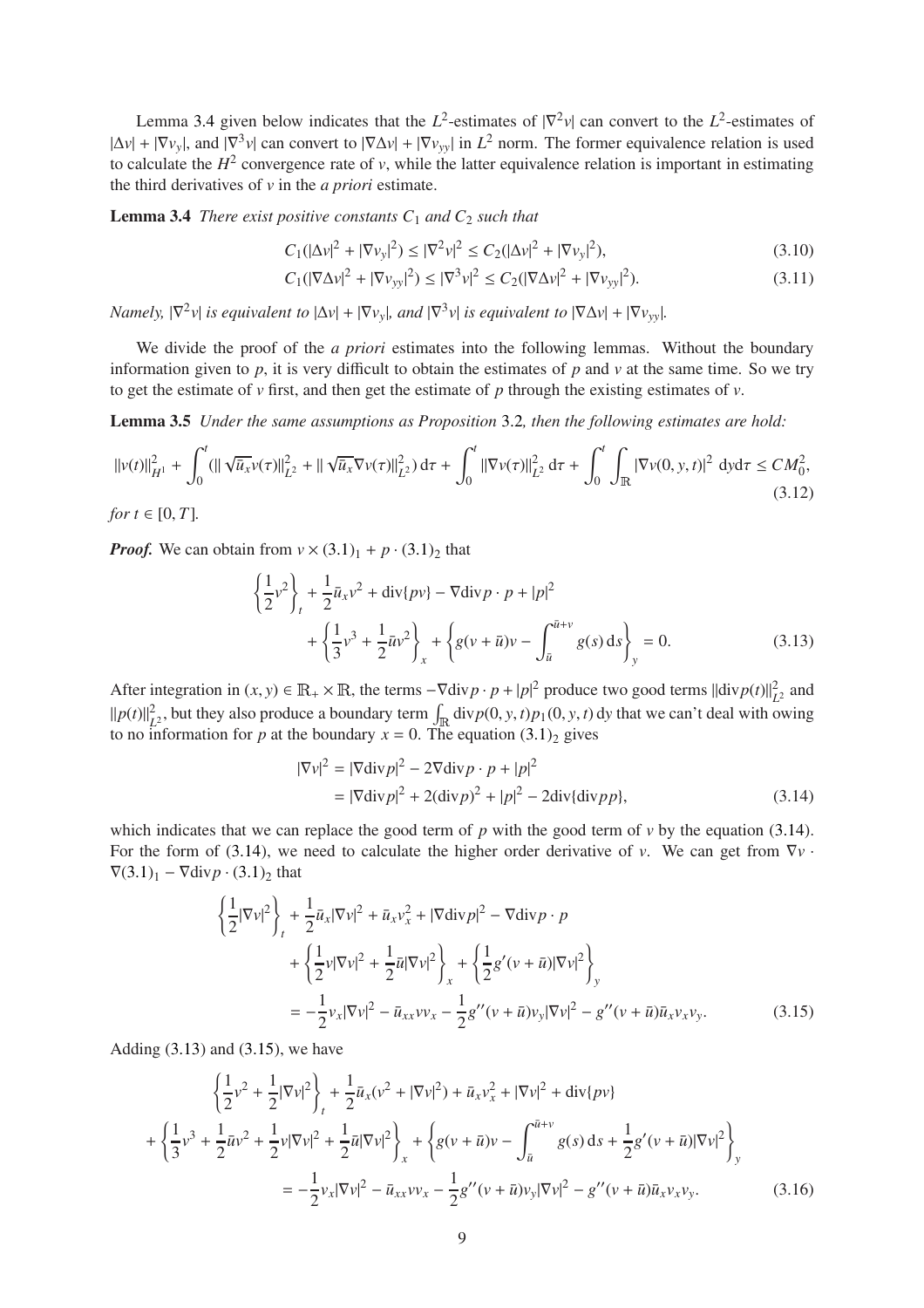Note that the term  $\{\cdots\}$ *y* disappear after integration in  $y \in \mathbb{R}$ , here and hereafer. For  $v(0, y, t) = 0$ , the first three term in  $\{\cdots\}_x$  disappear after integration in  $x \in \mathbb{R}_+$ . And the last term in  $\{\cdots\}_x$  is a good term after integration in *x* ∈  $\mathbb{R}_+$  owing to *u*− < 0. Threrefore, integrating [\(3.16\)](#page-8-0) over  $\mathbb{R}_+ \times \mathbb{R} \times [0, t]$ , we have

<span id="page-9-0"></span>
$$
\|v(t)\|_{L^{2}}^{2} + \|\nabla v(t)\|_{L^{2}}^{2} + \int_{0}^{t} (\|\sqrt{\bar{u}_{x}}v(\tau)\|_{L^{2}}^{2} + \|\sqrt{\bar{u}_{x}}\nabla v(\tau))\|_{L^{2}}^{2}) d\tau + \int_{0}^{t} \|\nabla v(\tau)\|_{L^{2}}^{2} d\tau + \int_{0}^{t} \int_{\mathbb{R}} |\nabla v(0, y, t)|^{2} dy d\tau
$$
  
\n
$$
\le CM_{0}^{2} + C \int_{0}^{t} \int_{\mathbb{R}} \int_{\mathbb{R}_{+}} (|v_{x}||\nabla v|^{2} + |\bar{u}_{xx}v v_{x}| + |v_{y}||\nabla v|^{2} + \bar{u}_{x}|v_{x}v_{y}|) dxdy d\tau.
$$
\n(3.17)

By Proposition [2](#page-4-2).1 and Lemma 3.[3,](#page-7-4) using the Cauchy inequality, under the a *priori* assumption [\(3.5\)](#page-7-0), the right-hand side of [\(3.17\)](#page-9-0) can be estimated as follows:

<span id="page-9-1"></span>
$$
\int_0^t \int_{\mathbb{R}} \int_{\mathbb{R}_+} (|v_x| |\nabla v|^2 + |v_y| |\nabla v|^2) \, \mathrm{d}x \mathrm{d}y \mathrm{d}\tau \leq \varepsilon_0 \int_0^t ||\nabla v(\tau)||_{L^2}^2 \, \mathrm{d}\tau,\tag{3.18}
$$

$$
\int_{0}^{t} \int_{\mathbb{R}} \int_{\mathbb{R}_{+}} |\bar{u}_{xx} v v_{x}| dxdy d\tau \leq \frac{1}{4} \int_{0}^{t} ||\nabla v(\tau)||_{L^{2}}^{2} d\tau + C \int_{0}^{t} \int_{\mathbb{R}} \int_{\mathbb{R}_{+}} |\bar{u}_{xx}|^{2} |v|^{2} dxdy d\tau
$$

$$
\leq \frac{1}{4} \int_{0}^{t} ||\nabla v(\tau)||_{L^{2}}^{2} d\tau + C \delta \int_{0}^{t} ||v_{x}(\tau)||_{L^{2}}^{2} d\tau, \tag{3.19}
$$

and

<span id="page-9-2"></span>
$$
\int_0^t \int_{\mathbb{R}} \int_{\mathbb{R}_+} \bar{u}_x |v_x v_y| \, \mathrm{d}x \mathrm{d}y \mathrm{d}\tau \le C \|\bar{u}_x\|_{L^\infty} \int_0^t \|\nabla v(\tau)\|_{L^2}^2 \, \mathrm{d}\tau \le C \delta \int_0^t \|\nabla v(\tau)\|_{L^2}^2 \, \mathrm{d}\tau. \tag{3.20}
$$

<span id="page-9-6"></span>Substituting [\(3.18\)](#page-9-1)-[\(3.20\)](#page-9-2) into [\(3.17\)](#page-9-0), for some small  $\varepsilon_0$  and  $\delta$ , we get [\(3.12\)](#page-8-5).

Lemma 3.6 *Under the same assumptions as Proposition* [3](#page-7-3).2*, we get the higher order derivative estimation:*

$$
\|\nabla v(t)\|_{L^{2}}^{2} + \|\nabla^{2} v(t)\|_{L^{2}}^{2} + \int_{0}^{t} (\|\sqrt{\bar{u}_{x}}\nabla v(\tau)\|_{L^{2}}^{2} + \|\sqrt{\bar{u}_{x}}\Delta v(\tau)\|_{L^{2}}^{2}) d\tau + \int_{0}^{t} \|\nabla^{2} v(\tau)\|_{L^{2}}^{2} d\tau + \int_{0}^{t} \int_{\mathbb{R}} (\Delta v(0, y, t))^{2} dy d\tau \le CM_{0}^{2}, \quad (3.21)
$$

<span id="page-9-5"></span>*for*  $t \in [0, T]$ *.* 

*Proof.* We can get from  $\nabla v \cdot \nabla (3.1)_1 + \text{div} p \times \text{div}(3.1)_2 + \Delta v \times \Delta (3.1)_1 - \Delta \text{div} p \times \text{div}(3.1)_2$  $\nabla v \cdot \nabla (3.1)_1 + \text{div} p \times \text{div}(3.1)_2 + \Delta v \times \Delta (3.1)_1 - \Delta \text{div} p \times \text{div}(3.1)_2$  $\nabla v \cdot \nabla (3.1)_1 + \text{div} p \times \text{div}(3.1)_2 + \Delta v \times \Delta (3.1)_1 - \Delta \text{div} p \times \text{div}(3.1)_2$  that

$$
\begin{split}\n&\left\{\frac{1}{2}|\nabla v|^{2}+\frac{1}{2}(\Delta v)^{2}\right\}_{t}+\frac{1}{2}\bar{u}_{x}(|\nabla v|^{2}+(\Delta v)^{2})+\bar{u}_{x}v_{x}^{2}+|\nabla^{2}v|^{2}+\text{div}\{\text{div}p\nabla v\} \\
&+\left\{\frac{1}{2}v|\nabla v|^{2}+\frac{1}{2}\bar{u}|\nabla v|^{2}+\frac{1}{2}v(\Delta v)^{2}+\frac{1}{2}\bar{u}(\Delta v)^{2}-2v_{xy}v_{y}\right\}_{x}+\left\{\frac{1}{2}g'(v+\bar{u})|\nabla v|^{2}+2v_{xx}v_{y}\right\}_{y} \\
&=-\frac{1}{2}v_{x}|\nabla v|^{2}-\bar{u}_{xx}vv_{x}-\frac{1}{2}g''(v+\bar{u})v_{y}|\nabla v|^{2}-g''(v+\bar{u})\bar{u}_{x}v_{x}v_{y}-\frac{1}{2}v_{x}(\Delta v)^{2}-2\nabla v\cdot\nabla v_{x}\Delta v \\
&- \bar{u}_{xxx}v\Delta v-3\bar{u}_{xx}v_{x}\Delta v-2\bar{u}_{x}v_{xx}\Delta v-\Delta(g(v+\bar{u}))\Delta v,\n\end{split}
$$
\n(3.22)

<span id="page-9-3"></span>where

$$
\Delta(g(v+\bar{u}))\Delta v = \frac{1}{2}g''(v+\bar{u})v_{y}(\Delta v)^{2} + g^{(3)}(v+\bar{u})(v_{x}+\bar{u}_{x})^{2}v_{y}\Delta v + g''(v+\bar{u})\bar{u}_{xx}v_{y}\Delta v \n+ g^{(3)}(v+\bar{u})v_{y}^{3}\Delta v + 2g''(v+\bar{u})(\nabla v \cdot \nabla v_{y} + \bar{u}_{x}v_{xy})\Delta v + \left\{\frac{1}{2}g'(v+\bar{u})(\Delta v)^{2}\right\}_{y}.
$$
\n(3.23)

Here we have used the fact from  $(3.1)_2$  $(3.1)_2$  that

 $\ddot{\phantom{a}}$ 

$$
(\Delta v)^2 = (\Delta \text{div} \, p)^2 + (\text{div} \, p)^2 - 2(\Delta \text{div} \, p) \text{div} \, p,\tag{3.24}
$$

<span id="page-9-7"></span><span id="page-9-4"></span>
$$
(\Delta v)^2 = |\nabla^2 v|^2 + 2\{v_{xx}v_y\}_y - 2\{v_{xy}v_y\}_x,\tag{3.25}
$$

$$
\Delta(g'(\nu + \bar{u})) = g^{(3)}(\nu + \bar{u})(\nu_x + \bar{u}_x)^2 + g''(\nu + \bar{u})\bar{u}_{xx} + g^{(3)}(\nu + \bar{u})\nu_y^2 + g''(\nu + \bar{u})\Delta\nu, \tag{3.26}
$$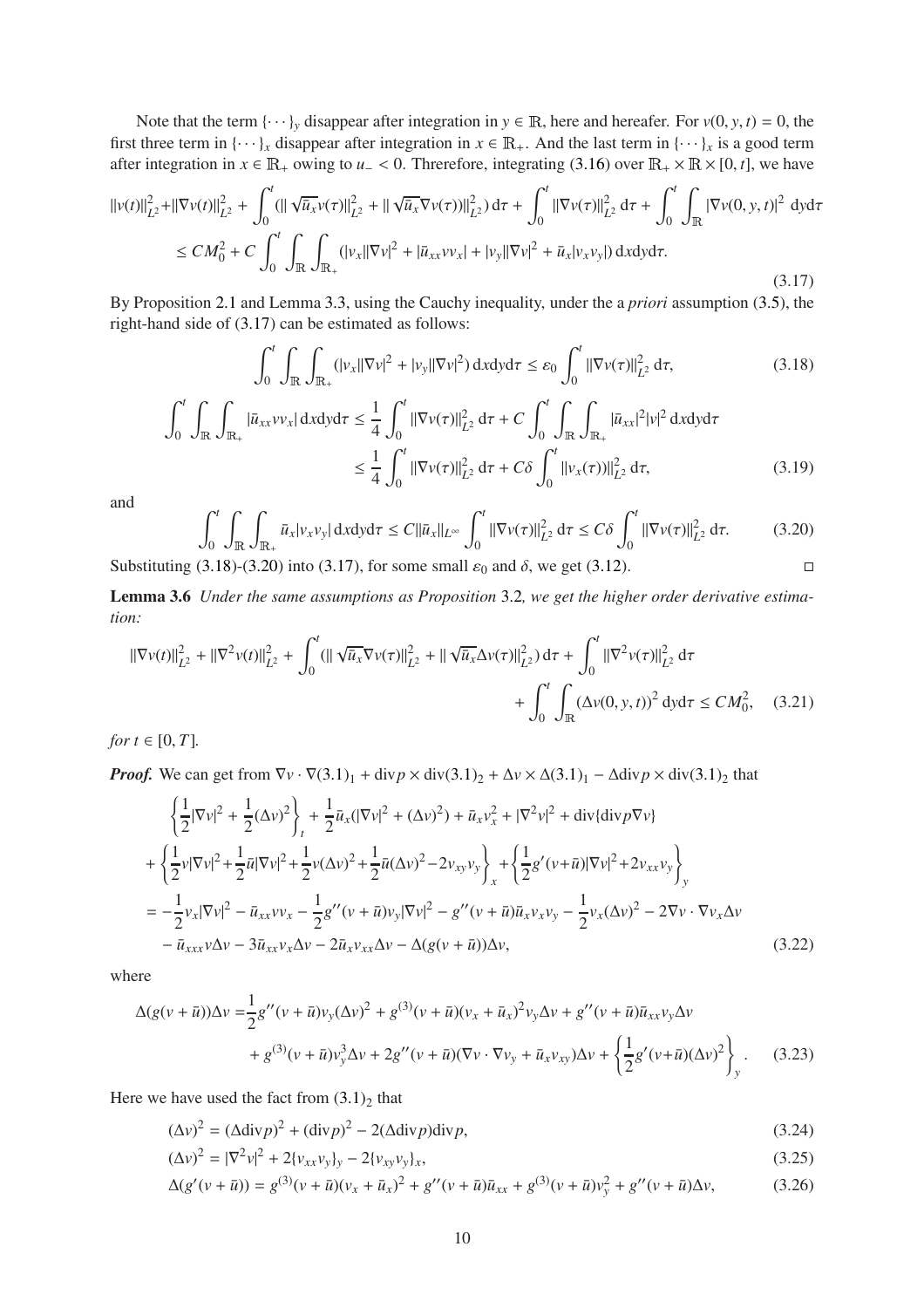and for any functions  $f(x, y)$  and  $h(x, y)$ ,

<span id="page-10-5"></span>
$$
\Delta(fh) = (\Delta f)h + f(\Delta h) + 2\nabla f \cdot \nabla h.
$$
\n(3.27)

Notice that the first four terms on the right-hand side of  $(3.22)$  is bounded by  $CM_0^2$  after integration in  $(x, y, t) \in \mathbb{R}_+ \times \mathbb{R} \times [0, t]$  owing to [\(3.18\)](#page-9-1)-[\(3.20\)](#page-9-2). From [\(3.25\)](#page-9-4) and  $v_y(0, y, t) = 0$ , we can conclude that

$$
\int_{\mathbb{R}} \int_{\mathbb{R}_+} (\Delta v)^2 \, \mathrm{d}x \mathrm{d}y = \int_{\mathbb{R}} \int_{\mathbb{R}_+} |\nabla^2 v|^2 \, \mathrm{d}x \mathrm{d}y.
$$

Thus, integrating [\(3.22\)](#page-9-3) over  $\mathbb{R}_+ \times \mathbb{R} \times [0, t]$ , we have

$$
\|\nabla v(t)\|_{L^{2}}^{2} + \|\nabla^{2} v(t)\|_{L^{2}}^{2} + \int_{0}^{t} (\|\sqrt{\bar{u}_{x}}\nabla v(\tau)\|_{L^{2}}^{2} + \|\sqrt{\bar{u}_{x}}\Delta v(\tau)\|_{L^{2}}^{2}) d\tau + \int_{0}^{t} \|\nabla^{2} v(\tau)\|_{L^{2}}^{2} d\tau + \int_{0}^{t} \int_{\mathbb{R}} (\Delta v(0, y, t))^{2} dy d\tau \leq CM_{0}^{2} + \int_{0}^{t} \int_{\mathbb{R}} \text{div} p(0, y, t) v_{x}(0, y, t) dy d\tau + C \int_{0}^{t} \int_{\mathbb{R}} \int_{\mathbb{R}_{+}} (|\nabla v|(\Delta v)^{2} + |\bar{u}_{xxx}||v||\Delta v| + \bar{u}_{x}|v_{xx}||\Delta v|) dxdy d\tau + C \int_{0}^{t} \int_{\mathbb{R}} \int_{\mathbb{R}_{+}} (|\bar{u}_{xx}||\nabla v||\Delta v| + |\nabla v|^{3}|\Delta v| + \bar{u}_{x}^{2}|\nabla v||\Delta v| + |\nabla v||\nabla v_{x}||\Delta v| + (|\nabla v| + \bar{u}_{x})|\nabla v_{y}||\Delta v|) dxdy d\tau.
$$
\n(3.28)

<span id="page-10-0"></span>Since  $(3.1)$ <sub>1</sub> gives

<span id="page-10-1"></span>
$$
\text{div} \, p(0, y, t) = -u_{-}v_{x}(0, y, t), \tag{3.29}
$$

it follows that the second term on right-hand side of [\(3.28\)](#page-10-0) can be estimated as

<span id="page-10-2"></span>
$$
\int_0^t \int_{\mathbb{R}} \text{div} \, p(0, y, t) v_x(0, y, t) \, \text{d}y \, \text{d}\tau \leq C \int_{\mathbb{R}} \int_{\mathbb{R}_+} |\nabla v(0, y, t)|^2 \, \text{d}y \, \text{d}y. \tag{3.30}
$$

Under the a *priori* assumption [\(3.5\)](#page-7-0), we get

<span id="page-10-6"></span>
$$
\int_0^t \int_{\mathbb{R}} \int_{\mathbb{R}_+} |\nabla v| (\Delta v)^2 \, \mathrm{d}x \mathrm{d}y \mathrm{d}\tau \leq C \varepsilon_0 \int_0^t ||\nabla^2 v(\tau)||_{L^2}^2 \, \mathrm{d}\tau. \tag{3.31}
$$

By Proposition [2](#page-4-2).1 and Lemma 3.[3,](#page-7-4) using Cauchy inequality, the remaining term on the right-hand side of [\(3.28\)](#page-10-0) is bounded by

$$
\int_{0}^{t} \int_{\mathbb{R}} \int_{\mathbb{R}_{+}} |\bar{u}_{xxx}||v||\Delta v| \, dxdy \, d\tau \leq \frac{1}{4} \int_{0}^{t} \|\nabla^{2}v(\tau)\|_{L^{2}}^{2} \, d\tau + C \int_{0}^{t} \int_{\mathbb{R}} \int_{\mathbb{R}_{+}} |\bar{u}_{xxx}|^{2}|v|^{2} \, dxdy \, d\tau
$$
\n
$$
\leq \frac{1}{4} \int_{0}^{t} \|\nabla^{2}v(\tau)\|_{L^{2}}^{2} \, d\tau + C \int_{0}^{t} \int_{\mathbb{R}} \int_{\mathbb{R}_{+}} |\nabla v(\tau)|^{2} \, dxdy \, d\tau, \tag{3.32}
$$

$$
\int_{0}^{t} \int_{\mathbb{R}} \int_{\mathbb{R}_{+}} (|\bar{u}_{xx}| + |\nabla v|^{2} + \bar{u}_{x}^{2}) |\nabla v| |\Delta v| \, dxdy d\tau
$$
\n
$$
\leq \frac{1}{4} \int_{0}^{t} ||\nabla^{2} v(\tau)||^{2} \, d\tau + \sup_{0 \leq \tau \leq t} \{ ||\bar{u}_{xx}||^{2}_{L^{\infty}} + ||\nabla v||^{2}_{L^{\infty}} + ||\bar{u}_{x}||^{2}_{L^{\infty}} \} \int_{0}^{t} ||\nabla v(\tau)||^{2} \, d\tau, \tag{3.33}
$$

and

<span id="page-10-3"></span>
$$
\int_0^t \int_{\mathbb{R}} \int_{\mathbb{R}_+} ((\bar{u}_x | v_{xx}| + |\nabla v| |\nabla v_x|) |\Delta v| + (|\nabla v| + \bar{u}_x) |\nabla v_y| |\Delta v|) dxdy d\tau \le C(\varepsilon_0 + \delta) \int_0^t ||\nabla^2 v(\tau)||_{L^2}^2 d\tau.
$$
\n(3.34)

Substituting [\(3.30\)](#page-10-2)-[\(3.34\)](#page-10-3) into [\(3.28\)](#page-10-0), combining the results of Lemma 3.[5,](#page-8-6) for some small  $\varepsilon_0$  and  $\delta$ , we get (3.21).  $\text{get } (3.21).$  $\text{get } (3.21).$  $\text{get } (3.21).$ 

<span id="page-10-4"></span>Based on the  $H^2$ -estimate of *v*, we can get the corresponding estimates of *p* from the elliptic equation  $(3.1)_2$  $(3.1)_2$ .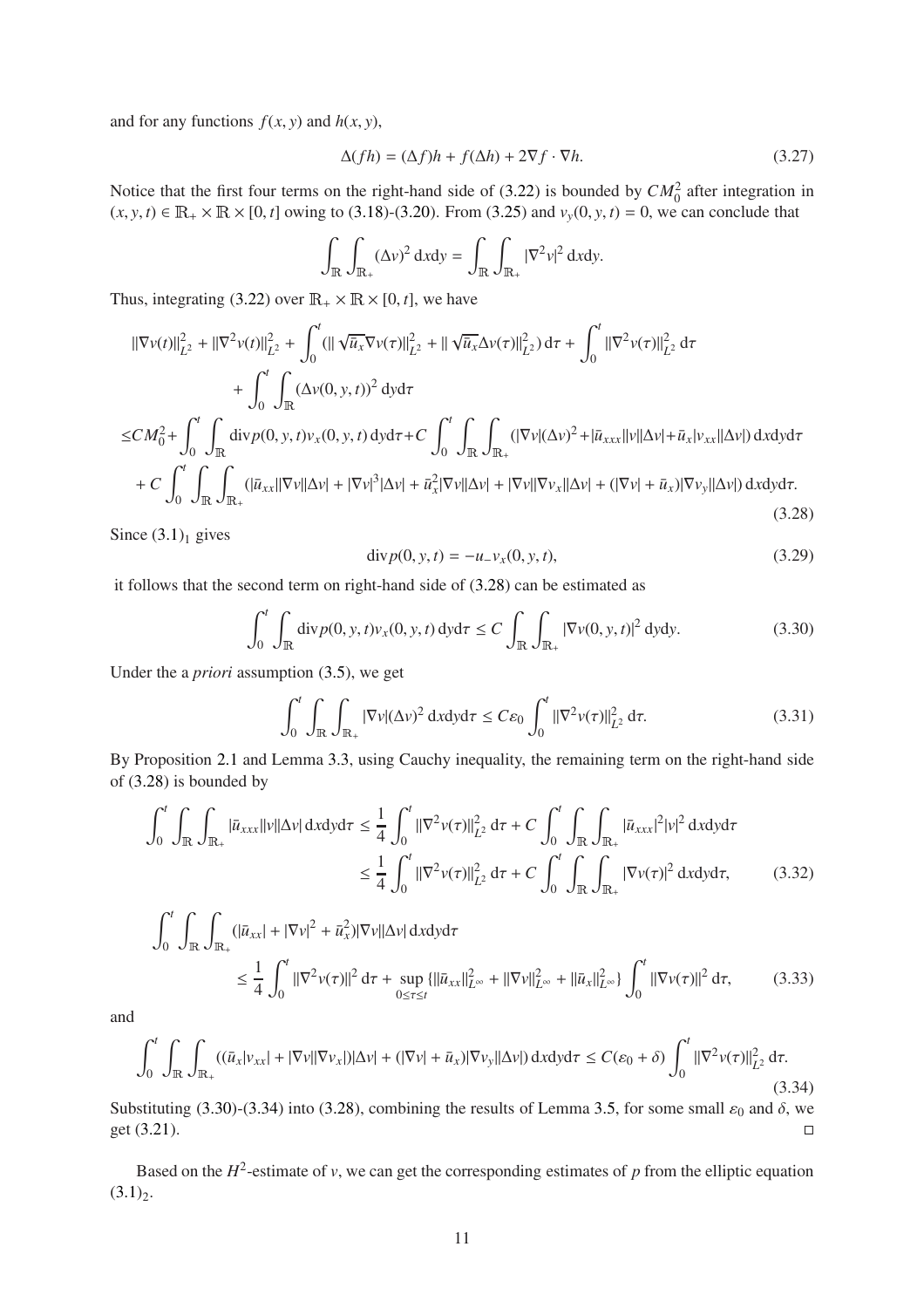Lemma 3.7 *Under the same assumptions as Proposition* [3](#page-7-3).2*, the perturbation p can be estimated as follows:*

<span id="page-11-5"></span>
$$
\int_0^t \left( \|\nabla \text{div} \, p(\tau) \|^2_{L^2} + \|\text{div} \, p(\tau) \|^2_{L^2} + \|p(\tau) \|^2_{L^2} \right) \, \text{d}\tau \le C M_0^2,\tag{3.35}
$$

*for*  $t \in [0, T]$ *.* 

*Proof.* By [\(3.14\)](#page-8-2), we get further

<span id="page-11-1"></span><span id="page-11-0"></span>
$$
\int_{0}^{t} \int_{\mathbb{R}} \int_{\mathbb{R}_{+}} (|\nabla \text{div} p|^{2} + 2(\text{div} p)^{2} + |p|^{2}) \, dxdy d\tau
$$
\n
$$
= \int_{0}^{t} ||\nabla v(\tau)||_{L^{2}}^{2} d\tau + 2 \int_{0}^{t} \int_{\mathbb{R}} \int_{\mathbb{R}_{+}} \text{div}\{(\text{div} p)p\} \, dxdy d\tau
$$
\n
$$
= \int_{0}^{t} ||\nabla v(\tau)||_{L^{2}}^{2} d\tau - 2 \int_{0}^{t} \int_{\mathbb{R}} \int_{\mathbb{R}_{+}} \text{div} p(0, y, \tau) p_{1}(0, y, \tau) \, dxdy d\tau. \tag{3.36}
$$

In order to get the estimate of the last term of [\(3.36\)](#page-11-0), we may convert the boundary terms div $p(0, y, \tau)$ and  $p_1(0, y, \tau)$  to some boundary terms of *v*, because no information of *p* is given at the boundary. For  $v(0, y, t) = v_y(0, y, t) = 0$ , the equation [\(3.1\)](#page-6-2) gives

$$
p_1(0, y, t) = \text{div} p_x(0, y, t) - v_x(0, y, t),
$$
\n(3.37)

$$
\mathrm{div} p_x(0, y, t) = -v_{xt}(0, y, t) - v_x^2(0, y, t) - 2\bar{u}_x(0)v_x(0, y, t) - u_xv_{xx}(0, y, t) - g'(u_x)v_{xy}(0, y, t), \quad (3.38)
$$

Recalling [\(3.1\)](#page-10-1), it follows from [\(3.36\)](#page-11-0) that

$$
\int_{0}^{t} \int_{\mathbb{R}} \int_{\mathbb{R}_{+}} (|\nabla \text{div} p|^{2} + 2(\text{div} p)^{2} + |p|^{2}) \, dxdy \, d\tau
$$
\n
$$
= \int_{0}^{t} ||\nabla v(\tau)||_{L^{2}}^{2} \, d\tau + 2u_{-} \int_{0}^{t} \int_{\mathbb{R}} v_{x}(0, y, \tau) p_{1}(0, y, \tau) \, d\mathbf{y} \, d\tau
$$
\n
$$
= \int_{0}^{t} ||\nabla v(\tau)||_{L^{2}}^{2} \, d\tau + 2u_{-} \int_{0}^{t} \int_{\mathbb{R}} v_{x}(0, y, \tau) (\text{div} p_{x}(0, y, \tau) - v_{x}(0, y, \tau)) \, d\mathbf{y} \, d\tau
$$
\n
$$
= \int_{0}^{t} ||\nabla v(\tau)||_{L^{2}}^{2} \, d\tau - 2u_{-} \int_{0}^{t} \int_{\mathbb{R}} |\nabla v(0, y, \tau)|^{2} \, d\mathbf{y} \, d\tau + 2u_{-} \int_{0}^{t} \int_{\mathbb{R}} v_{x}(0, y, \tau) \, d\mathbf{y} \, p_{x}(0, y, \tau) \, d\mathbf{y} \, d\tau. \tag{3.39}
$$

<span id="page-11-2"></span>By employing [\(3.38\)](#page-11-1), the last term of [\(3.39\)](#page-11-2) can be divided into the following estimates [\(3.40\)](#page-11-3)-[\(3.43\)](#page-11-4):

$$
\int_{0}^{t} \int_{\mathbb{R}} v_{x}(0, y, t) v_{xt}(0, y, t) \, dy \, d\tau = \int_{0}^{t} \int_{\mathbb{R}} \{v_{x}^{2}(0, y, t)\}_{t} \, dy \, d\tau
$$
\n
$$
= \int_{\mathbb{R}} v_{x}^{2}(0, y, t) \, dy - \int_{\mathbb{R}} v_{x}^{2}(0, y, 0) \, dy
$$
\n
$$
\leq \int_{\mathbb{R}} ||v_{x}(\cdot, y, t)||_{L_{x}^{\infty}}^{2} \, dy - \int_{\mathbb{R}} ||v_{x}(\cdot, y, 0)||_{L_{x}^{\infty}}^{2} \, dy
$$
\n
$$
\leq ||v_{x}(t)||_{L_{x}^{2}}^{2} + ||v_{xx}(t)||_{L_{x}^{2}}^{2} + ||v_{0}||_{H_{x}^{2}}^{2}, \tag{3.40}
$$

<span id="page-11-3"></span>
$$
\int_0^t \int_{\mathbb{R}} v_x(0, y, t) v_{xx}(0, y, t) \, dy \, d\tau \le \int_0^t \int_{\mathbb{R}} |\nabla v(0, y, t)|^2 \, dy \, d\tau + \int_0^t \int_{\mathbb{R}} (\Delta v(0, y, t))^2 \, dy \, d\tau, \tag{3.41}
$$

and

$$
\int_0^t \int_{\mathbb{R}} v_x(0, y, t) v_{xy}(0, y, t) \, dy \, d\tau = 0,\tag{3.42}
$$

by using integration by parts. Since  $\sup_{0 \le x} ||\nabla v(\tau)||_{L^{\infty}}$  and  $||\bar{u}_x||_{L^{\infty}}$  are bounded, we get  $0 \leq \tau \leq t$ 

<span id="page-11-4"></span>
$$
\int_0^t \int_{\mathbb{R}} v_x^3(0, y, t) + \bar{u}_x(0, y, t) v_x^2(0, y, t) \, dy \, d\tau \le C \int_0^t \int_{\mathbb{R}} v_x^2(0, y, t) \, dy \, d\tau. \tag{3.43}
$$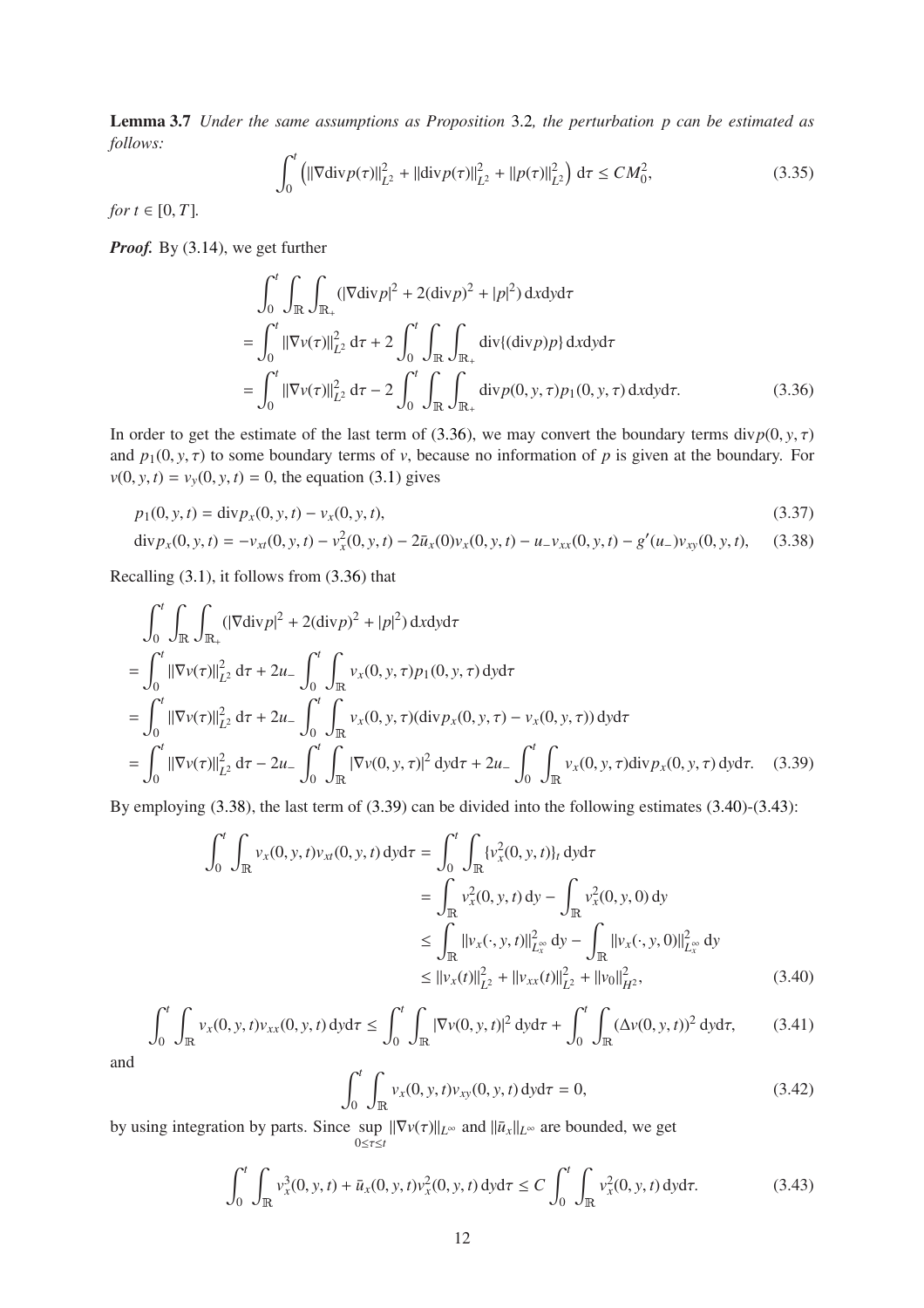Thus, the last term of [\(3.39\)](#page-11-2) can be estimated as

<span id="page-12-0"></span>
$$
\int_0^t \int_{\mathbb{R}} v_x(0, y, t) \text{div} \, p_x(0, y, t) \, \text{d}y \, \text{d}\tau \le C(||v(t)||_{H^2}^2 + ||v_0||_{H^2}^2) + C \int_0^t \int_{\mathbb{R}} (|\nabla v(0, y, t)|^2 + |\Delta v(0, y, t)|^2) \, \text{d}y \, \text{d}\tau. \tag{3.44}
$$

Substituting  $(3.44)$  into  $(3.39)$ , combining  $(3.12)$  and  $(3.21)$ , we get  $(3.35)$ .

Next, we consider the higher order estimates of  $\nu$  and  $p$ . We still need to get the third-order estimation of *v* first, and then get the higher-order estimation of *p* through the estimation of *v*. To do this, we may use the structure of  $(3.1)$  to convert  $p$  to  $v$ , just like we did before. But in this way, we can only get the  $L^2$ -estimates of  $\nabla \Delta v$  instead of  $\nabla^3 v$ , see [\(3.62\)](#page-15-0). From [\(3.11\)](#page-8-7), we note that  $\|\nabla^3 v(t)\|_{L^2}$  is equivalent to  $\|\nabla \Delta v(t)\|_{L^2} + \|\nabla v_{yy}(t)\|_{L^2}$ . Thanks to  $v_{yy}(0, y, t) = 0$ , the boundary terms generated in estimating  $\|v_{yy}(t)\|_{H^1}$ is well handled, which promotes us to obtain  $H^3$ -estimates of *v*. Thus, we firstly give the estimates of  $||v_{yy}(t)||_{L^2}$ . Secondly, we give the estimates of  $||\nabla^2 \text{div} p(t)||_{L^2}$  which will appear in the estimation of  $\|\nabla \Delta v(t)\|_{L^2}$ . In the end, we show the estimate of  $\|\nabla \Delta v(t)\|_{L^2}$ , which completes the proof of third-order estimation of *v*.

<span id="page-12-4"></span>Lemma 3.8 *Under the same assumptions as Proposition* [3](#page-7-3).2*, it holds that*

$$
||v_{yy}(t)||_{H^{1}}^{2} + \int_{0}^{t} (||\sqrt{\bar{u}_{x}}v_{yy}(\tau)||_{L^{2}}^{2} + ||\sqrt{\bar{u}_{x}}\nabla v_{yy}(\tau)||_{L^{2}}^{2}) d\tau + \int_{0}^{t} ||\nabla v_{yy}(\tau)||_{L^{2}}^{2} d\tau + \int_{0}^{t} \int_{\mathbb{R}} |\nabla v_{yy}(0, y, \tau)|^{2} dy d\tau
$$
  
\n
$$
\leq CM_{0}^{2} + C(\varepsilon_{0} + M_{0}^{4}) \int_{0}^{t} ||\nabla \Delta v(\tau)||_{L^{2}}^{2} d\tau,
$$
\n(3.45)

<span id="page-12-3"></span>*for*  $t \in [0, T]$ *.* 

*Proof.* We can get from  $v_{yy} \times \partial_{yy}(3.1)_1 + p_{yy} \cdot \partial_{yy}(3.1)_2 + \nabla v_{yy} \cdot \nabla \partial_{yy}(3.1)_1 - \nabla \text{div} p_{yy} \cdot \partial_{yy}(3.1)_2$  $v_{yy} \times \partial_{yy}(3.1)_1 + p_{yy} \cdot \partial_{yy}(3.1)_2 + \nabla v_{yy} \cdot \nabla \partial_{yy}(3.1)_1 - \nabla \text{div} p_{yy} \cdot \partial_{yy}(3.1)_2$  $v_{yy} \times \partial_{yy}(3.1)_1 + p_{yy} \cdot \partial_{yy}(3.1)_2 + \nabla v_{yy} \cdot \nabla \partial_{yy}(3.1)_1 - \nabla \text{div} p_{yy} \cdot \partial_{yy}(3.1)_2$  that

$$
\begin{split}\n&\left\{\frac{1}{2}v_{yy}^{2}+\frac{1}{2}|\nabla v_{yy}|^{2}\right\}_{t}+\frac{1}{2}\bar{u}_{x}(v_{yy}^{2}+|\nabla v_{yy}|^{2})+\bar{u}_{x}v_{xyy}^{2}+|\nabla v_{yy}|^{2}+\text{div}(p_{yy}v_{yy}) \\
&+\left\{\frac{1}{2}vv_{yy}^{2}+\frac{1}{2}\bar{u}v_{yy}^{2}+\frac{1}{2}v|\nabla v_{yy}|^{2}+\frac{1}{2}\bar{u}|\nabla v_{yy}|^{2}\right\}_{x}+\left\{\frac{1}{2}g'(v+\bar{u})v_{yy}^{2}+\frac{1}{2}g'(v+\bar{u})|\nabla v_{yy}|^{2}\right\}_{y} \\
&=-\frac{1}{2}v_{x}v_{yy}^{2}-2v_{y}v_{xy}v_{yy}-g'''(v+\bar{u})v_{y}^{3}v_{yy}-\frac{5}{2}g''(v+\bar{u})v_{y}v_{yy}^{2}-\frac{1}{2}v_{x}|\nabla v_{yy}|^{2}-v_{yy}\nabla v_{yy}\cdot\nabla v_{x} \\
&-2v_{y}\nabla v_{xy}\cdot\nabla v_{yy}-2v_{xy}\nabla v_{y}\cdot\nabla v_{yy}-v_{xyy}\nabla v\cdot\nabla v_{yy}-\bar{u}_{xx}v_{yy}v_{xyy}-g^{(4)}(v+\bar{u})(\nabla v\cdot\nabla v_{yy}+\bar{u}_{x}v_{xyy})v_{y}^{3} \\
&-3g'''(v+\bar{u})v_{y}^{2}\nabla v_{y}\cdot\nabla v_{yy}-3g'''(v+\bar{u})(\nabla v\cdot\nabla v_{yy}+\bar{u}_{x}v_{xyy})v_{y}v_{yy} \\
&-3g''(v+\bar{u})\nabla v_{y}\cdot\nabla v_{yy}v_{yy}-\frac{5}{2}g''(v+\bar{u})v_{y}|\nabla v_{yy}|^{2}-g''(v+\bar{u})(\nabla v\cdot\nabla v_{yy}+\bar{u}_{x}v_{xyy})v_{yyy}.\n\end{split}
$$
\n(3.46)

<span id="page-12-1"></span>Integrating [\(3.46\)](#page-12-1) over  $\mathbb{R}_+ \times \mathbb{R}$ , we obtain

$$
\frac{d}{dt}(\|v_{yy}\|_{L^2}^2 + \|\nabla v_{yy}\|_{L^2}^2) + \|\sqrt{\bar{u}_x}v_{yy}\|_{L^2}^2 + \|\sqrt{\bar{u}_x}\nabla v_{yy}\|_{L^2}^2 + \|\nabla v_{yy}\|_{L^2}^2 + \int_{\mathbb{R}} |\nabla v_{yy}(0, y, \tau)|^2 dy
$$
\n
$$
\leq C \int_{\mathbb{R}} \int_{\mathbb{R}_+} (|\nabla v||v_{yy}|^2 + |v_y||\nabla v_y||v_{yy}| + |v_y|^3 |v_{yy}| + |\nabla v||\nabla v_{yy}|^2 + |v_{yy}||\nabla v_{xy}||\nabla v_{yy}| + |v_y||\nabla v_{xy}||\nabla v_{yy}|) dxdy
$$
\n
$$
+ C \int_{\mathbb{R}} \int_{\mathbb{R}_+} (|\nabla v_y|^2 |\nabla v_{yy}| + |\bar{u}_{xx}||v_{yy}||\nabla v_{yy}| + (|\nabla v| + \bar{u}_x)|v_y|^3 |\nabla v_{yy}| + |v_y|^2 |\nabla v_y||\nabla v_{yy}|) dxdy
$$
\n
$$
+ C \int_{\mathbb{R}} \int_{\mathbb{R}_+} (|\nabla v| + \bar{u}_x)|v_y||v_{yy}||\nabla v_{yy}| + |\nabla v_y||v_{yy}||\nabla v_{yy}| + |v_y||\nabla v_{yy}|^2 + (|\nabla v| + \bar{u}_x)|v_{yyy}||\nabla v_{yy}|) dxdy.
$$
\n(3.47)

<span id="page-12-2"></span>Note that we have obtained the first and second derivative estimates of  $v$  in [\(3.12\)](#page-8-5) and [\(3.21\)](#page-9-5). Thus, using Cauchy inequality, the first three terms on the right-hand side of [\(3.47\)](#page-12-2) are bounded by

$$
\int_{\mathbb{R}} \int_{\mathbb{R}_+} (|\nabla v||v_{yy}|^2 + |v_y||\nabla v_y||v_{yy}| + |v_y|^3 |v_{yy}|) \, dxdy \leq C(||\nabla v||^2_{L^2} + ||\nabla^2 v||^2_{L^2}).
$$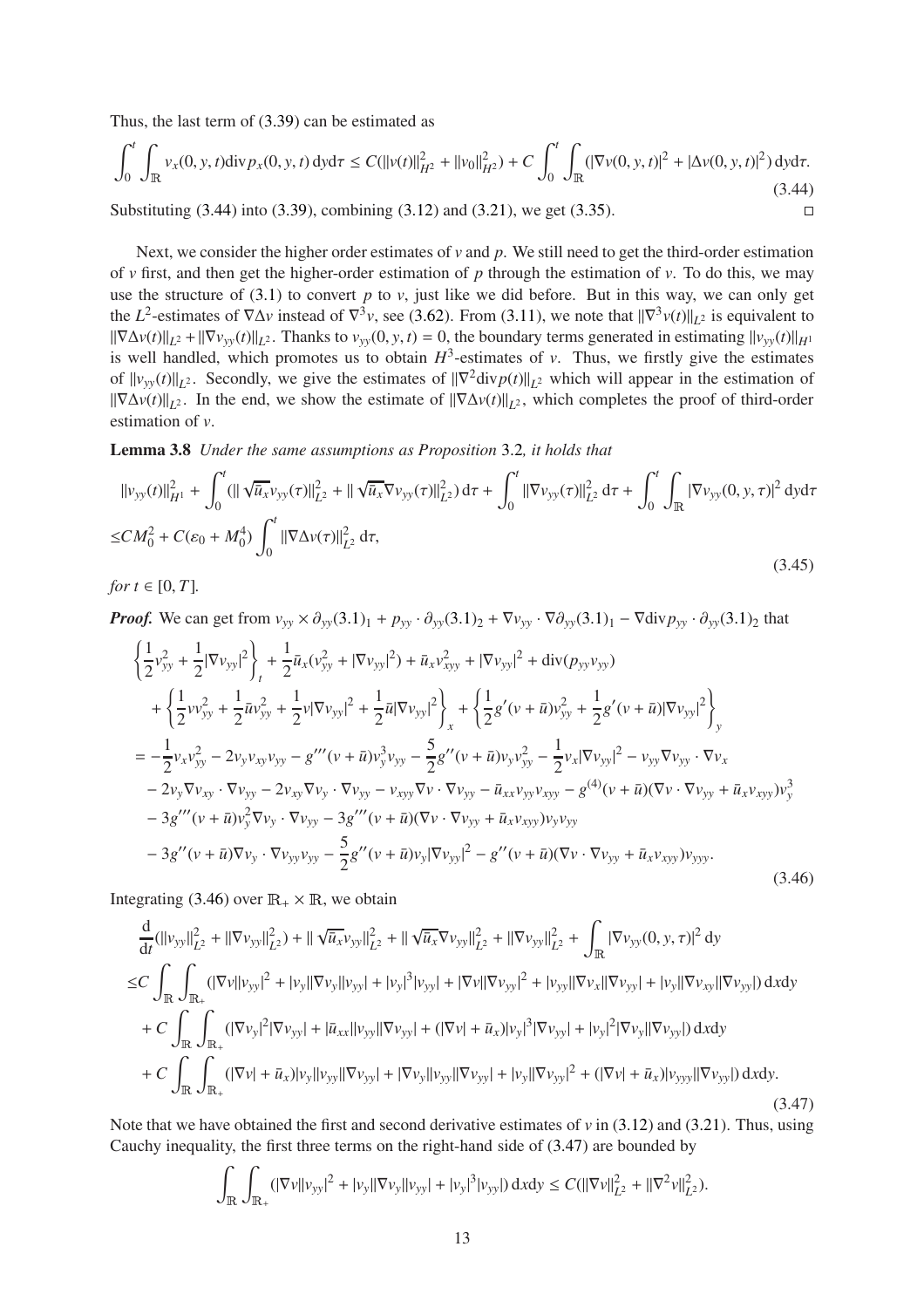Using [\(3.11\)](#page-8-7), [\(2.4\)](#page-5-2), [\(2.5\)](#page-5-3) and Cauchy inequality, the fifth, sixth and seventh terms on the right-hand side of [\(3.47\)](#page-12-2) can be estimated as

$$
\int_{\mathbb{R}} \int_{\mathbb{R}_+} |v_{yy}||\nabla v_{xy}| dxdy \le ||\nabla v_{yy}(t)||_{L^2} ||v_{yy}(t)||_{L^2(x,y)} ||\nabla v_x(t)||_{L^\infty(x,y)} ||\nabla v_{xx}(t)||_{L^2} ||\nabla v_{xx}||_{L^2}^{1/2}
$$
\n
$$
\le ||\nabla v_{yy}(t)||_{L^2}^{3/2} ||\nabla^2 v(t)||_{L^2}^{2} ||\nabla v_{xx}||_{L^2}^{1/2}
$$
\n
$$
\le \frac{1}{4} ||\nabla v_{yy}(t)||_{L^2}^2 + C ||\nabla^2 v(t)||_{L^2}^4 ||\nabla v_{xx}(t)||_{L^2}^2
$$
\n
$$
\le \frac{1}{4} ||\nabla v_{yy}(t)||_{L^2}^2 + C M_0^4 (||\nabla \Delta v(t)||_{L^2}^2 + ||\nabla v_{yy}(t)||_{L^2}^2), \tag{3.48}
$$

$$
\int_{\mathbb{R}} \int_{\mathbb{R}_+} |v_y| |\nabla v_{xy}| |\nabla v_{yy}| \, dxdy \le ||v_y(t)||_{L^{\infty}} ||\nabla v_{xy}(t)||_{L^2} ||\nabla v_{yy}(t)||_{L^2}
$$
\n
$$
\le ||v_y(t)||_{L^{\infty}} ||\nabla v_{yy}(t)||_{L^2}^2 + ||v_y(t)||_{L^{\infty}} ||\nabla v_{xy}(t)||_{L^2}^2
$$
\n
$$
\le ||v_y(t)||_{L^{\infty}} ||\nabla v_{yy}(t)||_{L^2}^2 + ||v_y(t)||_{L^{\infty}} (||\nabla v_{yy}(t)||_{L^2}^2 + ||\nabla \Delta v(t)||_{L^2}^2)
$$
\n
$$
\le C\varepsilon_0 ||\nabla v_{yy}(t)||_{L^2}^2 + C\varepsilon_0 ||\nabla \Delta v(t)||_{L^2}^2, \tag{3.49}
$$

<span id="page-13-0"></span>and

$$
\int_{\mathbb{R}} \int_{\mathbb{R}_+} |\nabla v_y|^2 |\nabla v_{yy}| \, dxdy \le ||\nabla v_{yy}(t)||_{L^2} ||\nabla v_y(t)||_{L^2(x_y^{\infty})} ||\nabla v_y(t)||_{L^{\infty}(L^2_y)} \n\le ||\nabla v_{yy}(t)||_{L^2}^{3/2} ||\nabla v_y(t)||_{L^2} ||\nabla v_{xy}||_{L^2}^{1/2} \n\le \frac{1}{4} ||\nabla v_{yy}(t)||_{L^2}^2 + C ||\nabla v_y||_{L^2}^4 ||\nabla v_{xx}(t)||_{L^2}^2 \n\le \frac{1}{4} ||\nabla v_{yy}(t)||_{L^2}^2 + C M_0^4 (||\nabla \Delta v(t)||_{L^2}^2 + ||\nabla v_{yy}(t)||_{L^2}^2).
$$
\n(3.50)

By employing Cauchy inequality, the remaining terms on the right-hand side of [\(3.47\)](#page-12-2) are bounded by

$$
C(\varepsilon_0+\delta)\|\nabla v_{yy}(t)\|_{L^2}^2+C(\|\nabla v(t)\|_{L^2}^2+\|\nabla^2 v(t)\|_{L^2}^2).
$$

Hence, applying [\(3.49\)](#page-13-0), for some small  $\varepsilon_0$ ,  $M_0$  and  $\delta$ , [\(3.47\)](#page-12-2) can be rewritten as

<span id="page-13-1"></span>
$$
\frac{d}{dt}(\|\mathbf{v}_{yy}\|_{L^2}^2 + \|\nabla v_{yy}\|_{L^2}^2) + \|\sqrt{\bar{u}_x}v_{yy}\|_{L^2}^2 + \|\sqrt{\bar{u}_x}\nabla v_{yy}\|_{L^2}^2 + \|\nabla v_{yy}\|_{L^2}^2 + \int_{\mathbb{R}} |\nabla v_{yy}(0, y, t)|^2 dy
$$
\n
$$
\leq C(\varepsilon_0 + M_0^4) \|\nabla \Delta v(t)\|_{L^2}^2 + C(\|\nabla v(t)\|_{L^2}^2 + \|\nabla^2 v(t)\|_{L^2}^2). \tag{3.51}
$$

<span id="page-13-3"></span>Integrating  $(3.51)$  over  $[0, t]$ , the desired estimate  $(3.45)$  is obtained.

**Lemma [3](#page-7-3).9** *Under the same assumptions as Proposition* 3.2*, for*  $t \in [0, T]$ *, it holds that* 

<span id="page-13-4"></span>
$$
\int_0^t (||\nabla^2 \operatorname{div} p(\tau)||_{L^2}^2 + ||\nabla p(\tau)||_{L^2}^2 + ||\nabla \operatorname{div} p(\tau)||_{L^2}^2) d\tau \le CM_0^2 + C(\varepsilon_0 + M_0^4) \int_0^t ||\nabla \Delta v(\tau)||_{L^2}^2 d\tau. \tag{3.52}
$$

*Proof.* Square  $(3.1)_2$  in the form  $\nabla^2 \text{div} p - \nabla p = \nabla^2 v$ , and then integrate the resulting equation in  $(x, y) \in \mathbb{R}_+ \times \mathbb{R}$ . Consequently, we have

<span id="page-13-2"></span>
$$
\|\nabla^2 \text{div} p(t)\|_{L^2}^2 + 2\|\nabla \text{div} p(t)\|_{L^2}^2 + \|\nabla p(t)\|_{L^2}^2
$$
  
\n
$$
= \|\nabla^2 v(t)\|_{L^2}^2 + 2 \int_0^t \int_{\mathbb{R}} \int_{\mathbb{R}_+} \text{div}\{\nabla \text{div} p \nabla p\} \, \text{d}x \, \text{d}y
$$
  
\n
$$
= \|\nabla^2 v(t)\|_{L^2}^2 - 2 \int_{\mathbb{R}} \nabla \text{div} p(0, y, t) \cdot \nabla p_1(0, y, t) \, \text{d}y.
$$
 (3.53)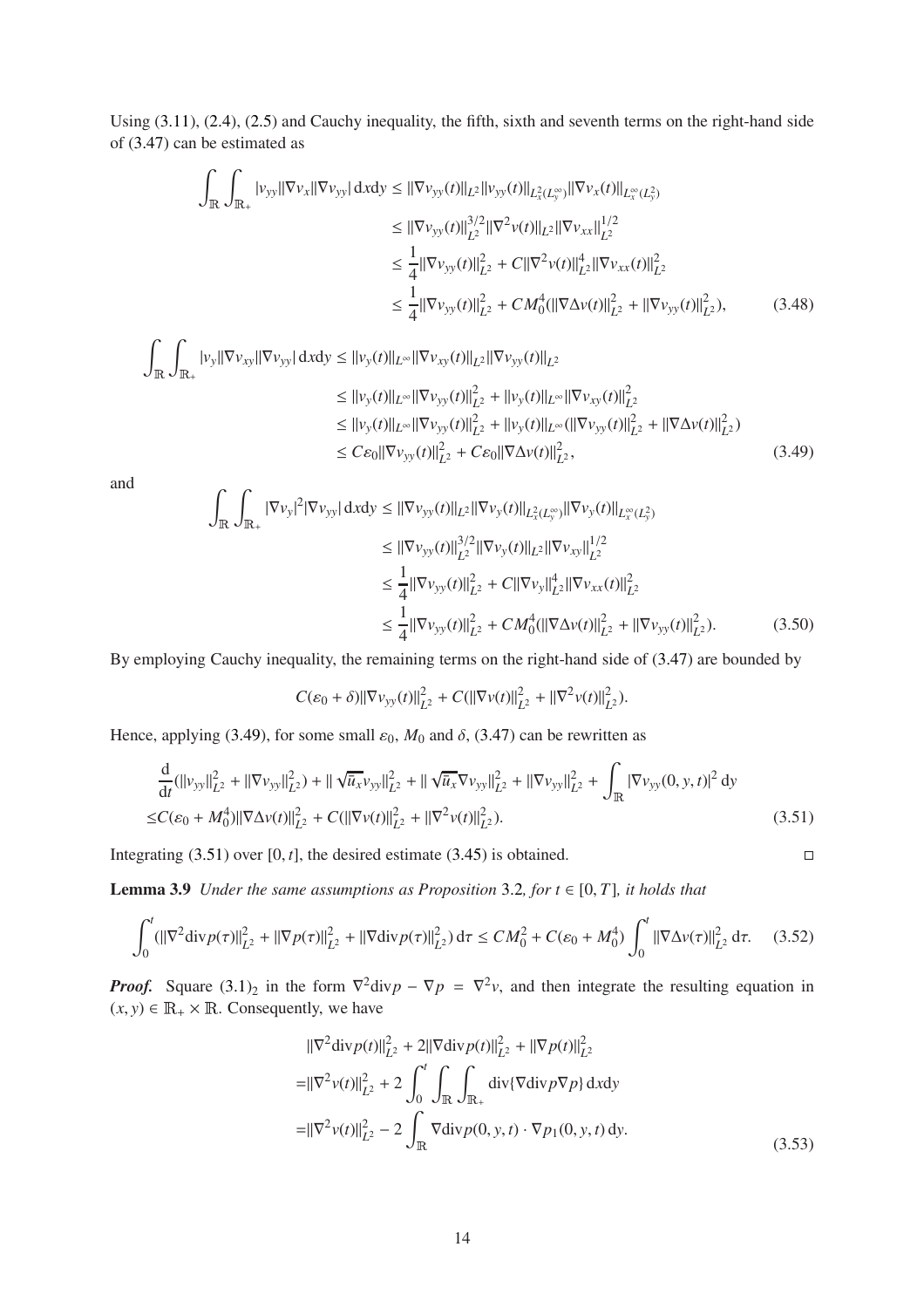To convert the boundary terms of  $p$  to  $v$ , we make use of the equation [\(3.3\)](#page-6-3). Then the last term of [\(3.53\)](#page-13-2) can be rewritten as

$$
\int_{\mathbb{R}} \nabla \text{div} p(0, y, t) \cdot \nabla p_1(0, y, t) \, dy
$$
\n
$$
= \int_{\mathbb{R}} \text{div} p_x(0, y, t) p_{1x}(0, y, t) + \text{div} p_y(0, y, t) p_{1y}(0, y, t) \, dy
$$
\n
$$
= \int_{\mathbb{R}} \text{div} p_x(0, y, t) (\text{div} p(0, y, t) - p_{2y}(0, y, t)) \, dy - \int_{\mathbb{R}} \text{div} p_{yy}(0, y, t) p_1(0, y, t) \, dy
$$
\n
$$
= \int_{\mathbb{R}} \text{div} p_x(0, y, t) (\text{div} p(0, y, t) - \text{div} p_{yy}(0, y, t) + v_{yy}(0, y, t)) \, dy
$$
\n
$$
- \int_{\mathbb{R}} \text{div} p_{yy}(0, y, t) (\text{div} p_x(0, y, t) - v_x(0, y, t)) \, dy.
$$
\n(3.54)

<span id="page-14-0"></span>Notice that  $v_{yy}(0, y, t) = 0$ . We divide the estimate on the right side of the inequality [\(3.54\)](#page-14-0) into the following three estimates [\(3.55\)](#page-14-1)-[\(3.57\)](#page-14-2). The equation  $(3.1)_1$  gives div $p_{yy}(0, y, t) = -u_y p_{xy}(0, y, t)$ . Using Cauchy inequality, the right-hand side of [\(3.54\)](#page-14-0) can be estimated as

<span id="page-14-1"></span>
$$
\int_{\mathbb{R}} \text{div} p_{yy}(0, y, t) v_x(0, y, t) \, dy \le C \int_0^t \int_{\mathbb{R}} v_{xyy}^2(0, y, t) \, dy + C \int_0^t \int_{\mathbb{R}} v_x^2(0, y, t) \, dy,
$$
\n(3.55)\n
$$
\int_{\mathbb{R}} \text{div} p_x(0, y, t) \, \text{div} \, p(0, y, t) \, dy \le \int_{\mathbb{R}} ||\text{div} \, p_x(\cdot, y, t)||_{L_x^{\infty}} ||\text{div} \, p(\cdot, y, t)||_{L_x^{\infty}} \, dy
$$
\n
$$
\le ||\nabla^2 \text{div} \, p(t)||_{L^2}^{\frac{1}{2}} ||\nabla \text{div} \, p(t)||_{L^2} ||\text{div} \, p(t)||_{L^2}^{\frac{1}{2}}
$$
\n
$$
\le \frac{1}{8} ||\nabla^2 \text{div} \, p(t)||_{L^2}^2 + C(||\nabla \text{div} \, p(t)||_{L^2}^2 + ||\text{div} \, p(t)||_{L^2}^2),
$$
\n(3.56)

and

$$
\int_{\mathbb{R}} \text{div} p_{yy}(0, y, t) \text{div} p_{x}(0, y, t) \, dy = \int_{\mathbb{R}} u_{-}v_{xyy}(0, y, t) \text{div} p_{x}(0, y, t) \, dy
$$
\n
$$
\leq \int_{\mathbb{R}} u_{-}v_{xyy}(0, y, t) ||\text{div} p_{x}(\cdot, y, t)||_{L_{x}^{\infty}} dy
$$
\n
$$
\leq \frac{1}{8} ||\nabla^{2} \text{div} p(t)||_{L^{2}}^{2} + C ||\nabla \text{div} p(t)||_{L^{2}}^{2} + C \int_{\mathbb{R}} |\nabla v_{yy}(0, y, t)|^{2} \, dy. \tag{3.57}
$$

<span id="page-14-2"></span>Substituting  $(3.55)-(3.57)$  $(3.55)-(3.57)$  into  $(3.54)$ , we can get from  $(3.53)$  that

<span id="page-14-3"></span>
$$
\|\nabla^2 \text{div} \, p(\tau)\|_{L^2}^2 + \|\nabla p(\tau)\|_{L^2}^2 + \|\nabla \text{div} \, p(\tau)\|_{L^2}^2
$$
  
\n
$$
\leq C \|\nabla^2 v(t)\|_{L^2}^2 + C \int_{\mathbb{R}} |\nabla v_{yy}(0, y, t)|^2 \, \text{d}y + C \int_{\mathbb{R}} |\nabla v(0, y, t)|^2 \, \text{d}y + C \|\nabla \text{div} \, p(t)\|_{L^2}^2 + C \|\text{div} \, p(t)\|_{L^2}^2. \tag{3.58}
$$

Integrating  $(3.58)$  $(3.58)$  $(3.58)$  over  $[0, t]$ , combining Lemma 3.6 and Lemma 3.[8,](#page-12-4) we have

$$
\int_0^t (||\nabla^2 \text{div} \, p(\tau)||_{L^2}^2 + ||\nabla p(\tau)||_{L^2}^2 + ||\nabla \text{div} \, p(\tau)||_{L^2}^2) \, d\tau \le CM_0^2 + C(\varepsilon_0 + M_0^4) \int_0^t ||\nabla \Delta v(\tau)||_{L^2}^2 \, d\tau,
$$
\nwhich completes the proof of Lemma 3.9.

Lemma 3.10 *Under the same assumptions as Proposition* [3](#page-7-3).2*, the estimate for the third order derivatives is obtained as follows:*

$$
\|\Delta v(t)\|_{L^{2}}^{2} + \|\nabla \Delta v(t)\|_{L^{2}}^{2} + \int_{0}^{t} (\|\sqrt{u_{x}} \Delta v(\tau)\|_{L^{2}}^{2} + \|\sqrt{u_{x}} \nabla \Delta v(\tau)\|_{L^{2}}^{2}) d\tau + \int_{0}^{t} \|\nabla \Delta v(\tau)\|_{L^{2}}^{2} d\tau + \int_{0}^{t} \int_{\mathbb{R}} |\nabla \Delta v(0, y, \tau)|^{2} dy d\tau \le CM_{0}^{2}, \quad (3.59)
$$

<span id="page-14-4"></span>*for*  $t \in [0, T]$ *.*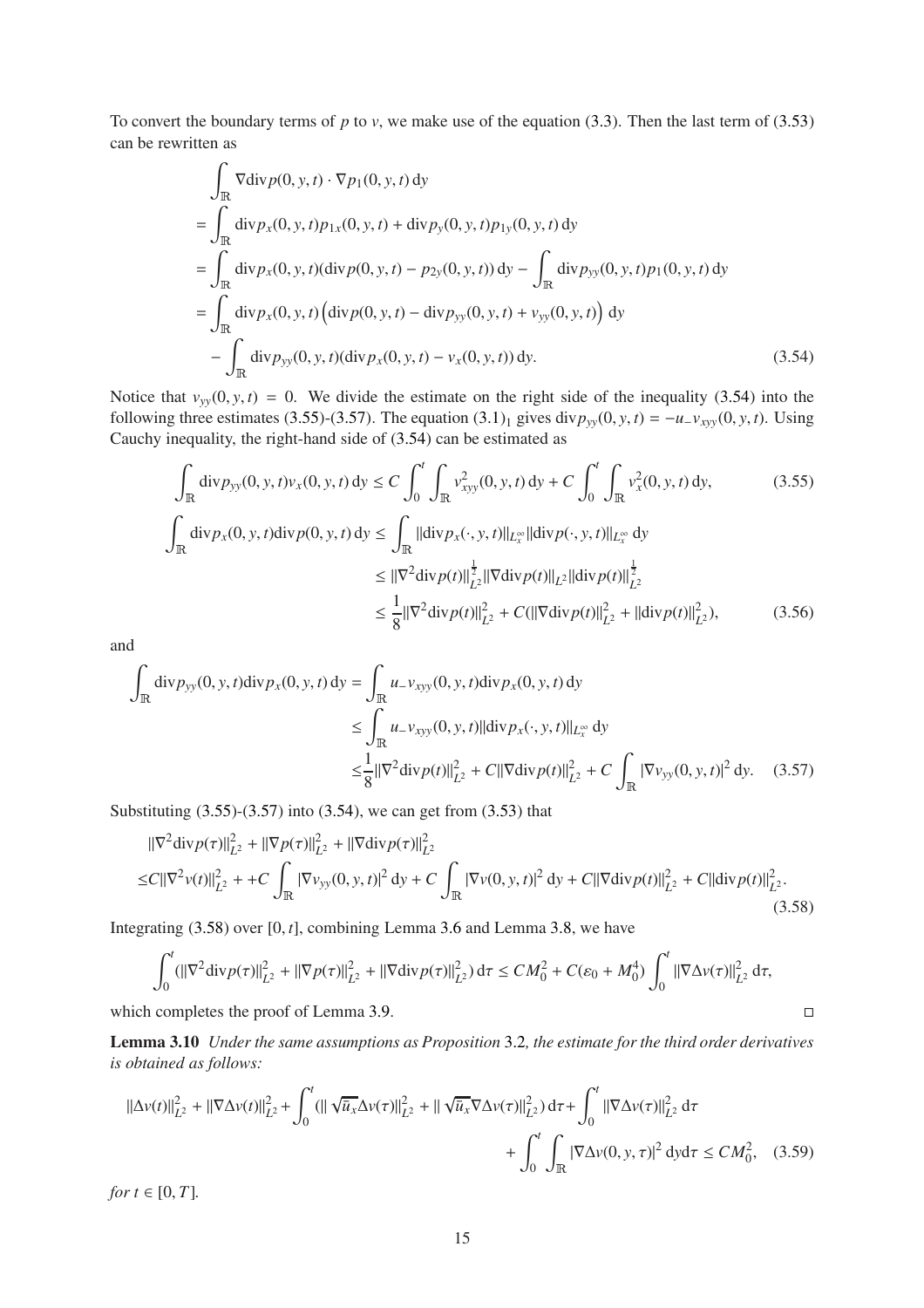*Proof.* We can get from  $\Delta v \times \Delta(3.1)_1 + \nabla \text{div} p \cdot \nabla \text{div}(3.1)_2 + \nabla \Delta v \cdot \nabla \Delta(3.1)_1 - \nabla \Delta \text{div} p \cdot \nabla \text{div}(3.1)_2$  $\Delta v \times \Delta(3.1)_1 + \nabla \text{div} p \cdot \nabla \text{div}(3.1)_2 + \nabla \Delta v \cdot \nabla \Delta(3.1)_1 - \nabla \Delta \text{div} p \cdot \nabla \text{div}(3.1)_2$  $\Delta v \times \Delta(3.1)_1 + \nabla \text{div} p \cdot \nabla \text{div}(3.1)_2 + \nabla \Delta v \cdot \nabla \Delta(3.1)_1 - \nabla \Delta \text{div} p \cdot \nabla \text{div}(3.1)_2$  that

$$
\begin{split}\n&\left\{\frac{1}{2}(\Delta v)^2 + \frac{1}{2}|\nabla\Delta v|^2\right\}_t + \frac{1}{2}\bar{u}_x((\Delta v)^2 + |\nabla\Delta v|^2) + \bar{u}_x(\Delta v_x)^2 + \text{div}\{\nabla\text{div}p\Delta v\} + |\nabla\Delta v|^2 \\
&+ \left\{\frac{1}{2}v(\Delta v)^2 + \frac{1}{2}\bar{u}(\Delta v)^2 + \frac{1}{2}v|\nabla\Delta v|^2 + \frac{1}{2}\bar{u}|\nabla\Delta v|^2\right\}_x \\
&= -\frac{1}{2}v_x(\Delta v)^2 - 2\nabla v \cdot \nabla v_x\Delta v - \bar{u}_{xxx}v\Delta v - 3\bar{u}_{xx}v_x\Delta v - 2\bar{u}_xv_{xx}\Delta v - \Delta(g(v + \bar{u})_y)\Delta v \\
&- \frac{1}{2}v_x|\nabla\Delta v|^2 - \Delta v\nabla v_x \cdot \nabla\Delta v - \Delta v_x\nabla v \cdot \nabla\Delta v - 2\nabla v_x \cdot \nabla\Delta v v_{xx} - 2v_x\nabla v_{xx} \cdot \nabla\Delta v \\
&- 2v_{xy}\nabla v_y \cdot \nabla\Delta v - 2v_y\nabla v_{xy} \cdot \nabla\Delta v - \bar{u}_{xxx}v\Delta v_x - \bar{u}_{xxx}\nabla v \cdot \nabla\Delta v - \bar{u}_{xx}\Delta v\Delta v_x - 3\bar{u}_{xxx}v_x\Delta v_x \\
&- 3\bar{u}_{xxx}v\nabla v_x \cdot \Delta v_x - 2\bar{u}_{xx}v_{xx}\Delta v_x - 2\bar{u}_xv\nabla v_{xx} \cdot \Delta v_x - \nabla\Delta(g(v + \bar{u})_y) \cdot \nabla\Delta v,\n\end{split} \tag{3.60}
$$

<span id="page-15-1"></span>where we have used from  $(3.1)_2$  that

$$
|\nabla \Delta v|^2 = |\nabla \Delta \text{div} \, p|^2 + |\nabla \text{div} \, p|^2 - 2 \text{div} \{ \Delta \text{div} \, p \, \nabla \text{div} \, p \}.
$$

By simple calculation, we can obtain

$$
\nabla \Delta (g(v + \bar{u})_y) \cdot \nabla \Delta v
$$
  
\n
$$
\sim (\nabla v \cdot \nabla \Delta v + \bar{u}_x \Delta v_x)(v_x + \bar{u}_x)^2 v_y + (v_x + \bar{u}_x)(\nabla v_x \cdot \nabla \Delta v + \bar{u}_{xx} \Delta v_x)v_y + (\nabla v \cdot \nabla \Delta v + \bar{u}_x \Delta v_x)\bar{u}_{xx}v_y
$$
  
\n
$$
+ \bar{u}_{xxx} \Delta v_x v_y + (\nabla v \cdot \nabla \Delta v + \bar{u}_x \Delta v_x)v_y^3 + \nabla v_y \cdot \nabla \Delta v v_y^2 + (\nabla v \cdot \nabla \Delta v + \bar{u}_x \Delta v_x) \Delta v v_y + |\nabla \Delta v|^2 v_y
$$
  
\n
$$
+ ((v_x + \bar{u}_x)^2 + \bar{u}_{xx} + v_y^2 + \Delta v) \nabla v_y \cdot \nabla \Delta v + (\nabla v \cdot \nabla \Delta v + \bar{u}_x \Delta v_x) \Delta v_y + \frac{1}{2}g'(v + \bar{u})|\nabla \Delta v|^2\}_y
$$
  
\n
$$
+ (\nabla v \cdot \nabla \Delta v + \bar{u}_x \Delta v_x)(\nabla v \cdot \nabla v_y + \bar{u}_x v_{xy}) + \nabla v_x \cdot \nabla \Delta v v_{xy} + v_x \nabla v_{xy} \cdot \nabla \Delta v + \nabla v_y \cdot \nabla \Delta v v_{yy}
$$
  
\n
$$
+ v_y \nabla v_{yy} \cdot \nabla \Delta v + \bar{u}_{xx} v_{xy} \Delta v_x + \bar{u}_x \nabla v_{xy} \cdot \nabla \Delta v.
$$
\n(3.61)

Notice that the first six terms on right-hand side of [\(3.60\)](#page-15-1) have been estimated in Lemma [3](#page-9-6).6 after integration in  $(x, y) \in \mathbb{R}_+ \times \mathbb{R}$ . So we don't repeat the calculation here. After integration in  $(x, y) \in$  $\mathbb{R}_+ \times \mathbb{R}$ , the remaining terms on right-hand side of [\(3.60\)](#page-15-1) are bounded by

$$
\begin{split} &\|\nabla v\|_{L^{\infty}} \|\nabla \Delta v\|^{2}_{L^{2}} + \|\nabla v\|_{L^{\infty}} (\|\nabla v\|_{L^{2}} + \|\nabla^{2} v\|_{L^{2}}) \|\nabla \Delta v\|_{L^{2}} + C\delta (\|\nabla v\|_{L^{2}} + \|\nabla^{2} v\|_{L^{2}}) \|\nabla \Delta v\|_{L^{2}} \\ &+ \int_{\mathbb{R}} \int_{\mathbb{R}_{+}} \left( |\nabla^{2} v| |\nabla \Delta v| + |\nabla v| (|\nabla v_{xx}| + |\nabla v_{xy}|) |\nabla \Delta v| + \bar{u}_{x} (|\nabla v_{xx}| + |\nabla v_{xy}|) |\nabla \Delta v| \right) \, \mathrm{d}x \mathrm{d}y, \end{split}
$$

where we have used the fact that [\(3.7\)](#page-7-5),  $\|\nabla v\|_{L^\infty} \leq C\varepsilon_0$  and  $\|\partial_x^i \bar{u}\|_{L^\infty} \leq C\delta$ , *i* = 2, 3. Integrating [\(3.60\)](#page-15-1) over  $\mathbb{R}_+ \times \mathbb{R}$ , and using  $\|\nabla v\|_{L^\infty} \leq C\varepsilon_0$  again and applying Cauchy inequality, for some small  $\varepsilon_0$  and  $\delta$ , we have

$$
\frac{d}{dt}(||\Delta v(t)||_{L^{2}}^{2} + ||\nabla\Delta v(t)||_{L^{2}}^{2}) + (||\sqrt{\bar{u}_{x}}\Delta v(t)||_{L^{2}}^{2} + ||\sqrt{\bar{u}_{x}}\nabla\Delta v(t)||_{L^{2}}^{2}) + ||\nabla\Delta v(t)||_{L^{2}}^{2} \n+ \int_{\mathbb{R}} |\nabla\Delta v(0, y, t)|^{2} dy \n\leq C \left(||\nabla v(t)||_{L^{2}}^{2} + ||\nabla^{2}v(t)||_{L^{2}}^{2} + \int_{\mathbb{R}} |div p_{x}(0, y, t)\Delta v(0, y, t)| dy \n+ \int_{\mathbb{R}} \int_{\mathbb{R}_{+}} (|\nabla^{2}v||\nabla\Delta v| + |\nabla v||(|\nabla v_{xx}| + |\nabla v_{xy}|)|\nabla\Delta v| + \bar{u}_{x}(|\nabla v_{xx}| + |\nabla v_{xy}|)|\nabla\Delta v|) dx dy \right).
$$
\n(3.62)

<span id="page-15-0"></span>From [\(3.17\)](#page-9-0) and [\(3.21\)](#page-9-5), the first two terms on the right-hand side of [\(3.62\)](#page-15-0) are bounded by  $CM_0^2$ . By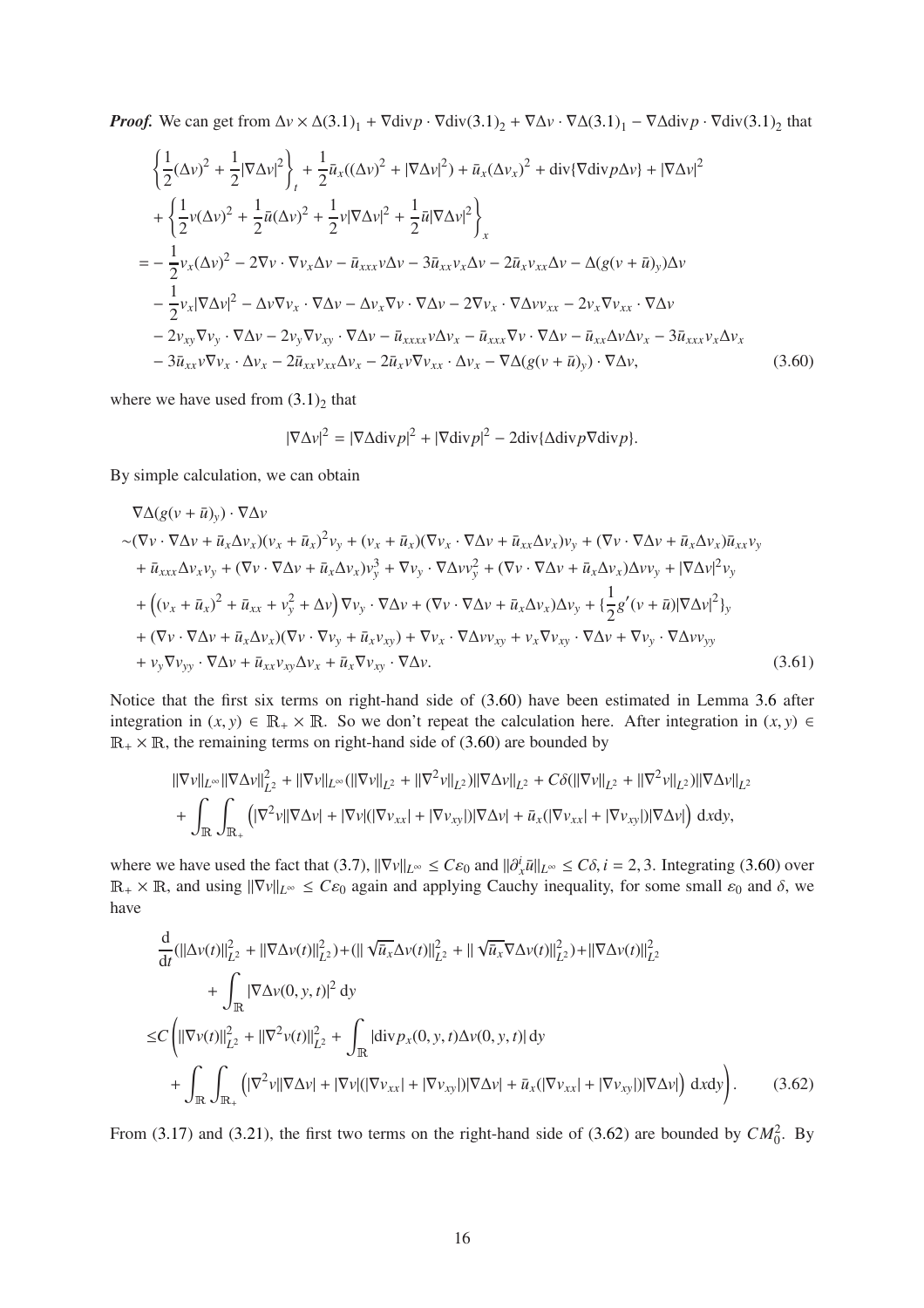Cauchy inequality, [\(3.21\)](#page-9-5) and [\(3.52\)](#page-13-4), the third term on the right-hand side of [\(3.62\)](#page-15-0) is bounded by

$$
\int_0^t \int_{\mathbb{R}} |\text{div} \, p_x(0, y, t) \Delta v(0, y, t)| \, dy
$$
\n
$$
\leq \frac{1}{2} \int_{\mathbb{R}} |\text{div} \, p_x(0, y, t)|^2 \, dy + \frac{1}{2} \int_0^t \int_{\mathbb{R}} |\Delta v(0, y, t)|^2 \, dy
$$
\n
$$
\leq ||\nabla \text{div} \, p(t)||_{L^2}^2 + ||\nabla^2 \text{div} \, p(t)||_{L^2}^2 + \int_{\mathbb{R}} |\Delta v(0, y, t)|^2 \, dy. \tag{3.63}
$$

Using Lemma 3.[4,](#page-8-1) [\(3.21\)](#page-9-5) and the Cauchy inequality, the fourth term can be estimated as

<span id="page-16-0"></span>
$$
C \int_{\mathbb{R}} \int_{\mathbb{R}_{+}} |\nabla^{2} v|^{2} |\nabla \Delta v| \, dxdy \leq ||\nabla^{2} v||_{L_{x}^{2}(L_{y}^{\infty})} ||\nabla^{2} v||_{L_{x}^{\infty}(L_{y}^{2})} ||\nabla \Delta v||_{L^{2}}\leq ||\nabla^{2} v(t)||_{L^{2}} ||\nabla^{3} v(t)||_{L^{2}}^{2}\leq CM_{0} (||\nabla \Delta v(t)||_{L^{2}}^{2} + ||\nabla v_{yy}(t)||_{L^{2}}^{2}). \tag{3.64}
$$

By applying Lemma 3.[4,](#page-8-1) the last two terms on the right-hand side of [\(3.62\)](#page-15-0) can estimated as

<span id="page-16-1"></span>
$$
\int_{\mathbb{R}} \int_{\mathbb{R}_+} \left( |\nabla v| (|\nabla v_{xx}| + |\nabla v_{xy}|) |\nabla \Delta v| + \bar{u}_x (|\nabla v_{xx}| + |\nabla v_{xy}|) |\nabla \Delta v| \right) dxdy
$$
  
\n
$$
\leq (||\nabla v||_{L^{\infty}} + ||\bar{u}_x||_{L^{\infty}}) ||\nabla^3 v(t)||_{L^2}^2
$$
  
\n
$$
\leq C(\varepsilon_0 + \delta) (||\nabla \Delta v(t)||_{L^2}^2 + ||\nabla v_{yy}(t)||_{L^2}^2).
$$
\n(3.65)

Substitute [\(3.63\)](#page-16-0)-[\(3.65\)](#page-16-1) into [\(3.62\)](#page-15-0) and choose small  $\varepsilon_0$ ,  $\delta$  and  $M_0$  such that  $((\varepsilon_0 + \delta + M_0) || \nabla \Delta v(t) ||_L^2)$  $\overline{L}$ <sup>2</sup>  $\leq$ 1  $\frac{1}{2} \|\nabla \Delta v(t)\|_{L}^{2}$  $L^2$ . Consequently, we have

<span id="page-16-2"></span>
$$
\frac{d}{dt}(\|\Delta v(t)\|_{L^{2}}^{2} + \|\nabla\Delta v(t)\|_{L^{2}}^{2}) + (\|\sqrt{\bar{u}_{x}}\Delta v(t)\|_{L^{2}}^{2} + \|\sqrt{\bar{u}_{x}}\nabla\Delta v(t)\|_{L^{2}}^{2}) + \|\nabla\Delta v(t)\|_{L^{2}}^{2} + \int_{\mathbb{R}}|\nabla\Delta v(0, y, t)|^{2} dy
$$
\n
$$
\leq C\left(\|\nabla v(t)\|_{H^{1}}^{2} + \|\nabla\text{div}p(t)\|_{L^{2}}^{2} + \|\nabla^{2}\text{div}p(t)\|_{L^{2}}^{2} + (\varepsilon_{0} + \delta + M_{0})\|\nabla v_{yy}(t)\|_{L^{2}}^{2} + \int_{\mathbb{R}}(\Delta v(0, y, t))^{2} dy\right). \tag{3.66}
$$

To treat the terms  $\|\nabla^2 \text{div} p(t)\|_{L^2}^2$  $\frac{2}{L^2}$  and  $\|\nabla v_{yy}(t)\|^2$  $L^2$  on the right-hand side of [\(3.66\)](#page-16-2), substituting the inequalities [\(3.45\)](#page-12-3) and [\(3.52\)](#page-13-4) into [\(3.66\)](#page-16-2) and integrating the resulting inequality over [0, *t*], we deduce that

$$
\|\Delta v(t)\|_{H^{1}}^{2} + \int_{0}^{t} (\|\sqrt{u_{x}}\Delta v(\tau)\|_{L^{2}}^{2} + \|\sqrt{u_{x}}\nabla\Delta v(\tau)\|_{L^{2}}^{2} + \|\nabla\Delta v(t)\|_{L^{2}}^{2}) d\tau + \int_{0}^{t} \int_{\mathbb{R}} |\nabla\Delta v(0, y, \tau)|^{2} dy d\tau
$$
  
\n
$$
\leq CM_{0}^{2} + C \int_{0}^{t} (\|\nabla v(\tau)\|_{H^{1}}^{2} + \|\nabla\text{div} p(t)\|_{L^{2}}^{2}) d\tau + C(\varepsilon_{0} + M_{0}^{4}) \int_{0}^{t} \|\nabla\Delta v(\tau)\|_{L^{2}}^{2} d\tau + C \int_{0}^{t} \int_{\mathbb{R}} (\Delta v(0, y, t))^{2} dy d\tau.
$$
\n(3.67)

<span id="page-16-3"></span>In the end, we may choose smallness  $M_0$  and  $\varepsilon_0$ , combining the results of Lemmas 3.[5-](#page-8-6)[3](#page-10-4).7, the estimate  $(3.59)$  holds.

Lemma 3.11 *Under the same assumptions as Lemma* [3](#page-9-6).6*, we have*

<span id="page-16-4"></span>
$$
\|\nabla^3 v(t)\|_{L^2}^2 + \int_0^t \|\nabla^3 v(\tau)\|_{L^2}^2 d\tau \le CM_0^2,
$$
\n(3.68)

*for*  $t \in [0, T]$ *.* 

*Proof.* Since [\(3.45\)](#page-12-3) and [\(3.59\)](#page-14-4) give

$$
\|\nabla v_{yy}(t)\|_{L^2}^2 + \int_0^t \|\nabla v_{yy}(\tau)\|_{L^2}^2 d\tau \le CM_0^2,
$$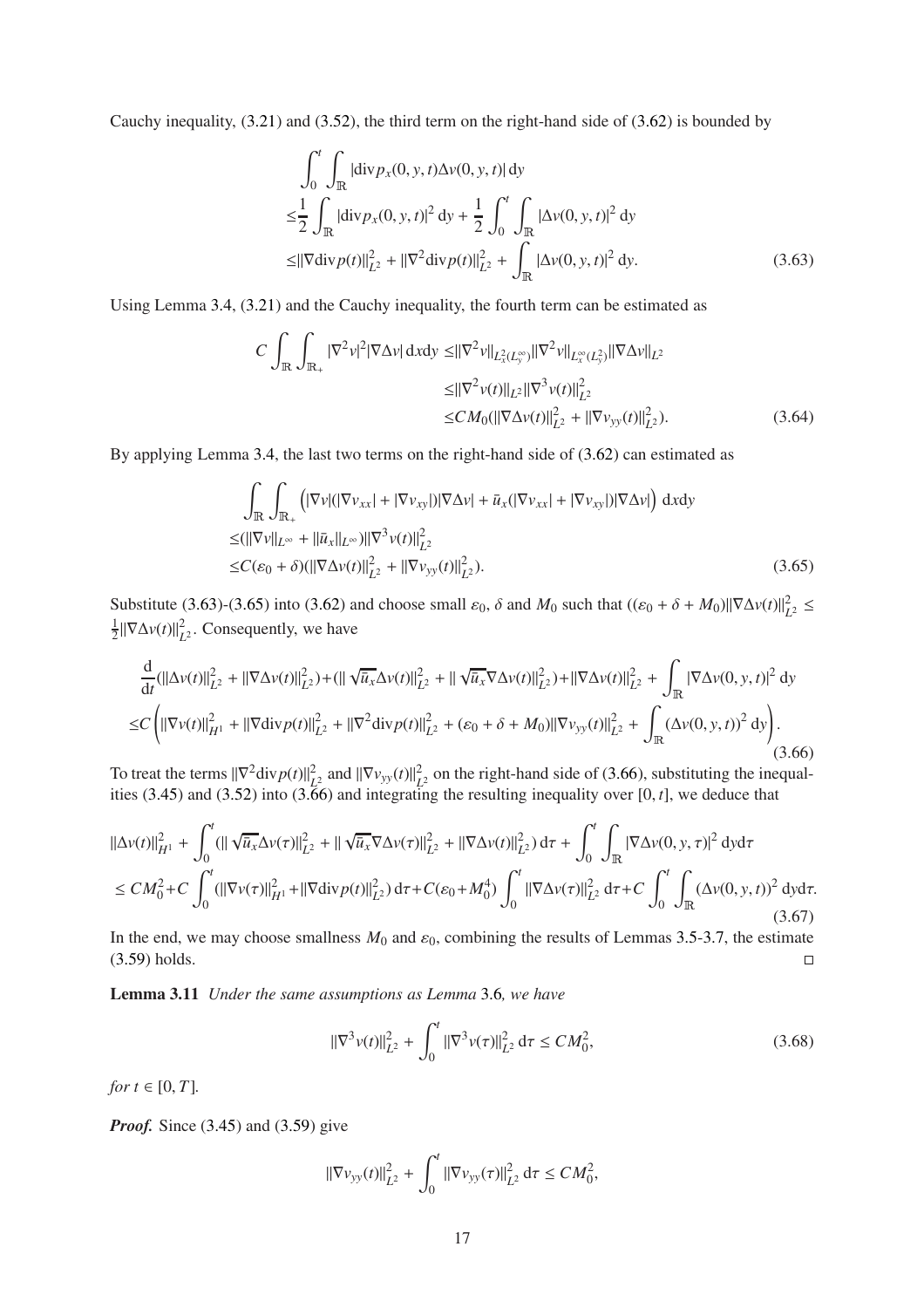it follows that

$$
||v_{xxx}(t)||_{L^2}^2 + \int_0^t ||v_{xxx}(\tau)||_{L^2}^2 d\tau \leq C(||\Delta v_x(t)||_{L^2}^2 + ||v_{xyy}(t)||_{L^2}^2) + C \int_0^t (||\Delta v_x(\tau)||_{L^2}^2 + ||v_{xyy}(\tau)||_{L^2}^2) d\tau \leq CM_0^2,
$$

and

$$
\|v_{xxy}(t)\|_{L^2}^2+\int_0^t\|v_{xxy}(\tau)\|_{L^2}^2\,d\tau\leq C(\|\Delta v_y(t)\|_{L^2}^2+\|v_{yyy}(t)\|_{L^2}^2)+C\int_0^t(\|\Delta v_y(\tau)\|_{L^2}^2+\|v_{yyy}(\tau)\|_{L^2}^2)\,d\tau\leq CM_0^2.
$$

Therefore, combining Lemma 3.[8,](#page-12-4) the proof of Lemma 3.[11](#page-16-3) is completed.

We only get the estimates of integration *p* in  $(x, y, t) \in \mathbb{R}_+ \times \mathbb{R} \times [0, t]$  above. In order to obtain the estimates of *p* in  $(x, y) \in \mathbb{R}_+ \times \mathbb{R}$ , it is not feasible to use the previous method like [\(3.36\)](#page-11-0) and [\(3.39\)](#page-11-2), because we can't treat  $v_{xt}(0, y, t)$  which appears in [\(3.40\)](#page-11-3). However, combining with the existing  $H^3$ estimates of *v*, we can get the desired estimate of div*p* by using  $(3.1)_1$ , if the estimation of  $v_t$  can be obtained.

Lemma 3.12 *Under the same assumptions as Proposition* [3](#page-7-3).2*, the estimates of v<sup>t</sup> can be obtained. For any*  $t \in [0, T]$ ,

$$
||v_t(t)||_{H^2}^2 + \int_0^t ||\nabla v_t(\tau)||_{H^1}^2 d\tau + \int_0^t \int_{\mathbb{R}} (|\nabla v_t(0, y, \tau)|^2 + |\Delta v_t(0, y, \tau)|^2) dy d\tau \le CM_0^2,
$$
 (3.69)

<span id="page-17-5"></span><span id="page-17-4"></span>
$$
\int_0^t \left( ||\text{div} p_t(\tau)||_{H^1}^2 + ||p_t(\tau)||_{L^2}^2 \right) d\tau \le CM_0^2.
$$
 (3.70)

*Proof.* Differentiating [\(3.1\)](#page-6-2) with respect to *t*, we have

<span id="page-17-1"></span>
$$
\begin{cases} v_{tt} + v_t v_x + v v_{xt} + (\bar{u}v_t)_x + (g'(v + \bar{u})v_t)_y + \text{div} p_t = 0, \\ -\nabla \text{div} p_t + p_t + \nabla v_t = 0. \end{cases}
$$
(3.71)

Set  $w = v_t$  and  $z = p_t$ . The equations [\(3.71\)](#page-17-1) can be rewritten as

<span id="page-17-2"></span>
$$
\begin{cases} w_t + w v_x + v w_x + (\bar{u}w)_x + (g'(v + \bar{u})w)_y + \text{div}z = 0, \\ -\nabla \text{div}z + z + \nabla w = 0. \end{cases}
$$
 (3.72)

Comparing [\(3.1\)](#page-6-2) with [\(3.72\)](#page-17-2), we note that only the second, third and fifth terms of  $(3.72)<sub>1</sub>$  are different from  $(3.1)_1$  in format. After the previous estimates of  $(3.1)$ , it is not difficult to find that the first and fourth terms of  $(3.72)<sub>1</sub>$  and the first and second terms of the  $(3.72)<sub>2</sub>$  can produce some good terms. And the boundary condition satisfies  $w(0, y, t) = 0$ . In other words, the good terms of [\(3.72\)](#page-17-2) and [\(3.1\)](#page-6-2) are consistent in format. In order to give the estimates of *w* and *z*, we just need to estimate the terms generated by the the second, third and fifth terms of  $(3.72)_1$ . In the following estimation, we will use a *priori* assumption

<span id="page-17-0"></span>
$$
\sup_{0 \le t \le T} ||w(t)||_{L^{\infty}} \le C\varepsilon_0. \tag{3.73}
$$

Thus, we need to show that  $w \in H^2(\mathbb{R}_+ \times \mathbb{R})$ .

We can get from  $w \times (3.72)_1 + z \cdot (3.72)_2 + \nabla w \cdot \nabla (3.72)_1 - \nabla \text{div} z \cdot (3.72)_2$  $w \times (3.72)_1 + z \cdot (3.72)_2 + \nabla w \cdot \nabla (3.72)_1 - \nabla \text{div} z \cdot (3.72)_2$  $w \times (3.72)_1 + z \cdot (3.72)_2 + \nabla w \cdot \nabla (3.72)_1 - \nabla \text{div} z \cdot (3.72)_2$  that

<span id="page-17-3"></span>
$$
\frac{d}{dt} \left( ||w(t)||_{L^2}^2 + ||\nabla w(t)||_{L^2}^2 \right) + ||\nabla w(t)||_{L^2}^2 + \int_{\mathbb{R}} |\nabla w(0, y, t)|^2 dy
$$
\n
$$
\leq C \int_{\mathbb{R}} \int_{\mathbb{R}_+} (v_x w^2 + v w_x w + (g'(v + \bar{u})w)_y w + \nabla(wv_x) \cdot \nabla w + \nabla(vw_x) \cdot \nabla w + \nabla(g'(v + \bar{u})w)_y \cdot \nabla w) dxdy
$$
\n
$$
\leq C \int_{\mathbb{R}} \int_{\mathbb{R}_+} (|\nabla v|w^2 + |\nabla v||\nabla w|^2 + w|\nabla^2 v||\nabla w| + (|\nabla v||\nabla w| + \bar{u}_x w_x)(v_y w + w_y)) dxdy
$$
\n
$$
+ C \int_{\mathbb{R}} \int_{\mathbb{R}_+} \left\{ \frac{1}{2} v w^2 \right\}_x dxdy.
$$
\n(3.74)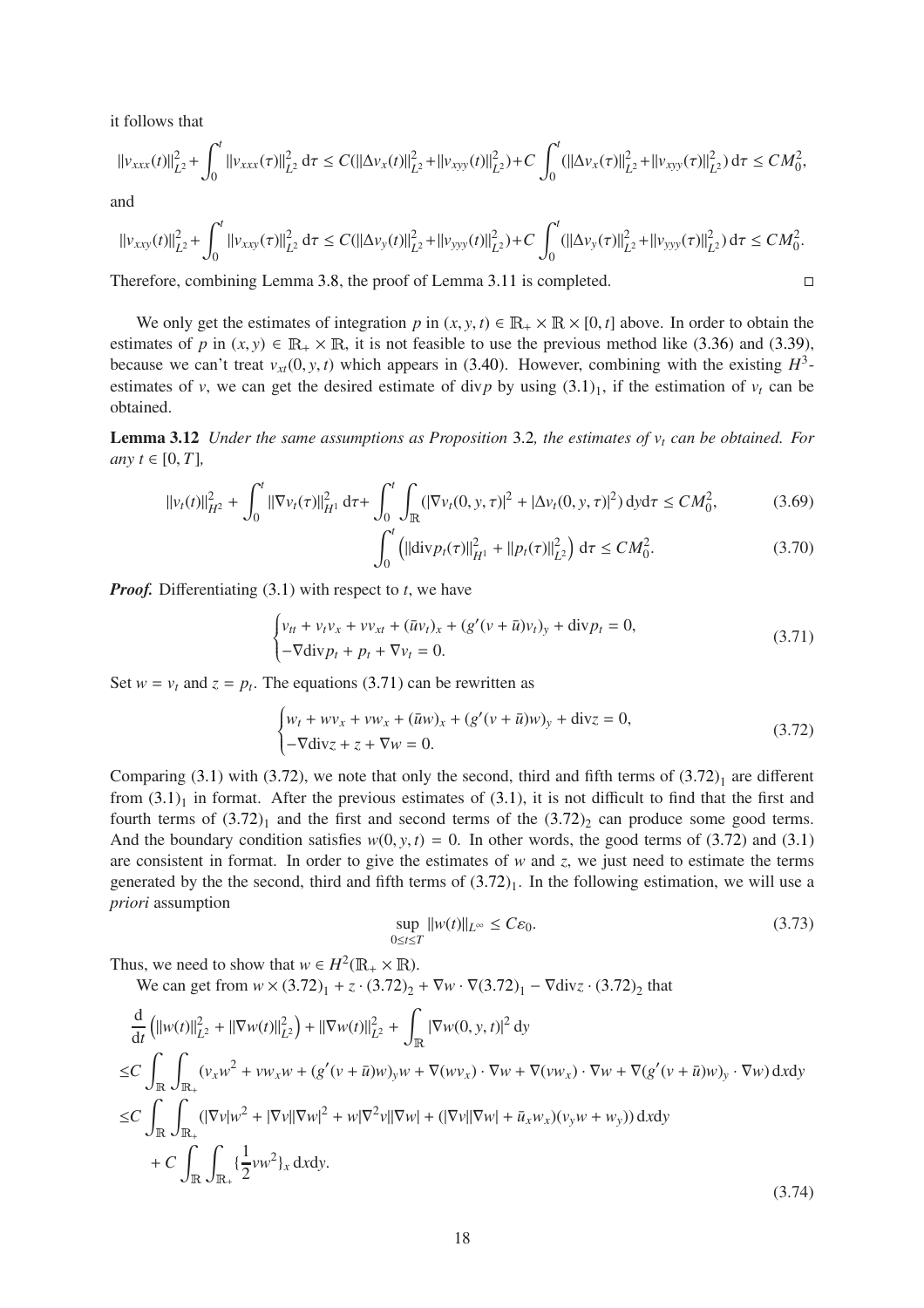Integrating [\(3.74\)](#page-17-3) over [0, *t*] and using Cauchy inequality,  $\|\nabla v(t)\|_{L^{\infty}} \leq C\varepsilon_0$  and  $\|w(t)\|_{L^{\infty}} \leq C\varepsilon_0$ , we have

$$
||w(t)||_{L^{2}}^{2} + ||\nabla w(t)||_{L^{2}}^{2} + \int_{0}^{t} ||\nabla w(\tau)||_{L^{2}}^{2} d\tau + \int_{0}^{t} \int_{\mathbb{R}} |\nabla w(0, y, \tau)|^{2} dy d\tau
$$
  
\n
$$
\leq CM_{0}^{2} + C||\nabla v(t)||_{L^{\infty}} \int_{0}^{t} ||w(\tau)||_{L^{2}}^{2} d\tau + C||\nabla v(t)||_{L^{\infty}} \int_{0}^{t} ||\nabla w(\tau)||_{L^{2}}^{2} d\tau
$$
  
\n
$$
+ C||w(t)||_{L^{\infty}} \int_{0}^{t} ||\nabla^{2} v(\tau)||_{L^{2}} ||\nabla w(\tau)||_{L^{2}} d\tau + C(||\nabla v(t)||_{L^{\infty}}^{2} + ||\bar{u}_{x}||_{L^{\infty}}) \int_{0}^{t} ||\nabla w(\tau)||_{L^{2}} ||w(\tau)||_{L^{2}} d\tau
$$
  
\n
$$
+ C(||\nabla v(t)||_{L^{\infty}} + ||\bar{u}_{x}||_{L^{\infty}}) \int_{0}^{t} ||\nabla w(\tau)||_{L^{2}}^{2} d\tau
$$
  
\n
$$
\leq C(\varepsilon_{0} + \delta) \int_{0}^{t} ||\nabla w(\tau)||_{L^{2}}^{2} d\tau + C \int_{0}^{t} ||w(\tau)||_{L^{2}}^{2} d\tau + C \int_{0}^{t} ||\nabla^{2} v(\tau)||_{L^{2}}^{2} d\tau.
$$
 (3.75)

<span id="page-18-0"></span>Since from  $(3.1)$ <sub>1</sub> gives

$$
\int_0^t \int_{\mathbb{R}} \int_{\mathbb{R}_+} w^2 \, \mathrm{d}x \mathrm{d}y \mathrm{d}\tau = \int_0^t \int_{\mathbb{R}} \int_{\mathbb{R}_+} v_t^2 \, \mathrm{d}x \mathrm{d}y \mathrm{d}\tau \leq C \int_0^t (||\nabla v(\tau)||_{L^2}^2 + ||\mathrm{div} p(\tau)||_{L^2}^2) \, \mathrm{d}\tau \leq C M_0^2,
$$

it follows from [\(3.75\)](#page-18-0) that

<span id="page-18-1"></span>
$$
||w(t)||_{H^{1}}^{2} + \int_{0}^{t} ||\nabla w(\tau)||_{L^{2}}^{2} d\tau + \int_{0}^{t} \int_{\mathbb{R}} |\nabla w(0, y, \tau)| d\tau \le CM_{0}^{2}.
$$
 (3.76)

Similar to [\(3.25\)](#page-9-4), it holds that  $\int_{\mathbb{R}} \int_{\mathbb{R}_+} (\Delta w)^2 dxdy = \int_{\mathbb{R}} \int_{\mathbb{R}_+} |\nabla^2 w|^2 dxdy$  owing to  $w_y(0, y, t) = 0$ . The higher order derivatives of *w* can get from  $\nabla w \cdot \nabla (3.72)_1^2 + \text{div}z \times \text{div}(3.72)_2 + \Delta w \times \Delta (3.72)_1 - \Delta \text{div}z \times$  $\nabla w \cdot \nabla (3.72)_1^2 + \text{div}z \times \text{div}(3.72)_2 + \Delta w \times \Delta (3.72)_1 - \Delta \text{div}z \times$  $\nabla w \cdot \nabla (3.72)_1^2 + \text{div}z \times \text{div}(3.72)_2 + \Delta w \times \Delta (3.72)_1 - \Delta \text{div}z \times$  $div(3.72)_2$  $div(3.72)_2$  $div(3.72)_2$  that

<span id="page-18-2"></span>
$$
\|\nabla w(t)\|_{L^{2}}^{2} + \|\nabla^{2} w(t)\|_{L^{2}}^{2} + \int_{0}^{t} \|\nabla^{2} w(\tau)\|_{L^{2}}^{2} d\tau + \int_{0}^{t} \int_{\mathbb{R}} (\Delta w(0, y, t))^{2} dy d\tau
$$
  
\n
$$
\leq CM_{0}^{2} + C \left| \int_{0}^{t} \int_{\mathbb{R}} \int_{\mathbb{R}_{+}} \left\{ \Delta (wv_{x}) \Delta w + \Delta (vw_{x}) \Delta w + \Delta \{(g'(v + \bar{u})w)_{y}\} \Delta w \right\} dxdy d\tau \right|,
$$
\n(3.77)

where we have the fact that

$$
\int_0^t \int_{\mathbb{R}} \int_{\mathbb{R}_+} (\nabla(wv_x) \cdot \nabla w + \nabla(vw_x) \cdot \nabla w + \nabla(g'(v + \bar{u})w)_y \cdot \nabla w) \, \mathrm{d}x \mathrm{d}y \mathrm{d}\tau \le CM_0^2
$$

owing to [\(3.74\)](#page-17-3)-[\(3.76\)](#page-18-1). The right-hand side of [\(3.77\)](#page-18-2) can be estimated as follows. By utilizing [\(2.4\)](#page-5-2),  $(2.5)$ ,  $(3.27)$ ,  $(3.26)$  and Cauchy inequality, we obtain

<span id="page-18-3"></span>
$$
\int_{0}^{t} \int_{\mathbb{R}} \int_{\mathbb{R}_{+}} (\Delta(wv_{x}) \Delta w + \Delta(vw_{x}) \Delta w) dxdyd\tau
$$
  
\n
$$
\leq C \int_{0}^{t} \int_{\mathbb{R}} \int_{\mathbb{R}_{+}} (v_{x}(\Delta w)^{2} + w\Delta v_{x} \Delta w + \nabla w \cdot \nabla v_{x} \Delta w + \Delta v w_{x} \Delta w + v\Delta w_{x} \Delta w + \nabla v \cdot \nabla w_{x} \Delta w) dxdyd\tau
$$
  
\n
$$
\leq C \int_{0}^{t} (||\nabla v(\tau)||_{L^{\infty}} ||\nabla^{2} w(\tau)||_{L^{2}}^{2} + ||w(\tau)||_{L^{\infty}} ||\nabla^{3} v(\tau)||_{L^{2}} ||\Delta w(\tau)||_{L^{2}} + ||\Delta v(\tau)||_{L^{2}_{x}(L_{y}^{\infty})} ||w_{x}(\tau)||_{L^{2}}) d\tau
$$
  
\n
$$
+ ||\nabla v||_{L^{\infty}} \int_{0}^{t} \int_{\mathbb{R}} (\Delta w(0, y, t))^{2} d\tau
$$
  
\n
$$
\leq (C\varepsilon_{0} + \frac{1}{4}) \int_{0}^{t} ||\nabla^{2} w(\tau)||_{L^{2}}^{2} d\tau + \int_{0}^{t} ||\nabla^{3} v(\tau)||_{L^{2}}^{2} d\tau + \sup_{0 \leq t \leq T} {||\Delta v(t)||_{L^{2}}^{2} ||\Delta v_{y}(t)||_{L^{2}}^{2}} \int_{0}^{t} ||\nabla w(\tau)||_{L^{2}}^{2} d\tau
$$
  
\n
$$
+ ||\nabla v||_{L^{\infty}} \int_{0}^{t} \int_{\mathbb{R}} (\Delta w(0, y, t))^{2} d\tau,
$$
\n(3.78)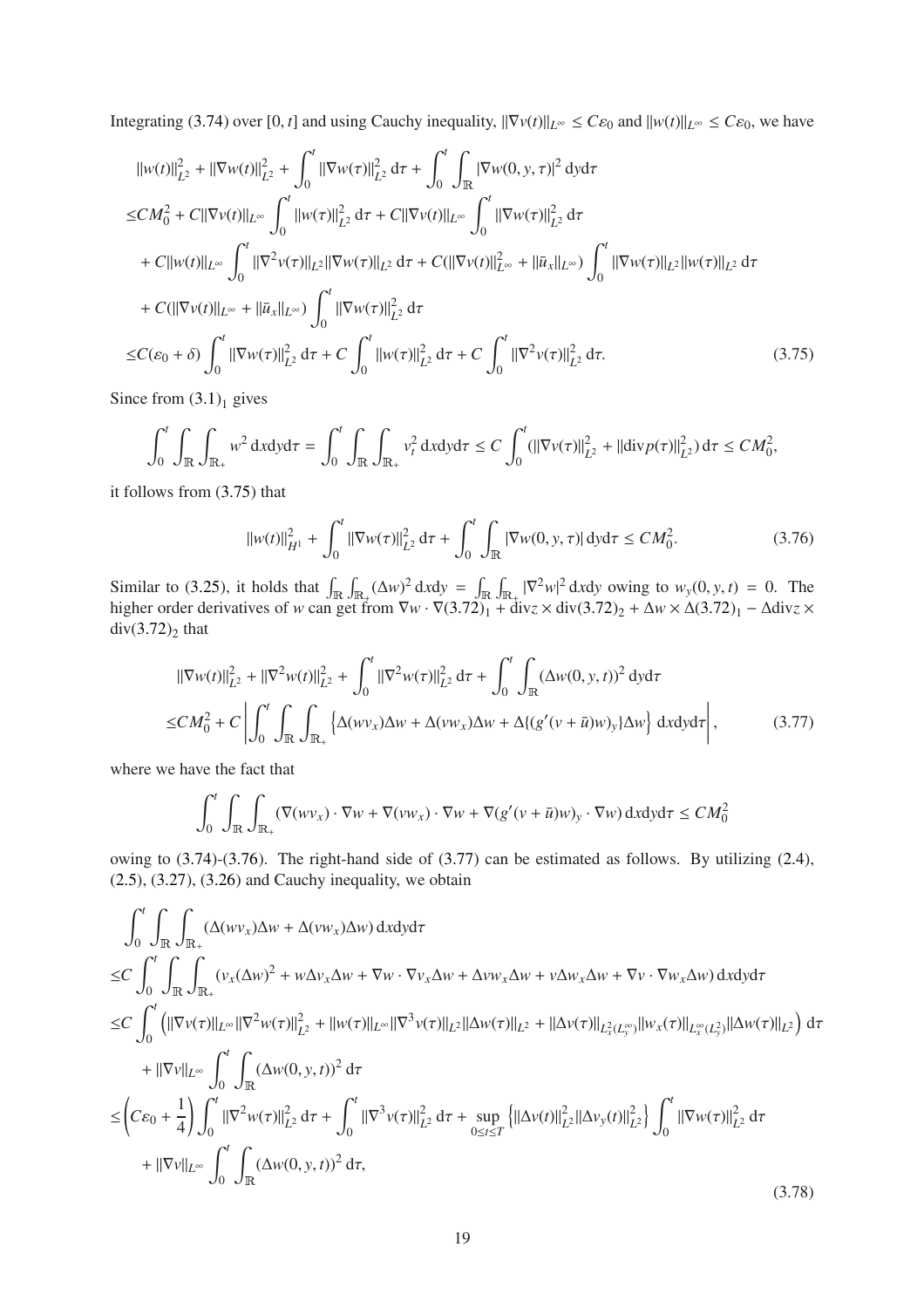and

Z *<sup>t</sup>*

$$
\int_{0}^{t} \int_{\mathbb{R}} \int_{\mathbb{R}_{+}} \Delta\{(g'(v + \bar{u})w)_y\} \Delta w \, dxdyd\tau
$$
  
\n
$$
\leq C \int_{0}^{t} \int_{\mathbb{R}} \int_{\mathbb{R}_{+}} \left| \left( (v_x + \bar{u}_x)^2 + \bar{u}_{xx} + v_y^2 + \Delta v \right) v_y w \Delta w + (\Delta v_y w + v_y \Delta w + \nabla v_y \cdot \nabla w) \Delta w \right| dxdyd\tau
$$
  
\n
$$
+ C \int_{0}^{t} \int_{\mathbb{R}} \int_{\mathbb{R}_{+}} \left| \nabla v \cdot \nabla v_y w \Delta w + \nabla v \cdot \nabla w v_y \Delta w + \bar{u}_x v_{xy} w \Delta w + \bar{u}_x w_x v_y \Delta w \right| dxdyd\tau
$$
  
\n
$$
+ C \int_{0}^{t} \int_{\mathbb{R}} \int_{\mathbb{R}_{+}} \left| \left( (v_x + \bar{u}_x)^2 + \bar{u}_{xx} + v_y^2 + \Delta v \right) w_y \Delta w + \nabla v \cdot \nabla w_y \Delta w + \bar{u}_x w_{xy} \Delta w \right| dxdyd\tau
$$
  
\n
$$
\leq \left( C\varepsilon_{0} + \frac{1}{4} \right) \int_{0}^{t} \left\| \nabla^{2}w(\tau) \right\|_{L^{2}}^{2} d\tau + C \int_{0}^{t} (\left\| w(\tau) \right\|_{L^{2}}^{2} + \left\| \nabla w(\tau) \right\|_{L^{2}}^{2} + \left\| \nabla^{2}v(\tau) \right\|_{L^{2}}^{2} + \left\| \nabla^{3}v(\tau) \right\|_{L^{2}}^{2} \right) d\tau
$$
  
\n
$$
\leq \left( C\varepsilon_{0} + \frac{1}{4} \right) \int_{0}^{t} \left\| \nabla^{2}w(\tau) \right\|_{L^{2}}^{2} d\tau + C \int_{0}^{t} (\left\| w(\tau) \right\|_{L^{2}}^{2} + \left\| \nabla w(\tau) \right\|_{L^{2}}^{2} + \left\| \nabla^{2}v(\tau)
$$

<span id="page-19-0"></span>In deriving the last inequality of [\(3.79\)](#page-19-0) above, we have used that  $\|\nabla v_y(t)\|_{L^2}$  and  $\|\nabla v_{yy}(t)\|_{L^2}$  are bounded, which yields

$$
\int_0^t \|\nabla v_y(\tau)\|_{L^2_x(L_y^\infty)} \|\nabla w(\tau)\|_{L^{\infty}_x(L_y^2)} \|\Delta w(\tau)\|_{L^2} d\tau
$$
\n
$$
\leq \int_0^t \|\nabla v_y(\tau)\|_{L^2}^{\frac{1}{2}} \|\nabla v_{yy}(\tau)\|_{L^2}^{\frac{1}{2}} \|\nabla w(\tau)\|_{L^2}^{\frac{1}{2}} \|\nabla^2 w(\tau)\|_{L^2}^{\frac{3}{2}} d\tau
$$
\n
$$
\leq \frac{1}{4} \int_0^t \|\nabla^2 w(\tau)\|_{L^2}^2 d\tau + \sup_{0 \leq t \leq T} \left\{ \|\nabla v_y(t)\|_{L^2}^2 \|\nabla v_{yy}(t)\|_{L^2}^2 \right\} \int_0^t \|\nabla w(\tau)\|_{L^2}^2 d\tau.
$$

Substituting [\(3.78\)](#page-18-3) and [\(3.79\)](#page-19-0) into [\(3.77\)](#page-18-2), combining [\(3.75\)](#page-18-0), we get the desired inequality [\(3.69\)](#page-17-4). The proof of  $(3.70)$  is similar to Lemma 3.[7.](#page-10-4) We omit the details.

After we get the  $H^2$ -estimates of  $v_t$  and  $H^3$ -estimates of *v*, the estimates of the lower derivatives of *p* and div*p* can be easily obtained by the equation  $(3.1)_1$ . Using relation between  $p_1$  and  $p_2$  subtly, we can get the higher derivatives estimation of *p* and div*p*.

Lemma 3.13 *Under the same assumptions as Proposition* [3](#page-7-3).2*, we can obtain the estimates of perturbation p.*

$$
\|\text{div}\,p(t)\|_{H^3}^2 + \|p(t)\|_{H^3}^2 + \int_0^t (\|\nabla^3 \text{div}\,p(\tau)\|_{L^2}^2 + \|\nabla^3 p(\tau)\|_{L^2}^2 + \|\nabla^2 p(\tau)\|_{L^2}^2) \,d\tau \le CM_0^2,\tag{3.80}
$$

*for*  $t \in [0, T]$ *.* 

*Proof.* From [\(3.1\)](#page-6-2), we can obtain a series of estimates of div*p*:

<span id="page-19-3"></span>
$$
\|\text{div}\,p(t)\|_{L^2}^2 \le C\|v_t(t)\|_{L^2}^2 + C\|v(t)\|_{H^1}^2,
$$
  

$$
\|\nabla \text{div}\,p(t)\|_{L^2}^2 \le C\|v_t(t)\|_{H^1}^2 + C\|v(t)\|_{H^2}^2,
$$

$$
\|\nabla^2 \text{div} \, p(t)\|_{L^2}^2 \le C \|v_t(t)\|_{H^2}^2 + C \|v(t)\|_{H^3}^2,\tag{3.81}
$$

$$
\|\nabla \Delta \text{div} \, p(t)\|_{L^2}^2 \le \|\nabla \text{div} \, p(t)\|_{L^2}^2 + \|\nabla \Delta v(t)\|_{L^2}^2. \tag{3.82}
$$

Consequently, the corresponding estimate of *p* can be obtained:

<span id="page-19-2"></span><span id="page-19-1"></span>
$$
\begin{aligned} ||p(t)||_{L^2}^2 &\le ||\nabla \text{div} p(t)||_{L^2}^2 + ||\nabla v(t)||_{L^2}^2, \\ ||\nabla p(t)||_{L^2} &\le ||\nabla^2 \text{div} p(t)||_{L^2}^2 + ||\nabla^2 v(t)||_{L^2}^2. \end{aligned}
$$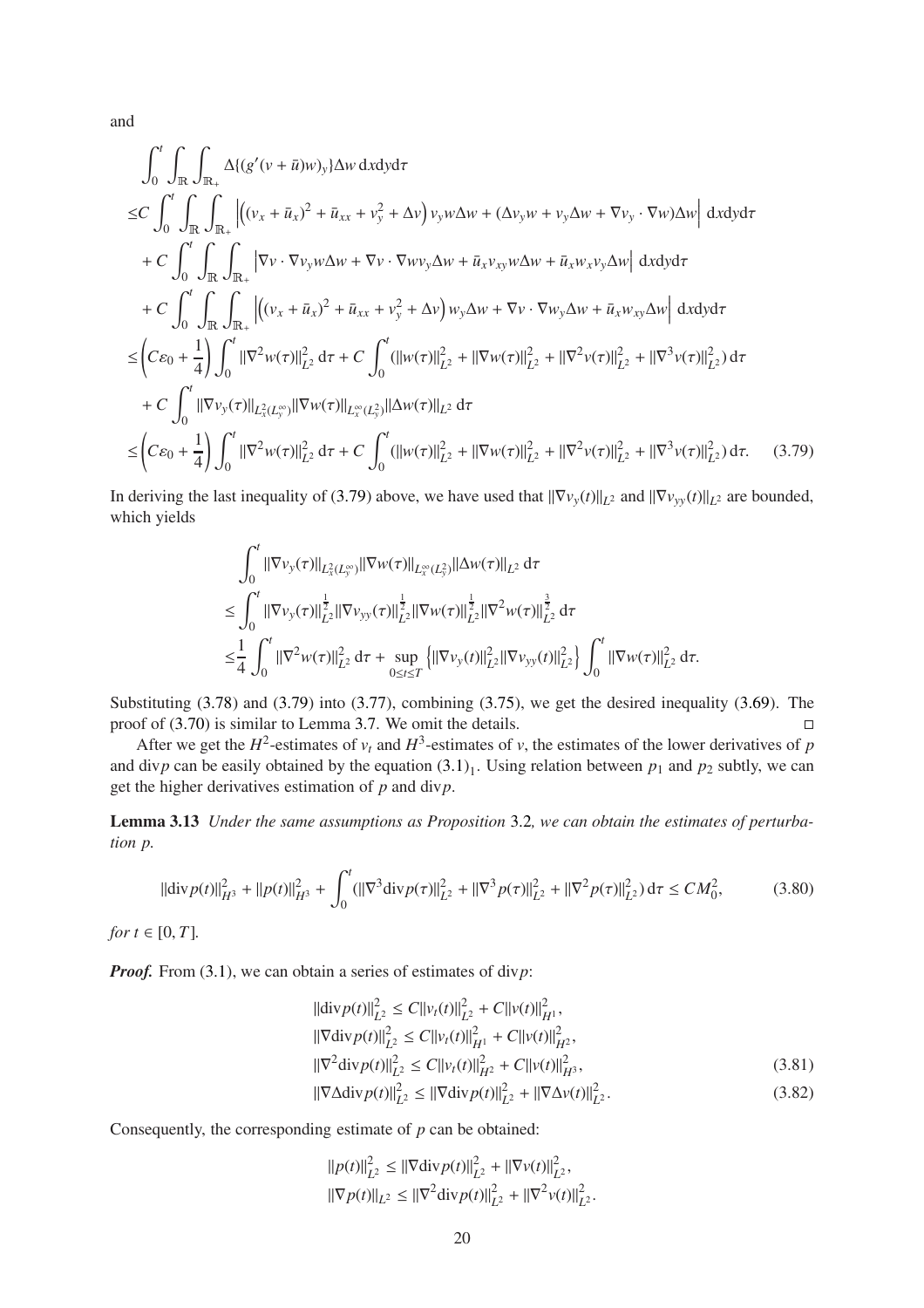Next, we consider the higher regularity for div*p* and *p*. By the definition,

$$
\nabla^3 \text{div} p = (\text{div} p_{xxx}, \text{div} p_{xxy}, \text{div} p_{xyy}, \text{div} p_{yyy}).
$$

This shows that  $\nabla^3$  div*p* consists of  $\nabla$  div*p*<sub>*xx*</sub> and  $\nabla$  div*p*<sub>*yy*</sub>. Once we give the *L*<sup>2</sup>-estimates of  $\nabla$  div*p*<sub>*xx*</sub>, the *L*<sup>2</sup>-estimates of  $\nabla \text{div} p_{yy}$  can be obtained immediately according to [\(3.82\)](#page-19-1). However, applying  $\partial_x^2$  to  $(3.1)_2$  $(3.1)_2$  will produce good terms  $(||div p_{xx}||^2_{H^1}, ||p_{xx}||^2_{L^2})$  $L<sup>2</sup>$  and boundary term  $p_{1xx}(0, y, t)$  that we can't solve. To overcome it, we rewrite the equation  $(3.1)_2$  as  $(3.3)$ . We find that  $\nabla \partial_x (3.3)_2$  can produce good terms  $(||\nabla \text{div} p_{xx}||^2_L$  $L^2$ ,  $\|\nabla p_{1x}\|_L^2$  $L^2$ ,  $||p_{1xxx}||_L^2$  $L_2^2$ ) which can control the boundary term  $p_{1xx}(0, y, t)$ . Therefore, we focus on the equations  $(3.3)$  in the later estimates.

Applying the differential operator  $\partial_x \partial_y$  and  $\nabla \partial_x$  to  $(3.3)_1$ , respectively, we get

<span id="page-20-3"></span><span id="page-20-2"></span>
$$
\begin{aligned}\n\text{div} \, p_{xxy} - p_{1xy} &= v_{xxy}, \\
\text{div} \, p_{xxx} - p_{1xx} &= v_{xxx}.\n\end{aligned}
$$

Squaring these two equations, it holds that

$$
(\text{div} p_{xxy})^2 + (p_{1xy})^2 + 2(p_{1xyy})^2 - 2\left\{\text{div} p_{xx} p_{1xy}\right\}_y = v_{xxy}^2 - 2p_{1xxx} p_{1xyy},\tag{3.83}
$$

$$
(\text{div} p_{xxx})^2 + (p_{1xx})^2 + 2(p_{1xxx})^2 - 2\{\text{div} p_{xx} p_{1xx}\}_x = v_{xxx}^2 - 2p_{1xyy} p_{1xxx}.
$$
 (3.84)

Integrating [\(3.83\)](#page-20-2) and [\(3.84\)](#page-20-3) over  $\mathbb{R}_+ \times \mathbb{R}$ , and then adding the resulting equations, we obtain

<span id="page-20-0"></span>
$$
\int_{\mathbb{R}} \int_{\mathbb{R}_{+}} |\nabla \text{div} p_{xx}|^{2} + |\nabla p_{1x}|^{2} + 2(p_{1xyy})^{2} + 2(p_{1xxx})^{2} \text{d}x \text{d}y
$$
\n
$$
= \int_{\mathbb{R}} \int_{\mathbb{R}_{+}} |\nabla v_{xx}|^{2} \text{d}x \text{d}y - 4 \int_{\mathbb{R}} \int_{\mathbb{R}_{+}} p_{1xyy} p_{1xxx} \text{d}x \text{d}y - 2 \int_{\mathbb{R}} \text{div} p_{xx}(0, y, t) p_{1xx}(0, y, t) \text{d}y. \tag{3.85}
$$

By [\(3.81\)](#page-19-2) and [\(3.4\)](#page-7-1), the last two terms of [\(3.85\)](#page-20-0) are bounded by

<span id="page-20-4"></span>
$$
\int_{\mathbb{R}} \int_{\mathbb{R}_{+}} p_{1xyy} p_{1xxx} \, dx \, dy \le \frac{1}{2} \int_{\mathbb{R}} \int_{\mathbb{R}_{+}} (p_{2xxy} + p_{1xxx})^2 \, dx \, dy \le \frac{1}{2} \int_{\mathbb{R}} \int_{\mathbb{R}_{+}} (\text{div} \, p_{xx})^2 \, dx \, dy, \tag{3.86}
$$

and

<span id="page-20-1"></span>
$$
\int_{\mathbb{R}} \text{div} p_{xx}(0, y, t) p_{1xx}(0, y, t) \, dy \le C_{\varepsilon} \int_{\mathbb{R}} ||\text{div} p_{xx}||_{L_{x}^{\infty}}^{2} \, dy + \varepsilon \int_{\mathbb{R}} ||p_{1xx}||_{L_{x}^{\infty}}^{2} \, dy
$$
\n
$$
\le \varepsilon (||\text{div} p_{xxx}(t)||_{L_{x}^{2}}^{2} + ||p_{1xx}(t)||_{L_{x}^{2}}^{2} + ||p_{1xxx}(t)||_{L_{x}^{2}}^{2}) + C_{\varepsilon} ||\text{div} p_{xx}(t)||_{L_{x}^{2}}^{2},
$$
\n(3.87)

where  $\varepsilon$  is a small positive constant and  $C_{\varepsilon}$  is a fixed positive constant depending on  $\varepsilon$ . Substituting [\(3.86\)](#page-20-4) and [\(3.87\)](#page-20-1) into [\(3.85\)](#page-20-0), combining [\(3.68\)](#page-16-4) and [\(3.81\)](#page-19-2), we obtain

<span id="page-20-5"></span>
$$
\int_{\mathbb{R}} \int_{\mathbb{R}_{+}} |\nabla \text{div} \, p_{xx}|^{2} + |\nabla p_{1x}|^{2} + (p_{1xyy})^{2} + (p_{1xxx})^{2} \, \text{d}x \text{d}y \le CM_{0}^{2}.
$$
\n(3.88)

By [\(3.82\)](#page-19-1), we get further

$$
\|{\text {div}}{p_{xyy}}(t)\|_{L^2}^2 \leq C(\|\Delta{\text {div}}{p_x}(t)\|_{L^2}^2+\|{\text {div}}{p_{xxx}}(t)\|_{L^2}^2)\leq CM_0^2,
$$

and

$$
\|\text{div} \, p_{\text{yyy}}(t)\|_{L^2}^2 \le C(\|\Delta \text{div} \, p_{\text{y}}(t)\|_{L^2}^2 + \|\text{div} \, p_{\text{xxy}}(t)\|_{L^2}^2) \le CM_0^2,
$$

which yields

$$
\begin{aligned} \|\nabla^3 \text{div} \, p(t)\|_{L^2}^2 &\leq CM_0^2, \\ \|\nabla^2 p(t)\|_{L^2}^2 &\leq \|\nabla^3 \text{div} \, p(t)\|_{L^2}^2 + \|\nabla^3 v(t)\|_{L^2}^2 \leq CM_0^2. \end{aligned}
$$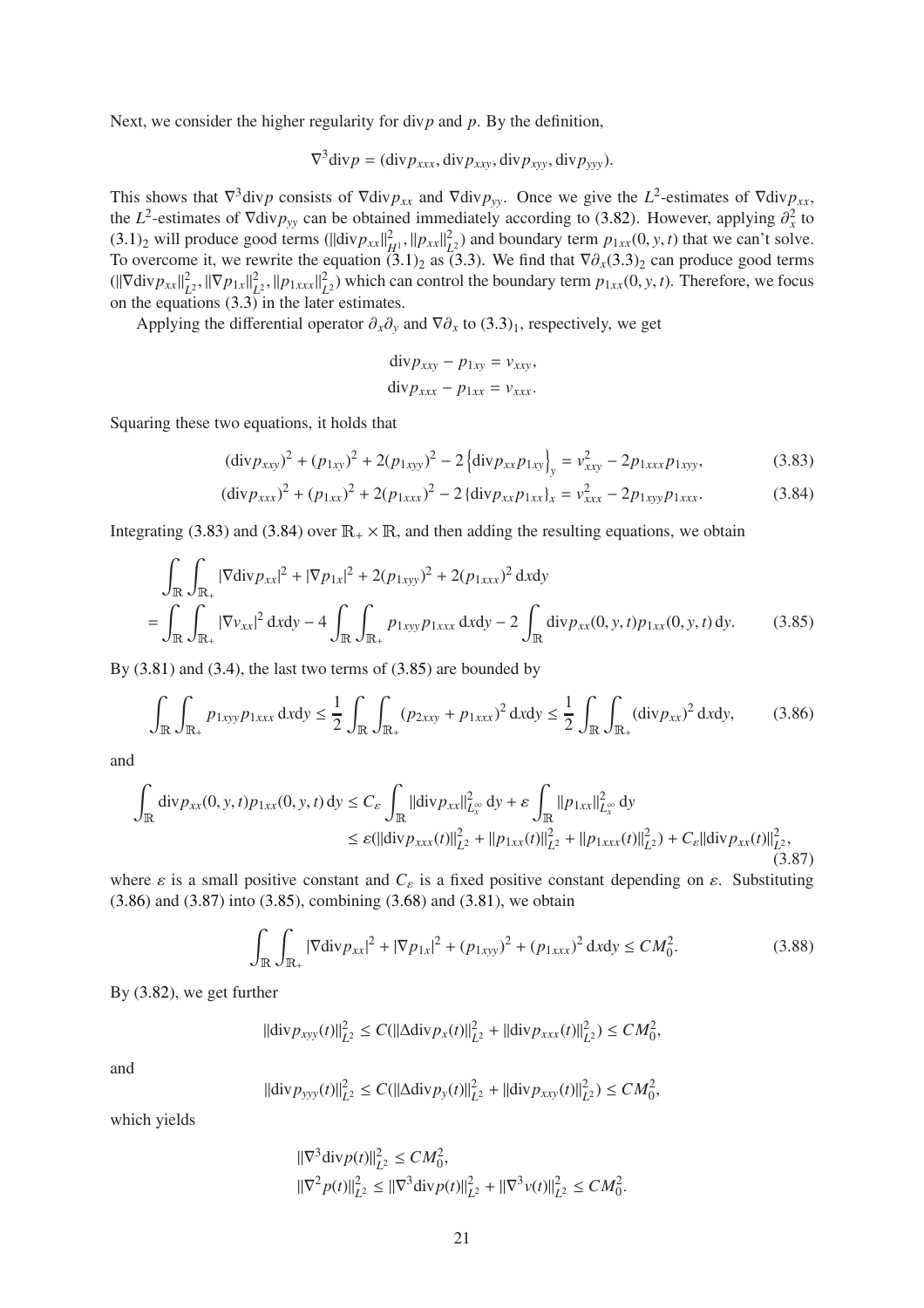Next, we try to get the  $L^2$ -estimates of  $\nabla^3 p$ . By the definition

<span id="page-21-2"></span><span id="page-21-1"></span>
$$
\nabla^3 p = \begin{pmatrix} p_{1xxx} & p_{1xxy} & p_{1xyy} & p_{1yyy} \\ p_{2xxx} & p_{2xxy} & p_{2xyy} & p_{2yyy} \end{pmatrix}.
$$

The equation [\(3.4\)](#page-7-1) deduce that

$$
\text{div} p_{xx} - p_{1xxx} = p_{2xxy} = p_{1xyy} = \text{div} p_{yy} - p_{2yyy},\tag{3.89}
$$

$$
p_{2xxx} = p_{1xxy} = \text{div} p_{xy} - p_{2xyy} = \text{div} p_{xy} - p_{1yyy}.
$$
 (3.90)

The  $L^2$ -estimates of  $p_{1xxx}$  and  $p_{1xyy}$  have been obtained in [\(3.88\)](#page-20-5), which yields  $L^2$ -estimates of  $p_{2xxy}$ and  $p_{2yyy}$  in the equation [\(3.89\)](#page-21-1) can be estimated, combining [\(3.81\)](#page-19-2). Thus, in order to complete the  $L^2$ estimates of  $\nabla^3 p$ , we just need to estimate any third order derivative of *p* in [\(3.90\)](#page-21-2). Once this estimate is obtained, the remaining term can be easily obtained according to the relation [\(3.90\)](#page-21-2). Now, we give an estimate of  $p_{2xyy}$  for a brief explanation.

Just like the previous method, differentiating  $(3.3)$  respect to  $x$  and  $y$ , and squaring the resulting equation in the form of div $p_{xyy} - p_{2xy} = v_{xyy}$ , we have

<span id="page-21-3"></span>
$$
(\text{div} p_{xyy})^2 + (p_{2xy})^2 + (p_{2xyy})^2 - 2\left\{\text{div} p_{xy} p_{2xy}\right\}_y = v_{xyy}^2 - 2p_{1xxy} p_{2xyy}.
$$
 (3.91)

Integrate [\(3.91\)](#page-21-3) over  $\mathbb{R}_+ \times \mathbb{R}$ . Notice that

$$
\int_{\mathbb{R}} \int_{\mathbb{R}_+} p_{1xxy} p_{2xyy} \, \mathrm{d}x \mathrm{d}y \leq \frac{1}{2} \int_{\mathbb{R}} \int_{\mathbb{R}_+} (\mathrm{div} p_{xy})^2 \, \mathrm{d}x \mathrm{d}y.
$$

It follows from [\(3.91\)](#page-21-3) that

$$
\|\text{div} p_{xyy}(t)\|_{L^2}^2 + \|p_{2xy}(t)\|_{L^2}^2 + \|p_{2xyy}(t)\|_{L^2}^2 \le CM_0^2.
$$

Consequently, using [\(3.90\)](#page-21-2), we have

$$
\begin{aligned} ||p_{1yyy}(t)||_{L^2}^2 &= ||p_{2xyy}(t)||_{L^2}^2 \le CM_0^2, \\ ||p_{2xxx}(t)||_{L^2}^2 &= ||p_{1xxy}(t)||_{L^2}^2 \le C(||\text{div } p_{xy}(t)||_{L^2}^2 + ||p_{2xyy}(t)||_{L^2}^2) \le CM_0^2, \end{aligned}
$$

which yields  $\|\nabla^3 p(t)\|_{L}^2$  $L^2 \le CM_0^2$ . Using the similar method, we can get

$$
\int_0^t (||\nabla^3 \text{div} \, p(\tau)||^2_{L^2} + ||\nabla^3 p(\tau)||^2_{L^2} + ||\nabla^2 p(\tau)||^2_{L^2}) \, d\tau \le CM_0^2
$$

Therefore, the proof of Lemma 3.[13](#page-19-3) is completed.

#### <span id="page-21-0"></span>3.2 Large-time Behavior

Combining the standard theory of the existence and uniqueness of the local solution with the *a priori* estimates, one can extend the local solution for problem [\(3.1\)](#page-6-2) globally, that is

$$
\begin{cases}\nv \in C^0([0,\infty); H^3), & \nabla v \in L^2(0,\infty; H^2), \\
p \in C^0([0,\infty); H^3) \cap L^2(0,\infty; H^3), & \text{div } p \in C^0([0,\infty); H^3) \cap L^2(0,\infty; H^3), \\
v_t \in C^0([0,\infty); H^2), & \nabla v_t \in L^2(0,\infty; H^1), & p_t \in L^2(0,\infty; L^2), & \text{div } p_t \in L^2(0,\infty; H^1).\n\end{cases}
$$

Based on this, we can deduce that for  $t > 0$ ,

<span id="page-21-4"></span>
$$
||v(t)||_{H^3}^2 + ||p(t)||_{H^3}^2 + ||\text{div}p(t)||_{H^3}^2 + \int_0^\infty (||\nabla v(t)||_{H^2}^2 + ||p(t)||_{H^3}^2 + ||\text{div}p(t)||_{H^3}^2) dt < \infty,
$$
  

$$
||v_t(t)||_{H^2}^2 + \int_0^\infty (||\nabla v_t(t)||_{H^1}^2 + ||p_t(t)||_{L^2}^2 + ||\text{div}p_t(t)||_{H^1}^2) dt < \infty.
$$
 (3.92)

.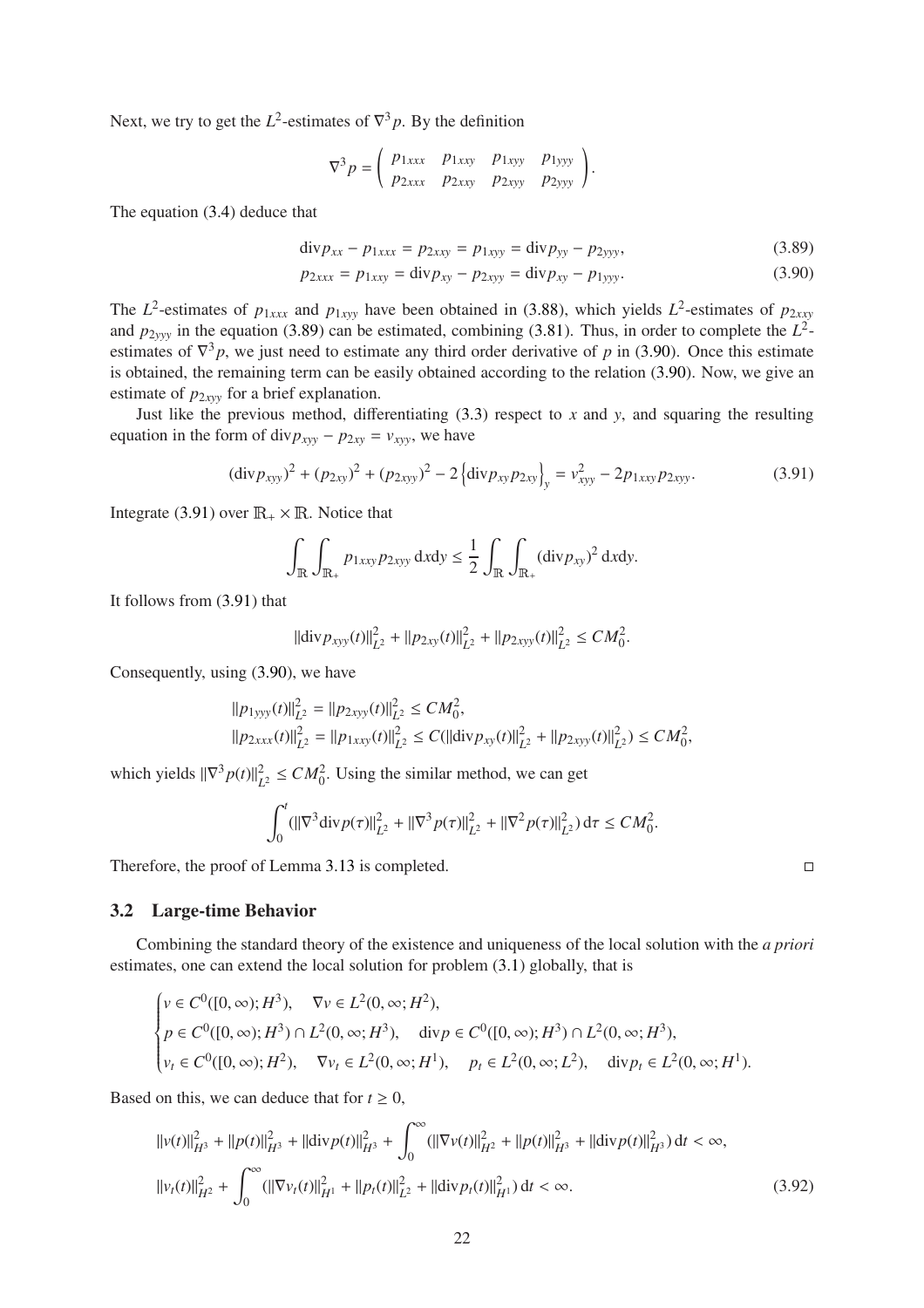In other to show the desired large time behavior in Theorem 2.[5,](#page-5-6) using Gagliardo-Nirenberg inequality

$$
\|f\|_{L^\infty}\leq C\|f\|_{L^2}^\frac{1}{2}\|\nabla^2 f\|_{L^2}^\frac{1}{2},\quad \|\nabla f\|_{L^\infty}\leq C\|f\|_{L^2}^\frac{1}{3}\|\nabla^3 f\|_{L^2}^\frac{2}{3},
$$

we just need to proof that

<span id="page-22-2"></span>
$$
\int_0^{\infty} \left| \frac{d}{dt} (||\nabla v(t)||_{L^2}^2 + ||\nabla^2 v(t)||_{L^2}^2) \right| dt < \infty,
$$
  

$$
\int_0^{\infty} \left| \frac{d}{dt} (||\nabla \text{div} p(t)||_{L^2}^2 + ||\text{div} p(t)||_{L^2}^2 + ||p(t)||_{L^2}^2) \right| dt < \infty.
$$
 (3.93)

In fact, we can obtain

$$
\int_0^{\infty} \left| \frac{d}{dt} (||\nabla v(t)||_{L^2}^2 + ||\nabla^2 v(t)||_{L^2}^2) \right| dt \le C \int_0^{\infty} (||\nabla v(t)||_{L^2}^2 + ||\nabla v_t(t)||_{L^2}^2 + ||\nabla^2 v(t)||_{L^2}^2 + ||\nabla^2 v_t(t)||_{L^2}^2) dt < \infty,
$$

and

$$
\int_0^\infty \left| \frac{d}{dt} (||\nabla \text{div} \, p(t)||_{L^2}^2 + ||\text{div} \, p(t)||_{L^2}^2 + ||p(t)||_{L^2}^2) \right| dt
$$
\n
$$
\leq C \int_0^\infty (||\nabla \text{div} \, p(t)||_{L^2}^2 + ||\nabla \text{div} \, p(t)||_{L^2}^2 + ||\text{div} \, p(t)||_{L^2}^2 + ||\text{div} \, p(t)||_{L^2}^2 + ||p(t)||_{L^2}^2 + ||p_t(t)||_{L^2}^2) dt
$$
\n
$$
<\infty.
$$

Therefore, applying [\(3.92\)](#page-21-4) and [\(3.93\)](#page-22-2), we can get

$$
\|\nabla v(t)\|_{L^2}, \|\nabla^2 v(t)\|_{L^2}, \|\nabla \text{div} \, p(t)\|_{L^2}, \|\text{div} \, p(t)\|_{L^2}, \|\text{div} \, p(t)\|_{L^2} \to 0, \quad \text{as } t \to \infty,
$$

it follows that as  $t \to \infty$ ,

$$
\begin{aligned} &\|\nabla^k v(t)\|_{L^\infty} \leq C \|\nabla^k v(t)\|_{L^2}^{1/2} \|\nabla^{k+2} v(t)\|_{L^2}^{1/2} \to 0, \quad k = 0, 1 \\ &\|p(t)\|_{L^\infty} \leq C \|p(t)\|_{L^2}^{1/2} \|\nabla^2 p(t)\|_{L^2}^{1/2} \to 0, \\ &\|\nabla p(t)\|_{L^\infty} \leq C \|p(t)\|_{L^2}^{1/3} \|\nabla^3 p(t)\|_{L^2}^{2/3} \to 0, \\ &\|\nabla \text{div} p(t)\|_{L^\infty} \leq C \|\nabla \text{div} p(t)\|_{L^2}^{1/2} \|\nabla^3 \text{div} p(t)\|_{L^2}^{1/2} \to 0. \end{aligned}
$$

Hence, we complete the proof of [\(2.10\)](#page-5-7) in Theorem 2.[5.](#page-5-6)

## <span id="page-22-0"></span>4 Convergence Rate for the Planar Stationary Solution

#### <span id="page-22-1"></span>4.1 Time and Space Weighted Energy Estimates

Proposition 4.1 *Suppose the same assumptions as in Theorem* [2](#page-5-6).5 *hold. Then, there exists a positive constant C such that, for an arbitrary constant* ε > 0 *it holds that*

<span id="page-22-3"></span>
$$
\sum_{l=0}^{2} (1+t)^{\alpha+l+\varepsilon} ||\partial_{y}^{l} v(t)||_{H^{3-l}}^{2} + \sum_{l=0}^{2} \int_{0}^{t} (1+\tau)^{\alpha+l+\varepsilon} ||\partial_{y}^{l} \nabla v(\tau)||_{H^{2-l}}^{2} d\tau \le C(1+t)^{\varepsilon} M_{\alpha}^{2},
$$
(4.1)

*and*

<span id="page-22-5"></span><span id="page-22-4"></span>
$$
(1+t)^{\alpha+1+\varepsilon}(\|\text{div} \, p_y(t)\|_{H^2}^2 + \|p_{1y}(t)\|_{H^2}^2 + \|p_2(t)\|_{H^3}^2) \le C(1+t)^{\varepsilon} M_{\alpha}^2.
$$
\n
$$
(4.2)
$$

Applying the inequality [\(2.6\)](#page-5-8)-[\(2.8\)](#page-5-9) and the estimates [\(4.1\)](#page-22-3)-[\(4.2\)](#page-22-4), we can get the decay rate of the solution  $(u, q)$  of [\(1.1\)](#page-1-1) (see [\(2.11\)](#page-5-5), [\(2.12\)](#page-6-4)) and complete the proof of the Theorem 2.[5.](#page-5-6) We devote ourselves to show the estimates [\(4.1\)](#page-22-3) and [\(4.2\)](#page-22-4) as follows.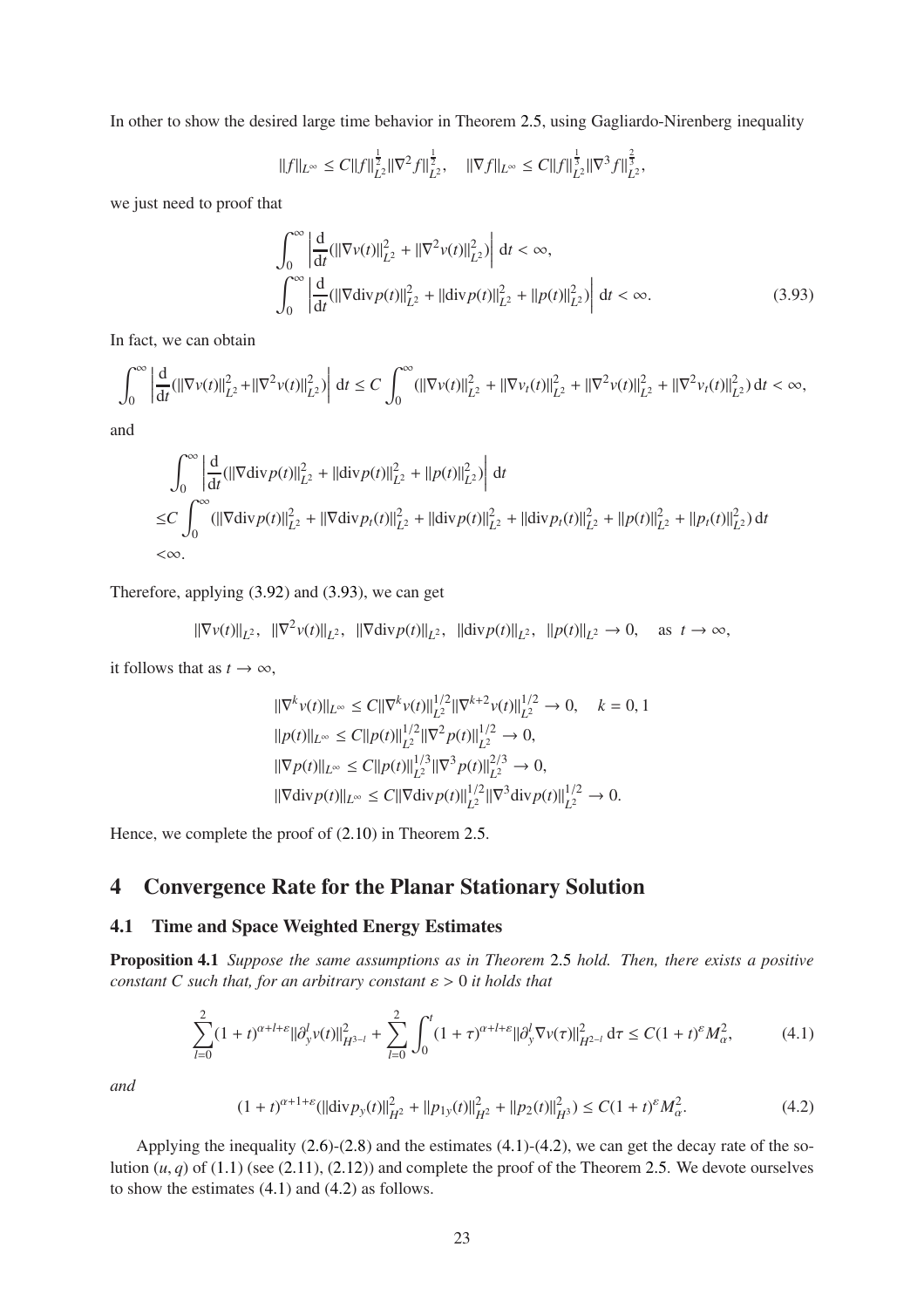**Lemma 4.2** *Suppose that*  $v(x, y, t)$  *is a solution to the problem* [\(3.1\)](#page-6-2)-[\(3.2\)](#page-6-5) *satisfying*  $v \in H^3(\mathbb{R}_+ \times \mathbb{R} \times$  $(0, T)$  *for*  $T > 0$ *. Assume that the initial data satisfy*  $v_0 \in L^2_{\alpha,2}(\mathbb{R}_+ \times \mathbb{R})$ *,*  $\alpha \geq 0$ *. For any*  $\beta, \gamma \in$ [0,  $\alpha$ ], there are positive constants  $\varepsilon_1$  and  $C = C(\varepsilon_1)$ , which are independent of T and  $\gamma$  such that if  $\sup_{0 \le \tau \le T} ||v(\tau)||_{H^3} + \delta \le \varepsilon_1$ *, then it holds that for t*  $\in [0, T]$ *,* 

$$
(1+t)^{\gamma}|v(t)|_{\beta,2}^{2} + \beta \int_{0}^{t} (1+\tau)^{\gamma}|v(\tau)|_{\beta-1,2}^{2} d\tau + \int_{0}^{t} (1+\tau)^{\gamma} (|\nabla v(t)|_{\beta,1}^{2} + |\nabla \text{div} p(t)|_{\beta}^{2} + |\text{div} p(t)|_{\beta}^{2} + |p(t)|_{\beta}^{2}) d\tau + \int_{0}^{t} (1+\tau)^{\gamma} \int_{\mathbb{R}} |\nabla v(0,y,\tau)|^{2} dy d\tau + \int_{0}^{t} (1+\tau)^{\gamma} \int_{\mathbb{R}} |\nabla^{2} v(0,y,\tau)|^{2} dy d\tau \leq C|v_{0}|_{\beta,2}^{2} + C\gamma \int_{0}^{t} (1+\tau)^{\gamma-1} |v(\tau)|_{\beta,2}^{2} d\tau + C\beta \int_{0}^{t} (1+\tau)^{\gamma} (||p(\tau)||_{L^{2}}^{2} + ||\text{div} p(\tau)||_{L^{2}}^{2} + ||\nabla^{2} v(\tau)||_{L^{2}}^{2} + ||\nabla v(\tau)||_{L^{2}}^{2}) d\tau.
$$
\n(4.3)

<span id="page-23-4"></span>*In particular,*  $\gamma = \beta = 0$ *, for any t*  $\in [0, T]$ *,* 

<span id="page-23-5"></span>
$$
||v(t)||_{H^2}^2 + \int_0^t (||\nabla v(\tau)||_{H^1}^2 + ||\nabla \text{div} p(\tau)||_{L^2}^2 + ||\text{div} p(\tau)||_{L^2}^2 + ||p(\tau)||_{L^2}^2) d\tau + \int_0^t (1+\tau)^\gamma \int_{\mathbb{R}} (|\nabla v(0, y, \tau)|^2 + |\nabla^2 v(0, y, \tau)|^2) dy d\tau \le CM_0^2.
$$
 (4.4)

*Proof.* Multiplying [\(3.16\)](#page-8-0) by  $2(1 + x)^{\beta}, \beta \in [0, \alpha]$  and then integrating it over  $\mathbb{R}_+ \times \mathbb{R}$ , we have

$$
\frac{d}{dt}(|v(t)|_{\beta}^{2} + |\nabla v(t)|_{\beta}^{2}) + |u_{+}|\beta(|v(t)|_{\beta-1}^{2} + |\nabla v(t)|_{\beta-1}^{2}) + 2|\nabla v(t)|_{\beta}^{2} + |u_{-}| \int_{\mathbb{R}} |\nabla v(0, y, t)|^{2} dy
$$
\n
$$
\leq \beta \int_{\mathbb{R}} \int_{\mathbb{R}_{+}} (1 + x)^{\beta-1} (\frac{2}{3}|v|^{3} + |v||\nabla v|^{2} + 2|p_{1}||v|) dxdy
$$
\n
$$
+ C \int_{\mathbb{R}} \int_{\mathbb{R}_{+}} (1 + x)^{\beta} (|\nabla v|^{3} + |\bar{u}_{xx}||v||\nabla v| + \bar{u}_{x}|\nabla v|^{2}) dxdy.
$$
\n(4.5)

<span id="page-23-0"></span>Here we have used the fact that  $u_-\leq \bar{u}\leq u_+\leq 0$  and

$$
-\beta(1+x)^{\beta-1}\bar{u} \ge -u_+\beta(1+x)^{\beta-1}.
$$

Under the assumptions of Lemma 4.[2,](#page-22-5) by Sobolev inequality, for some positive constant *C*, it holds

$$
|v(t)|_{L^{\infty}} \leq C\varepsilon_1, \quad |\nabla v(t)|_{L^{\infty}} \leq C\varepsilon_1.
$$

Thus, the first, second and fourth terms on the right-hand side of [\(4.5\)](#page-23-0) are bounded by

<span id="page-23-2"></span>
$$
\beta \int_{\mathbb{R}} \int_{\mathbb{R}_+} (1+x)^{\beta-1} |\nu| (|\nu|^2 + |\nabla \nu|^2) \, dxdy \le \beta ||\nu(t)||_{L^{\infty}} (|\nu(t)|_{\beta-1}^2 + |\nabla \nu(t)|_{\beta-1}^2) \le C \varepsilon_1 \beta (|\nu(t)|_{\beta-1}^2 + |\nabla \nu(t)|_{\beta-1}^2),\tag{4.6}
$$

and

$$
\int_{\mathbb{R}} \int_{\mathbb{R}_+} (1+x)^{\beta} |\nabla v|^3 dx dy \le ||\nabla v(t)||_{L^{\infty}} |\nabla v(t)|_{\beta}^2 \le C\varepsilon_1 |\nabla v(t)|_{\beta}^2.
$$
 (4.7)

From Proposition [2](#page-4-2).1 and [\(3.9\)](#page-7-6), the last two terms are estimated as

$$
\int_{\mathbb{R}} \int_{\mathbb{R}_+} (1+x)^{\beta} \bar{u}_x |\nabla v|^2 dx dy \le C\delta |\nabla v(t)|_{\beta}^2.
$$
 (4.8)

and

<span id="page-23-1"></span>
$$
\int_{\mathbb{R}} \int_{\mathbb{R}_+} (1+x)^{\beta} |\bar{u}_{xx}||v||\nabla v| \, \mathrm{d}x \mathrm{d}y \leq C\beta \delta ||\nabla v(t)||_{L^2}^2 + C\delta ||\nabla v(t)||_{L^2}^2 + C\delta |\nabla v(t)|_{\beta}^2. \tag{4.9}
$$

Notice that the last two terms of [\(4.9\)](#page-23-1) can be absorbed in the fifth term on the left of [\(4.5\)](#page-23-0). Finally, the third term on the right-hand side of [\(4.5\)](#page-23-0) is bounded by

<span id="page-23-3"></span>
$$
\beta \int_{\mathbb{R}} \int_{\mathbb{R}_+} (1+x)^{\beta-1} |p_1| |v| \, \mathrm{d}x \mathrm{d}y \le \frac{|u_+|}{4} \beta |v(t)|_{\beta-1}^2 + C \beta \int_{\mathbb{R}} \int_{\mathbb{R}_+} (1+x)^{\beta-1} |p_1|^2 \, \mathrm{d}x \mathrm{d}y. \tag{4.10}
$$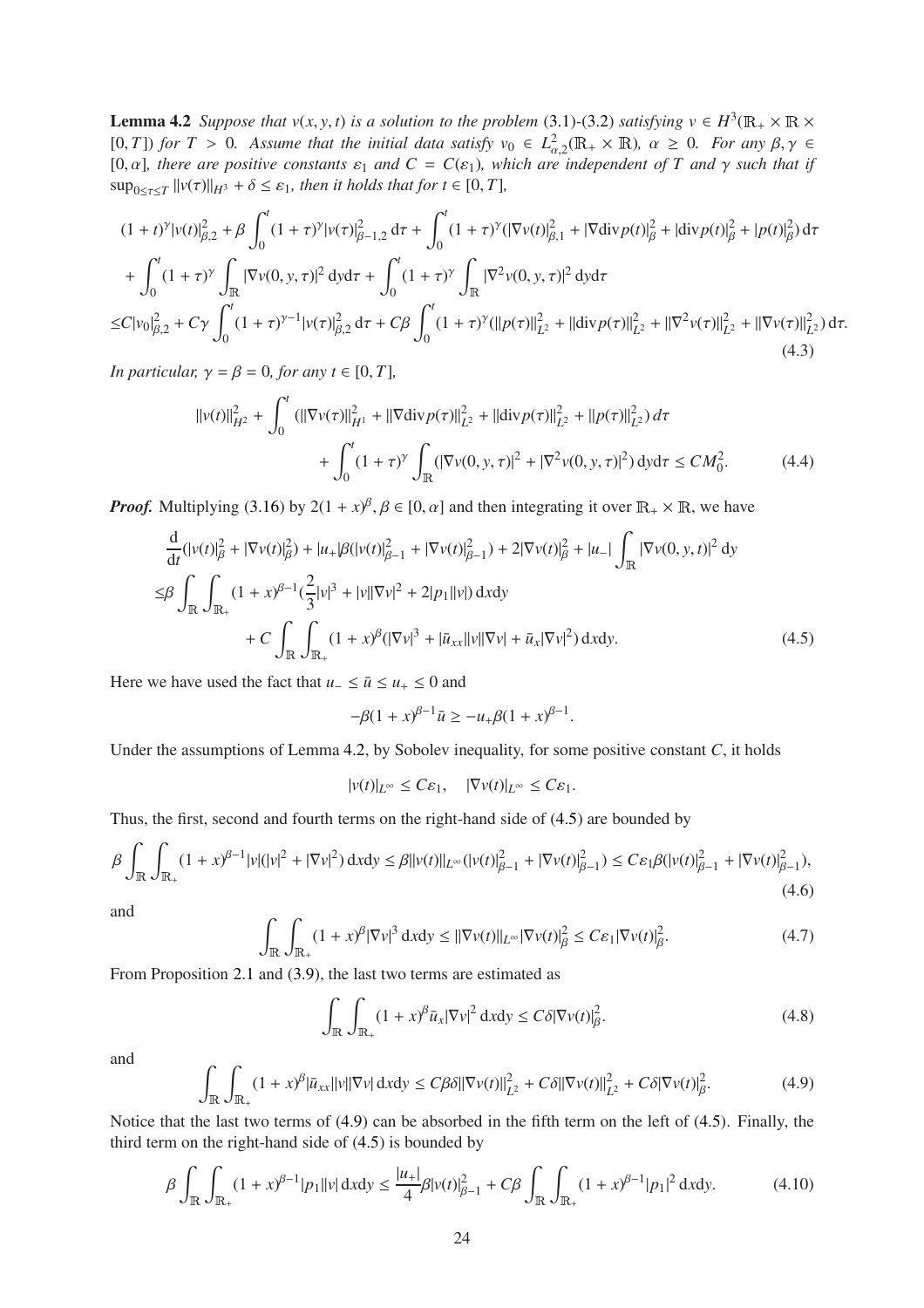Substituting  $(4.6)-(4.10)$  $(4.6)-(4.10)$  into  $(4.5)$ , we obtain

<span id="page-24-2"></span>
$$
\frac{d}{dt}(|v(t)|_{\beta}^{2} + |\nabla v(t)|_{\beta}^{2}) + \frac{|u_{+}|}{2}\beta(|v(t)|_{\beta-1}^{2} + |\nabla v(t)|_{\beta-1}^{2}) + |\nabla v(t)|_{\beta}^{2} + |u_{-}| \int_{\mathbb{R}} |\nabla v(0, y, t)|^{2} dy
$$
\n
$$
\leq C\beta |p_{1}|_{\beta-1}^{2} + C\beta ||\nabla v(t)||_{L^{2}}^{2}.
$$
\n(4.11)

Similarly, multiplying [\(3.22\)](#page-9-3) by  $2(1 + x)^\beta$ ,  $\beta \in [0, \alpha]$  and then integrating the resulting equation over  $\mathbb{R}_+ \times \mathbb{R}$ , we get

$$
\frac{d}{dt}(|\nabla v(t)|_{\beta}^{2} + |\Delta v(t)|_{\beta}^{2}) + |u_{+}|\beta(|\nabla v(t)|_{\beta-1}^{2} + |\Delta v(t)|_{\beta-1}^{2}) + 2|\nabla^{2}v(t)|_{\beta}^{2} + |u_{-}|\int_{\mathbb{R}}(|\nabla v(0, y, t)|^{2} + |\Delta v(0, y, t)|^{2}) dy
$$
\n
$$
\leq 2 \int_{\mathbb{R}} \operatorname{div} p(0, y, t)v_{x}(0, y, t) dy + \beta \int_{\mathbb{R}} \int_{\mathbb{R}_{+}} (1 + x)^{\beta-1} (|v||\nabla v| + |v||\Delta v|^{2} + 4|v_{xy}||v_{y}| + 2|\operatorname{div} p||v_{x}|) dxdy
$$
\n
$$
+ C \int_{\mathbb{R}} \int_{\mathbb{R}_{+}} (1 + x)^{\beta} (\cdots) dxdy.
$$
\n(4.12)

<span id="page-24-0"></span>From div $p(0, y, t) = -u_{-}v_{x}(0, y, t)$ , the first term is bounded by

$$
2\int_{\mathbb{R}}\mathrm{div}p(0,y,t)v_{x}(0,y,t)\,dy\leq2|u_{-}|\int_{\mathbb{R}}v_{x}^{2}(0,y,t)\,dy.
$$

The second and the third terms on the right-hand side of [\(4.12\)](#page-24-0) can be absorbed in the third and the fourth terms on the left-hand side, respectively, owing to  $||v||_{L^{\infty}} \leq C \varepsilon_1$ . The last term on the right-hand side can be estimated by employing the similar method as [\(3.31\)](#page-10-6)-[\(3.34\)](#page-10-3). Consequently, we have

$$
C \int_{\mathbb{R}} \int_{\mathbb{R}_+} (1+x)^{\beta}(\ldots) dx dy \le C\beta \|\nabla v(t)\|_{L^2}^2 + C\delta \|\nabla v(t)\|_{L^2}^2 + C(\varepsilon_1 + \delta) \|\nabla v\|_{\beta}^2 + C(\varepsilon_1 + \delta) \|\nabla^2 v\|_{\beta}^2. \tag{4.13}
$$

Using Cauchy inequality, the remaining terms are bounded by

$$
\beta \int_{\mathbb{R}} \int_{\mathbb{R}_+} (1+x)^{\beta-1} (4|v_{xy}||v_y| + 2|\text{div} \, p||v_x|) \, dxdy \le \frac{|u_+|}{4} \beta |\nabla v|_{\beta-1}^2 + C\beta (|\nabla^2 v|_{\beta-1}^2 + |\text{div} \, p|_{\beta-1}^2). \tag{4.14}
$$

Thus, for some small  $\delta$  and  $\varepsilon_1$ , we can conclude that

$$
\frac{d}{dt}(|\nabla v(t)|_{\beta}^{2} + |\Delta v(t)|_{\beta}^{2}) + \frac{|u_{+}|}{2}\beta(|\nabla v(t)|_{\beta-1}^{2} + |\Delta v(t)|_{\beta-1}^{2}) + |\nabla^{2} v(t)|_{\beta}^{2} + |u_{-}| \int_{\mathbb{R}} |\Delta v(0, y, t)|^{2} dy
$$
\n
$$
\leq |u_{-}| \int_{\mathbb{R}} |\nabla v(0, y, t)|^{2} dy + C\beta ||\nabla v(t)||_{L^{2}}^{2} + C\delta ||\nabla v(t)||_{L^{2}}^{2} + C(\varepsilon_{1} + \delta) |\nabla v|_{\beta}^{2} + C\beta (|\nabla^{2} v|_{\beta-1}^{2} + |\text{div} p|_{\beta-1}^{2})
$$
\n
$$
\leq |u_{-}| \int_{\mathbb{R}} |\nabla v(0, y, t)|^{2} dy + C\beta ||\nabla v(t)||_{L^{2}}^{2} + C(\varepsilon_{1} + \delta) |\nabla v|_{\beta}^{2} + C\beta (|\nabla^{2} v|_{\beta-1}^{2} + |\text{div} p|_{\beta-1}^{2}).
$$
\n(4.15)

<span id="page-24-3"></span>We can get from  $v_y \times \partial_y(3.1)_1 + p_y \cdot \partial_y(3.1)_2 + \nabla v_y \cdot \nabla \partial_y(3.1)_1 - \nabla \text{div} p_y \cdot \partial_y(3.1)_2$  $v_y \times \partial_y(3.1)_1 + p_y \cdot \partial_y(3.1)_2 + \nabla v_y \cdot \nabla \partial_y(3.1)_1 - \nabla \text{div} p_y \cdot \partial_y(3.1)_2$  $v_y \times \partial_y(3.1)_1 + p_y \cdot \partial_y(3.1)_2 + \nabla v_y \cdot \nabla \partial_y(3.1)_1 - \nabla \text{div} p_y \cdot \partial_y(3.1)_2$  that

$$
\begin{split}\n&\left\{\frac{1}{2}v_{y}^{2}+\frac{1}{2}|\nabla v_{y}|^{2}\right\}_{t}+\frac{1}{2}\bar{u}_{x}(v_{y}^{2}+|\nabla v_{y}|^{2})+\bar{u}_{x}v_{xy}^{2}+|\nabla v_{y}|^{2}+\text{div}\{p_{y}v_{y}\} \\
&+\left\{\frac{1}{2}vv_{y}^{2}+\frac{1}{2}\bar{u}v_{y}^{2}+\frac{1}{2}v|\nabla v_{y}|^{2}+\frac{1}{2}\bar{u}|\nabla v_{y}|^{2}\right\}_{x}+\left\{\frac{1}{2}g'(v+\bar{u})v_{y}^{2}+\frac{1}{2}g'(v+\bar{u})|\nabla v_{y}|^{2}\right\}_{y} \\
&=-\frac{1}{2}v_{x}v_{y}^{2}-\frac{1}{2}g''(v+\bar{u})v_{y}^{3}-\frac{1}{2}v_{x}|\nabla v_{y}|^{2}-v_{y}\nabla v_{x}\cdot\nabla v_{y}-v_{xy}\nabla v\cdot\nabla v_{y}-\bar{u}_{xx}v_{y}v_{xy}-\frac{3}{2}g''(v+\bar{u})v_{y}|\nabla v_{y}|^{2} \\
&-g''(v+\bar{u})\bar{u}_{x}v_{xy}v_{yy}-g''(v+\bar{u})v_{yy}\nabla v\cdot\nabla v_{y}-g'''(v+\bar{u})v_{y}^{2}\nabla v\cdot\nabla v_{y}-g'''(v+\bar{u})\bar{u}_{x}v_{y}^{2}v_{xy}.\n\end{split}
$$
\n(4.16)

<span id="page-24-1"></span>The terms on right-hand side of [\(4.16\)](#page-24-1) are bounded by

$$
\|\nabla v(t)\|_{L^{\infty}} \|\nabla v(t)\|_{L^{2}}^{2} + (\|\nabla v(t)\|_{L^{\infty}} + \|\bar{u}_{x}\|_{L^{\infty}}) \|\nabla^{2} v(t)\|_{L^{2}}^{2} + (\|\bar{u}_{xx}\|_{L^{\infty}} + \|\nabla v(t)\|_{L^{\infty}}) \|\nabla v(t)\|_{L^{2}} \|\nabla^{2} v(t)\|_{L^{2}}^{2}
$$
  

$$
\leq C(\varepsilon_{1} + \delta) \|\nabla^{2} v(t)\|_{L^{2}}^{2} + C(\varepsilon_{1} + \delta) \|\nabla v(t)\|_{L^{2}}^{2}.
$$
\n(4.17)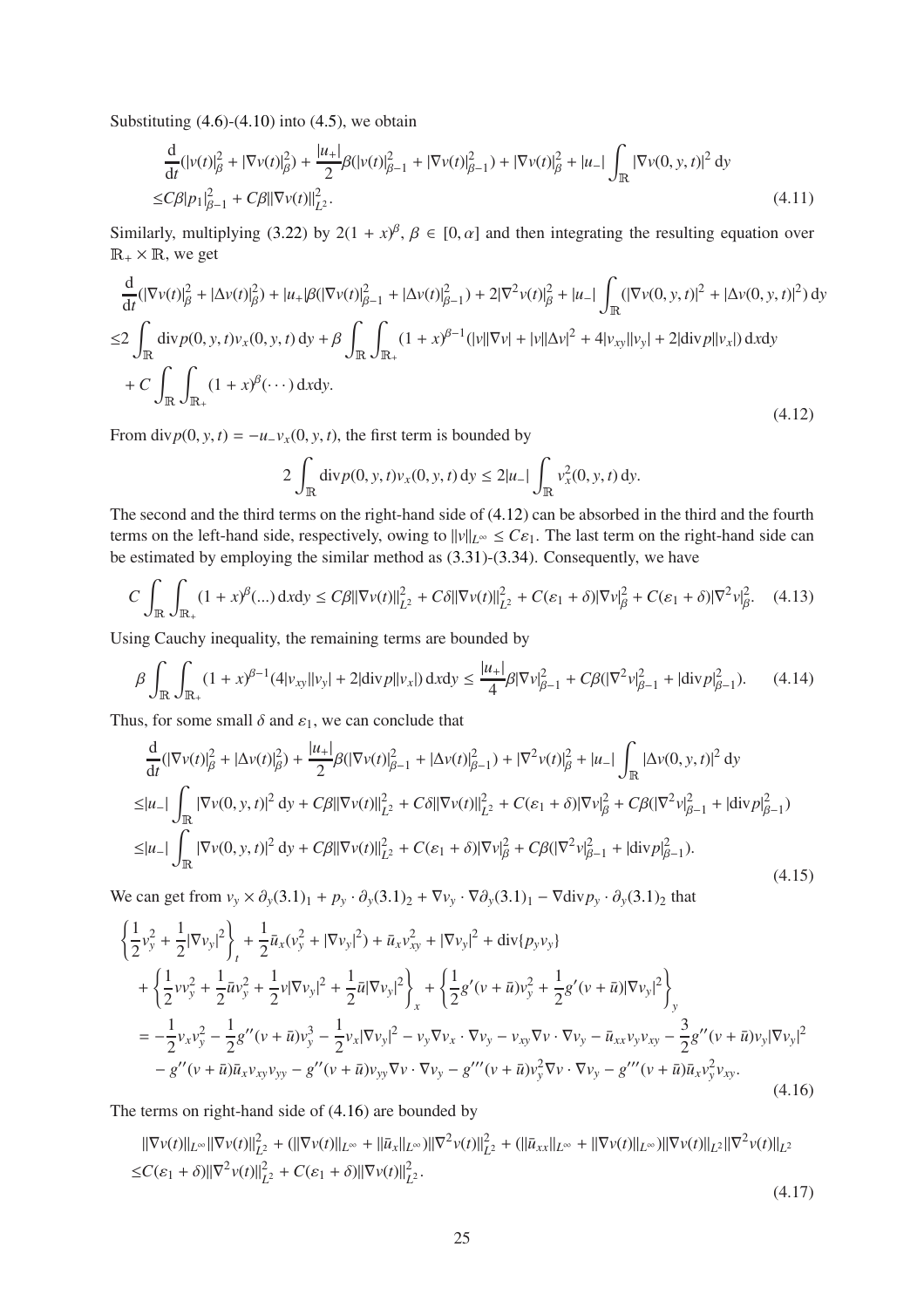Multiplying [\(4.16\)](#page-24-1) by  $2(1 + x)^{\beta}, \beta \in [0, \alpha]$  and then integrating the resulting equation over  $\mathbb{R}_+ \times \mathbb{R}$ , we also obtain that

$$
\frac{d}{dt}(|v_y(t)|_{\beta}^2 + |\nabla v_y(t)|_{\beta}^2) + |u_+|\beta(|v_y(t)|_{\beta-1}^2 + |\nabla v_y(t)|_{\beta-1}^2) + 2|\nabla v_y(t)|_{\beta}^2 + |u_-| \int_{\mathbb{R}} |\nabla v_y(0, y, t)|^2 dy
$$
\n
$$
\leq \beta \left| \int_{\mathbb{R}} \int_{\mathbb{R}_+} (1 + x)^{\beta - 1} (v v_y + v |\nabla v_y|^2 + 2p_{1y} v_y) dx dy \right| + C \int_{\mathbb{R}} \int_{\mathbb{R}_+} (1 + x)^{\beta} (\cdots) dx dy
$$
\n
$$
\leq C \varepsilon_1 |v_y|_{\beta - 1}^2 + C \varepsilon_1 |\nabla v_y|_{\beta - 1}^2 + 2\beta \left| \int_{\mathbb{R}} \int_{\mathbb{R}_+} (1 + x)^{\beta - 1} p_{1} y_{yy} dx dy \right| + C(\varepsilon_1 + \delta) (|\nabla v|_{\beta}^2 + |\nabla^2 v|_{\beta}^2)
$$
\n
$$
\leq C \varepsilon_1 |v_y|_{\beta - 1}^2 + (C \varepsilon_1 + \frac{|u_+|}{4} \beta) |\nabla v_y|_{\beta - 1}^2 + C\beta |p_1|_{\beta - 1}^2 + C(\varepsilon_1 + \delta) (|\nabla v|_{\beta}^2 + |\nabla^2 v|_{\beta}^2). \tag{4.18}
$$

<span id="page-25-0"></span>Therefore, we may choose some small  $\varepsilon_1$  and  $\delta$  such that [\(4.18\)](#page-25-0) can be rewritten as

<span id="page-25-1"></span>
$$
\frac{d}{dt}(|v_y(t)|_{\beta}^2 + |\nabla v_y(t)|_{\beta}^2) + \frac{|u_+|}{2} \beta (|v_y(t)|_{\beta-1}^2 + |\nabla v_y(t)|_{\beta-1}^2) + |\nabla v_y(t)|_{\beta}^2 + |u_-| \int_{\mathbb{R}} |\nabla v_y(0, y, t)|^2 dy
$$
\n
$$
\leq C\beta |p_1|_{\beta-1}^2 + C(\varepsilon_1 + \delta) (|\nabla v|_{\beta}^2 + |\nabla^2 v|_{\beta}^2). \tag{4.19}
$$

By utilizing Lemma 3.[4,](#page-8-1) we can obtain from  $2 \times (4.11) + (4.15) + (4.19)$  $2 \times (4.11) + (4.15) + (4.19)$  $2 \times (4.11) + (4.15) + (4.19)$  $2 \times (4.11) + (4.15) + (4.19)$  $2 \times (4.11) + (4.15) + (4.19)$  $2 \times (4.11) + (4.15) + (4.19)$  that

$$
\frac{d}{dt}(|v(t)|_{\beta}^{2} + |\nabla v(t)|_{\beta}^{2} + |\nabla^{2}v(t)|_{\beta}^{2}) + |u_{+}|\beta(|v(t)|_{\beta-1}^{2} + |\nabla v(t)|_{\beta-1}^{2} + |\nabla^{2}v(t)|_{\beta-1}^{2}) + |\nabla v(t)|_{\beta}^{2} + |\nabla^{2}v(t)|_{\beta}^{2}
$$
\n
$$
+ |u_{-}| \int_{\mathbb{R}} (|\nabla v(0, y, t)|^{2} + |\nabla^{2}v(0, y, t)|^{2}) dy
$$
\n
$$
\leq C\beta \left( |p_{1}(t)|_{\beta-1}^{2} + |\text{div} p(t)|_{\beta-1}^{2} + |\nabla^{2}v(t)|_{\beta-1}^{2} + ||\nabla v(t)||_{L^{2}}^{2} \right). \tag{4.20}
$$

<span id="page-25-2"></span>On the other hand,  $(3.1)_2$  gives

$$
\int_{\mathbb{R}} \int_{\mathbb{R}_{+}} (1+x)^{\beta} (|\nabla \text{div} p|^{2} + 2(\text{div} p)^{2} + |p|^{2}) \, dxdy
$$
\n
$$
= \int_{\mathbb{R}} \int_{\mathbb{R}_{+}} (1+x)^{\beta} |\nabla v|^{2} \, dxdy + 2 \int_{\mathbb{R}} \int_{\mathbb{R}_{+}} \{(1+x)^{\beta} (\text{div} p)p_{1}\}_{x} \, dxdy - 2\beta \int_{\mathbb{R}} \int_{\mathbb{R}_{+}} (1+x)^{\beta-1} (\text{div} p)p_{1} \, dxdy
$$
\n
$$
= |\nabla v(t)|_{\beta}^{2} - 2 \int_{\mathbb{R}} (\text{div} p(0, y, t)) p_{1}(0, y, t) \, dy - 2\beta \int_{\mathbb{R}} \int_{\mathbb{R}_{+}} (1+x)^{\beta-1} (\text{div} p)p_{1} \, dxdy
$$
\n
$$
\leq |\nabla v(t)|_{\beta}^{2} - 2u - \int_{\mathbb{R}} v_{x}(0, y, t)v_{xt}(0, y, t) \, dy + C_{u-}^{1} |u_{-}| \int_{\mathbb{R}} |\nabla v(0, y, t)|^{2} \, dy + C_{u-}^{2} |u_{-}| \int_{\mathbb{R}} (\Delta v(0, y, t))^{2} \, dy
$$
\n
$$
+ C\beta (|\text{div} p(t)|_{\beta-1}^{2} + |p_{1}(t)|_{\beta-1}^{2}), \tag{4.21}
$$

<span id="page-25-3"></span>where  $C_{u-}^1 = C(||v_x||_{L^\infty} + ||\bar{u}_x||_{L^\infty} + |u_-| + 1)$  and  $C_{u-}^2 = C|u_-|$  are fixed constants. Here, we have used the equations [\(3.1\)](#page-10-1) and [\(3.38\)](#page-11-1) which yields

$$
-2\int_{\mathbb{R}} (\text{div}p(0, y, t))p_1(0, y, t) \,dy = 2u_-\int_{\mathbb{R}} v_x(0, y, t)(\text{div}p_x(0, y, t) - v_x(0, y, t)) \,dy
$$
  

$$
\leq -2u_-\int_{\mathbb{R}} v_x(0, y, t)v_{xt}(0, y, t) \,dy + Cu_-\int_{\mathbb{R}} (\Delta v(0, y, t))^2 \,dy
$$
  

$$
+ C|u_-|(||v_x||_{L^\infty} + ||\bar{u}_x||_{L^\infty} + |u_-| + 1) \int_{\mathbb{R}} |\nabla v(0, y, t)|^2 \,dy. \tag{4.22}
$$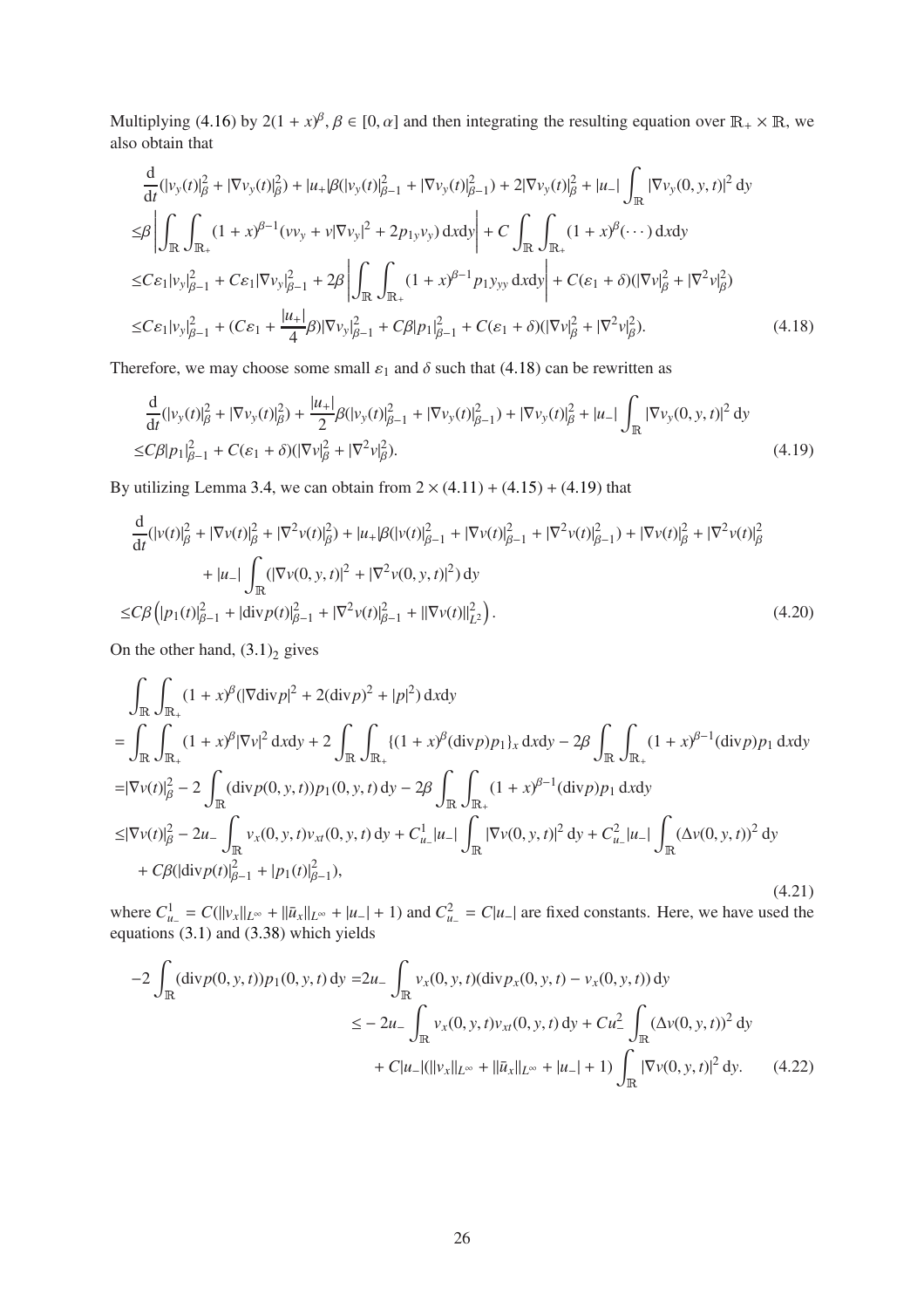Finally, let  $\lambda_1 > \max\left\{C_{u_-}^1, C_{u_-}^2, 1\right\}$ . We can get from  $\lambda_1 \times (4.20) + (4.21)$  $\lambda_1 \times (4.20) + (4.21)$  $\lambda_1 \times (4.20) + (4.21)$  $\lambda_1 \times (4.20) + (4.21)$  that

$$
\frac{d}{dt} \left( \lambda_1 |v(t)|_{\beta}^2 + \lambda_1 |\nabla v(t)|_{\beta}^2 + \lambda_1 |\nabla^2 v(t)|_{\beta}^2 \right) + \lambda_1 |u_+|\beta (|v(t)|_{\beta-1}^2 + |\nabla v(t)|_{\beta-1}^2 + |\nabla^2 v(t)|_{\beta-1}^2) \n+ (\lambda_1 - 1) |\nabla v(t)|_{\beta}^2 + \lambda_1 |\nabla^2 v(t)|_{\beta}^2 + |\nabla \text{div} p(t)|_{\beta}^2 + 2 |\text{div} p(t)|_{\beta}^2 + |p(t)|_{\beta}^2 \n+ (\lambda_1 - C_{u_-}^1)|u_-| \int_{\mathbb{R}} |\nabla v(0, y, t)|^2 dy + (\lambda_1 - C_{u_-}^2)|u_-| \int_{\mathbb{R}} |\nabla^2 v(0, y, t)|^2 dy \n\leq C\beta (|\nabla^2 v(t)|_{\beta-1}^2 + |p(t)|_{\beta-1}^2 + |\text{div} p(t)|_{\beta-1}^2 + ||\nabla v(t)||_{L^2}^2) - 2u_- \int_{\mathbb{R}} v_x(0, y, t) v_{xt}(0, y, t) dy.
$$
\n(4.23)

<span id="page-26-2"></span>We note that there exist sufficiently large constants  $R_1$ ,  $R_2$  and  $R_3$  satisfying  $\frac{C\beta}{1+R_i} \leq \frac{1}{4}$  $\frac{1}{4}$ , *i* = 1, 2, 3, such that  $\Gamma$ 

$$
C\beta \int_{\mathbb{R}} \int_{\mathbb{R}_+} (1+x)^{\beta-1} |\text{div} p|^2 \, dxdy
$$
  
\n
$$
\leq C_{R_1} \beta \int_{\mathbb{R}} \int_0^{R_1} |\text{div} p|^2 \, dxdy + \frac{C\beta}{1+R_1} \int_{\mathbb{R}} \int_{R_1}^{\infty} (1+x)^{\beta} |\text{div} p|^2 \, dxdy \, dxdy
$$
  
\n
$$
\leq C_{R_1} \beta \int_{\mathbb{R}} \int_0^{\infty} |\text{div} p|^2 \, dxdy + \frac{1}{4} \int_{\mathbb{R}} \int_0^{\infty} (1+x)^{\beta} |\text{div} p|^2 \, dxdy \, dxdy,
$$
\n(4.24)

<span id="page-26-0"></span>
$$
C\beta \int_{\mathbb{R}} \int_{\mathbb{R}_+} (1+x)^{\beta-1} |p_1|^2 \, \mathrm{d}x \mathrm{d}y \le C_{R_2} \beta ||p(t)||_{L^2}^2 + \frac{1}{4} |p(t)|_{\beta}^2,\tag{4.25}
$$

and

<span id="page-26-1"></span>
$$
C\beta \int_{\mathbb{R}} \int_{\mathbb{R}_+} (1+x)^{\beta-1} |\nabla^2 v|^2 \, \mathrm{d}x \mathrm{d}y \le C_{R_3} \beta ||\nabla^2 v(t)||^2_{L^2} + \frac{1}{4} |\nabla^2 v(t)|^2_{\beta}.
$$
 (4.26)

Substituting [\(4.24\)](#page-26-0)-[\(4.26\)](#page-26-1) into [\(4.23\)](#page-26-2), and then multiplying [\(4.23\)](#page-26-2) by  $(1 + t)^\gamma$ ,  $\gamma \in [0, \alpha]$ , and integrating the resulting inequality over [0, *t*], we get

$$
(1+t)^{\gamma} \left(\lambda_1 |v(t)|_{\beta}^2 + \lambda_1 |\nabla v(t)|_{\beta}^2 + \lambda_1 |\nabla^2 v(t)|_{\beta}^2\right) + \lambda_1 |u_{+} | \beta \int_0^t (1+\tau)^{\gamma} (|v(t)|_{\beta-1}^2 + |\nabla v(\tau)|_{\beta-1}^2 + |\nabla^2 v(\tau)|_{\beta-1}^2) d\tau + \int_0^t (1+\tau)^{\gamma} \left\{ (\lambda_1 - 1) |\nabla v(\tau)|_{\beta}^2 + (\lambda_1 - \frac{1}{4}) |\nabla^2 v(\tau)|_{\beta}^2 + \frac{3}{4} |\nabla \text{div} p(\tau)|_{\beta}^2 + \frac{7}{4} |\text{div} p(\tau)|_{\beta}^2 + |p(\tau)|_{\beta}^2 \right\} d\tau + \int_0^t (1+\tau)^{\gamma} \left\{ (\lambda_1 - C_{u_{-}}^1) |u_{-}| \int_{\mathbb{R}} |\nabla v(0, y, \tau)|^2 dy + (\lambda_1 - C_{u_{-}}^2) |u_{-}| \int_{\mathbb{R}} |\nabla^2 v(0, y, \tau)|^2 dy \right\} d\tau \leq C |v_0|_{\beta,2}^2 + C\gamma \int_0^t (1+\tau)^{\gamma-1} (|v(\tau)|_{\beta}^2 + |\nabla v(\tau)|_{\beta}^2 + |\nabla^2 v(\tau)|_{\beta}^2) d\tau + C\beta \int_0^t (1+\tau)^{\gamma} (||p(\tau)||_{L^2}^2 + ||\text{div} p(\tau)||_{L^2}^2) d\tau + C\beta \int_0^t (1+\tau)^{\gamma} (||\nabla^2 v(\tau)||_{L^2}^2 + ||\nabla v(\tau)||_{L^2}^2) d\tau - 2u_{-} \int_0^t (1+\tau)^{\gamma} \int_{\mathbb{R}} v_x(0, y, t) v_{xt}(0, y, t) dy d\tau.
$$
\n(4.27)

<span id="page-26-3"></span>Using Cauchy inequality and Sobolev inequality [\(2.3\)](#page-4-6), the last term of [\(4.27\)](#page-26-3) is bounded by

$$
\int_{0}^{t} (1+\tau)^{\gamma} \int_{\mathbb{R}} v_{x}(0, y, \tau) v_{xt}(0, y, \tau) \, dy \, d\tau
$$
\n
$$
= \frac{1}{2} (1+t)^{\gamma} \int_{\mathbb{R}} v_{x}^{2}(0, y, t) \, dy - \frac{1}{2} \int_{\mathbb{R}} v_{x}^{2}(0, y, 0) \, dy - \frac{1}{2} \gamma \int_{0}^{t} (1+\tau)^{\gamma-1} \int_{\mathbb{R}} v_{x}^{2}(0, y, \tau) \, dy \, d\tau
$$
\n
$$
\leq \frac{1}{2} (1+t)^{\gamma} \int_{\mathbb{R}} ||v_{x}(\cdot, y, t)||_{L^{\infty}}^{2} \, dy + \frac{1}{2} \int_{\mathbb{R}} ||v_{x}(\cdot, y, 0)||_{L^{\infty}}^{2} \, dy + \gamma \int_{0}^{t} (1+\tau)^{\gamma-1} \int_{\mathbb{R}} ||v_{x}^{2}(\cdot, y, \tau)||_{L^{\infty}}^{2} \, dy \, d\tau
$$
\n
$$
\leq \frac{1}{2} (1+t)^{\gamma} ||v_{x}(t)||_{L^{2}}^{2} + \frac{1}{2} (1+t)^{\gamma} ||v_{xx}(t)||_{L^{2}}^{2} + ||v_{0}||_{H^{2}}^{2} + C\gamma \int_{0}^{t} (1+\tau)^{\gamma-1} (||v_{x}(\tau)||_{L^{2}}^{2} + ||v_{xx}(\tau)||_{L^{2}}^{2}) \, d\tau.
$$
\n(4.28)

<span id="page-26-4"></span>Notice that if  $\lambda_1$  is sufficiently large such that  $\lambda_1 > \max\left\{C_{u-}^1, C_{u-}^2, 1\right\}$ , the first two terms on the right-hand side of [\(4.28\)](#page-26-4) can be absorbed in  $(1 + t)^\gamma |\nabla v(t)|_\beta^2$  and  $(1 + t)^\gamma |\nabla^2 v(t)|_\beta^2$  on the left-hand side of [\(4.27\)](#page-26-3),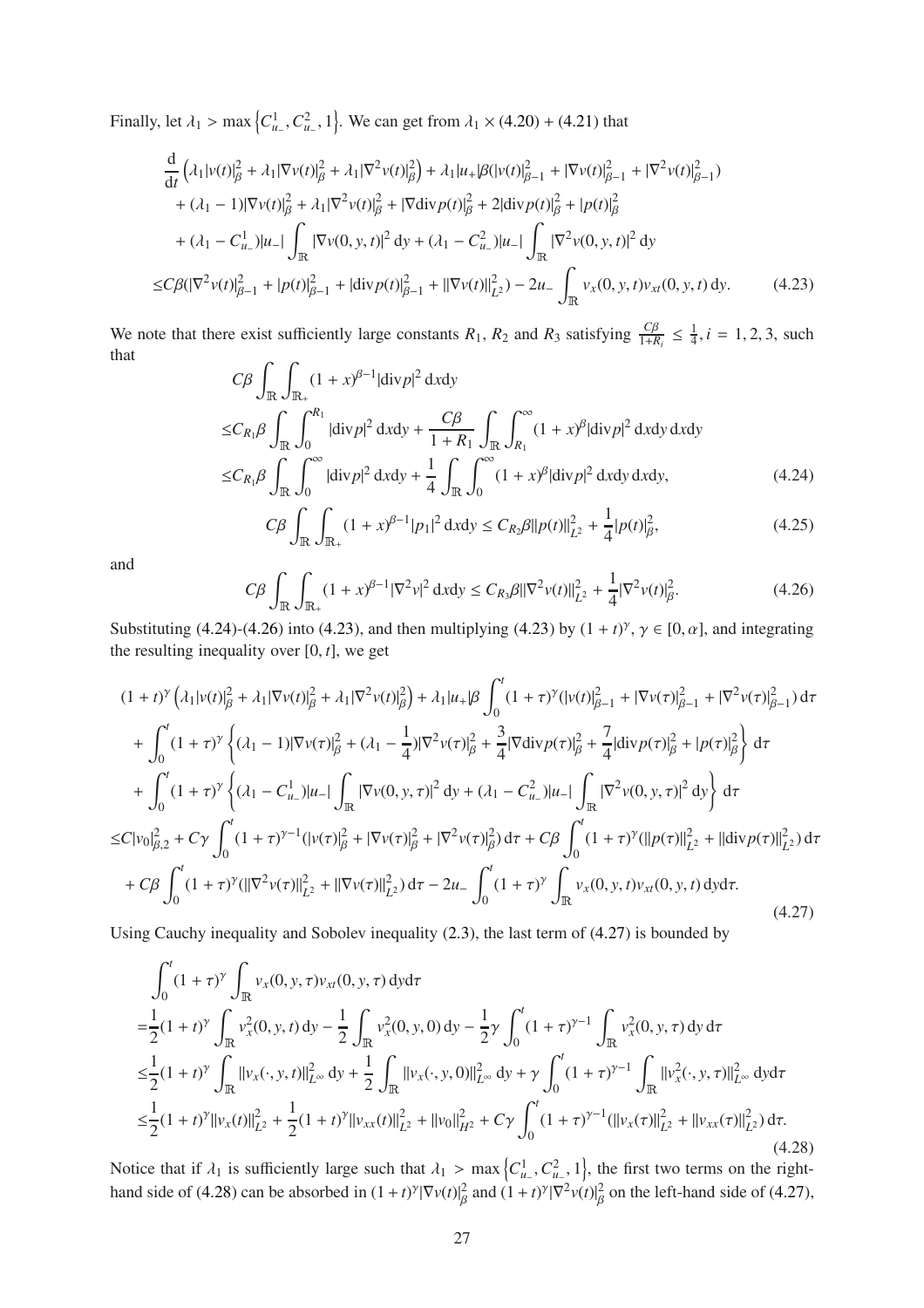respectively. And the last term of [\(4.28\)](#page-26-4) can be absorbed in  $C\gamma \int_0^t (1+\tau)^{\gamma-1} (|\nabla v(\tau)|_\beta^2 + |\nabla^2 v(\tau)|_\beta^2) d\tau$ , which appears on the right-hand side of [\(4.27\)](#page-26-3). Consequently, the desired inequality [\(4.3\)](#page-23-4) can be obtained.  $\square$ 

<span id="page-27-0"></span>Applying the arguments of Kawashima and Matsumura in [\[13\]](#page-39-1), we can obtain the following Lemma [4.3.](#page-27-0) For the sake of the completeness of the present paper, we give the main idea of proving the lemma [4.3.](#page-27-0) The details can be referred to [\[13\]](#page-39-1).

**Lemma 4.3** *Let*  $\gamma \in [0, \alpha] \cap \mathbb{Z}$ *. There are positive constants*  $\varepsilon_2 \leq \varepsilon_1$ *) and*  $C = C(\varepsilon_2)$ *, which are independent of*  $T$  *and*  $\gamma$  *such that if*  $\sup_{0 \leq \tau \leq T} ||v(\tau)||_{H^3} + \delta \leq \varepsilon_2$ *, then* 

$$
(1+t)^{\gamma}|v(t)|_{\alpha-\gamma,2}^{2} + (\alpha-\gamma)\int_{0}^{t} (1+\tau)^{\gamma}|v(\tau)|_{\alpha-\gamma-1,2}^{2} d\tau + \int_{0}^{t} (1+\tau)^{\gamma}\int_{\mathbb{R}} (|\nabla v(0,y,\tau)|^{2} + |\nabla^{2}v(0,y,\tau)|^{2}) dy d\tau
$$
  
+ 
$$
\int_{0}^{t} (1+\tau)^{\gamma}(|\nabla v(\tau)|_{\alpha-\gamma,1}^{2} + |\nabla \text{div} p(\tau)|_{\alpha-\gamma}^{2} + |\text{div} p(\tau)|_{\alpha-\gamma}^{2} + |p(\tau)|_{\alpha-\gamma}^{2}) d\tau \le CM_{\alpha}^{2}, \tag{4.29}
$$

<span id="page-27-5"></span>*holds for t*  $\in$  [0, *T*]*. Moreover, for any*  $0 \le \gamma \le [\alpha]$ *, the following estimate holds:* 

$$
(1+t)^{\gamma} ||v(t)||_{H^{2}}^{2} + \int_{0}^{t} (1+\tau)^{\gamma} (||\nabla v(\tau)||_{H^{1}}^{2} + ||\nabla \text{div} p(\tau)||_{L^{2}}^{2} + ||\text{div} p(\tau)||_{L^{2}}^{2} + ||p(\tau)||_{L^{2}}^{2}) d\tau + \int_{0}^{t} (1+\tau)^{\gamma} \int_{\mathbb{R}} (|\nabla v(0, y, \tau)|^{2} + |\nabla^{2} v(0, y, \tau)|^{2}) dy d\tau \le CM_{\alpha}^{2}.
$$
 (4.30)

<span id="page-27-3"></span>*Proof.* Letting  $\beta = 0$  in [\(4.3\)](#page-23-4), we have

$$
(1+t)^{\gamma}||v(t)||_{H^{2}}^{2} + \int_{0}^{t} (1+\tau)^{\gamma}(||\nabla v(\tau)||_{H^{1}}^{2} + ||\nabla \text{div} p(\tau)||_{L^{2}}^{2} + ||\text{div} p(\tau)||_{L^{2}}^{2} + ||p(\tau)||_{L^{2}}^{2}) d\tau
$$
  
+ 
$$
\int_{0}^{t} (1+\tau)^{\gamma} \int_{\mathbb{R}} (|\nabla v(0, y, \tau)|^{2} + |\nabla^{2} v(0, y, \tau)|^{2}) dy d\tau
$$
  

$$
\leq C \left(||v_{0}||_{H^{2}}^{2} + \gamma \int_{0}^{t} (1+\tau)^{\gamma-1} ||v(\tau)||_{H^{2}}^{2} d\tau \right).
$$
 (4.31)

<span id="page-27-1"></span>(i) Firstly, we consider the case of  $\gamma = 0$ ,  $\beta = \alpha$  in [\(4.3\)](#page-23-4). Combining with [\(4.4\)](#page-23-5), for any  $\alpha \ge 0$ , we get

$$
|v(t)|_{\alpha,2}^{2} + \alpha \int_{0}^{t} |v(\tau)|_{\alpha-1,2}^{2} d\tau + \int_{0}^{t} (|\nabla v(\tau)|_{\alpha,1}^{2} + |\nabla \text{div} p(\tau)|_{\alpha}^{2} + |\text{div} p(\tau)|_{\alpha}^{2} + |p(\tau)|_{\alpha}^{2}) d\tau
$$
  
+ 
$$
\int_{0}^{t} \int_{\mathbb{R}} (|\nabla v(0, y, \tau)|^{2} + |\nabla^{2} v(0, y, \tau)|^{2}) dy d\tau
$$
  

$$
\leq C \left( |v_{0}|_{\alpha,2}^{2} + \alpha \int_{0}^{t} (||\text{div} p(\tau)||_{L^{2}}^{2} + ||p(\tau)||_{L^{2}}^{2} + ||\nabla v(\tau)||_{H^{1}}^{2}) d\tau \right)
$$
  

$$
\leq CM_{\alpha}^{2}, \qquad (4.32)
$$

<span id="page-27-2"></span>where  $M_{\alpha}^2 := ||v_0||_{H^3}^2 + |v_0|_{\alpha,2}^2$  is defined in [\(3.6\)](#page-7-7). Therefore we finished the proof for  $0 \le \alpha < 1$ . (ii) Secondly, letting  $\gamma = 1$  in [\(4.31\)](#page-27-1), and using [\(4.32\)](#page-27-2), we have

<span id="page-27-4"></span>
$$
(1 + t) ||v(t)||_{H^2}^2 + \int_0^t (1 + \tau)(||\nabla v(\tau)||_{H^1}^2 + ||\nabla \text{div} p(\tau)||_{L^2}^2 + ||\text{div} p(\tau)||_{L^2}^2 + ||p(\tau)||_{L^2}^2) d\tau
$$
  
+ 
$$
\int_0^t (1 + \tau) \int_{\mathbb{R}} (|\nabla v(0, y, \tau)|^2 + |\nabla^2 v(0, y, \tau)|^2) dy d\tau
$$
  

$$
\leq C \left( ||v_0||_{H^2}^2 + \int_0^t ||v(\tau)||_{H^2}^2 d\tau \right)
$$
  

$$
\leq C M_\alpha^2,
$$
 (4.33)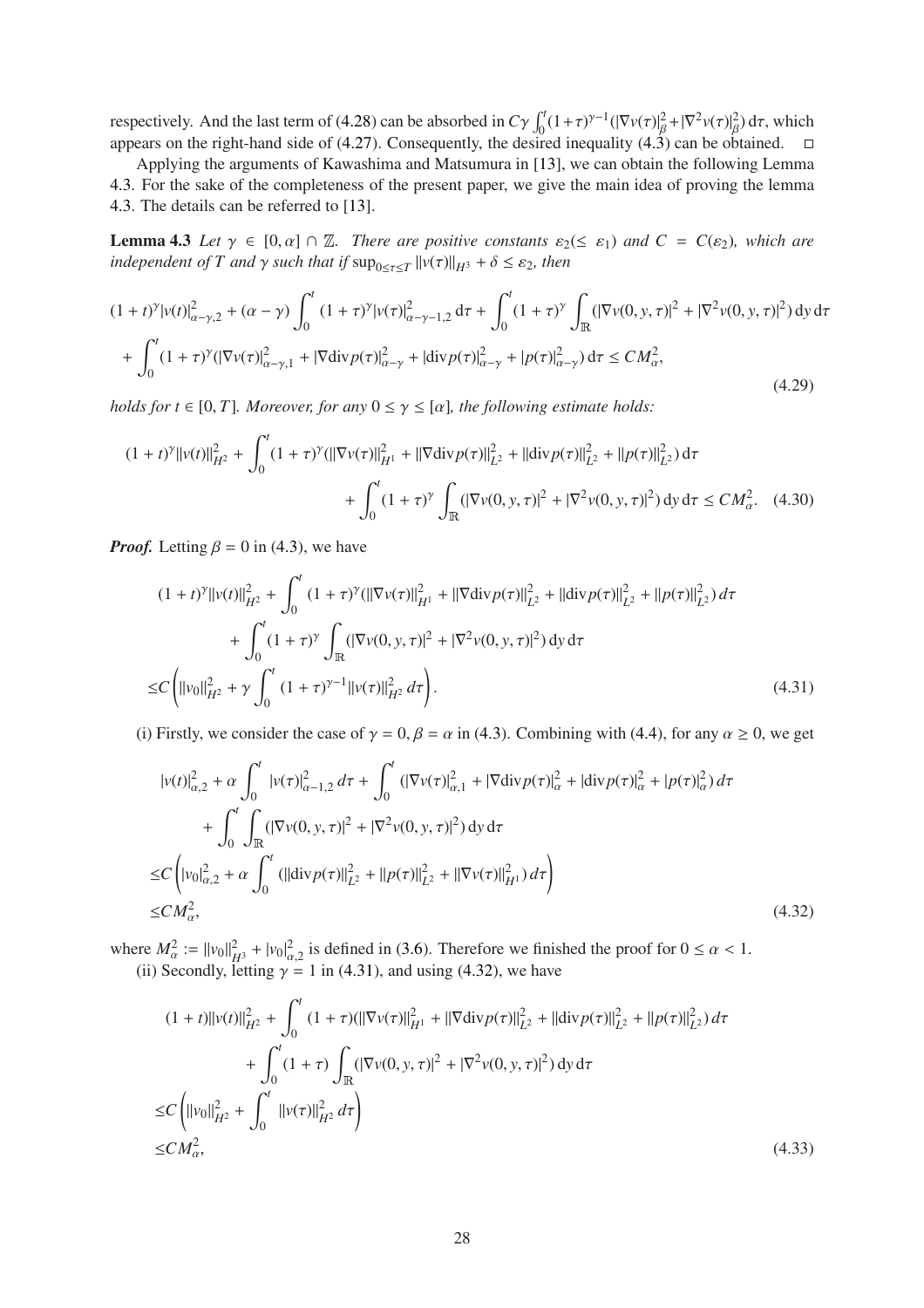where  $\alpha \ge 1$ . That is, [\(4.30\)](#page-27-3) with  $\gamma = 1$  is proved. Consider the case of  $\gamma = 1$ ,  $\beta = \alpha - 1$  in [\(4.3\)](#page-23-4). According to the results of [\(4.32\)](#page-27-2) and [\(4.33\)](#page-27-4), for any  $\alpha \geq 1$ , we have

$$
(1+t)|v(t)|_{\alpha-1,2}^{2} + (\alpha-1)\int_{0}^{t} (1+\tau)|v(\tau)|_{\alpha-2,2}^{2} d\tau + \int_{0}^{t} (1+\tau)\int_{\mathbb{R}} (|\nabla v(0,y,\tau)|^{2} + |\nabla^{2}v(0,y,\tau)|^{2}) dy d\tau
$$
  
+ 
$$
\int_{0}^{t} (1+\tau)(|\nabla v(\tau)|_{\alpha-1,1}^{2} + |\nabla \text{div} p(\tau)|_{\alpha-1}^{2} + |\text{div} p(\tau)|_{\alpha-1}^{2} + |p(\tau)|_{\alpha-1}^{2}) d\tau
$$
  

$$
\leq C \left( |v_{0}|_{\alpha-1,2}^{2} + \int_{0}^{t} |v(\tau)|_{\alpha-1,2}^{2} d\tau + (\alpha-1)\int_{0}^{t} (1+\tau)(||\text{div} p(\tau)||_{L^{2}}^{2} + ||p(\tau)||_{L^{2}}^{2} + ||\nabla v(\tau)||_{H^{1}}^{2}) d\tau \right)
$$
  

$$
\leq CM_{\alpha}^{2}.
$$
 (4.34)

<span id="page-28-0"></span>Consequently, we finished the proof for  $\alpha < 2$ .

(iii) Just as Step 2, letting  $\gamma = 2$  in [\(4.31\)](#page-27-1), and using [\(4.34\)](#page-28-0), we have

$$
(1+t)^{2}||v(t)||_{H^{2}}^{2} + \int_{0}^{t} (1+\tau)^{2} (||\nabla v(\tau)||_{H^{1}}^{2} + ||\nabla \text{div} p(\tau)||_{L^{2}}^{2} + ||\text{div} p(\tau)||_{L^{2}}^{2} + ||p(\tau)||_{L^{2}}^{2}) d\tau
$$
  
+ 
$$
\int_{0}^{t} (1+\tau)^{2} \int_{\mathbb{R}} (|\nabla v(0, y, \tau)|^{2} + |\nabla^{2} v(0, y, \tau)|^{2}) dy d\tau
$$
  

$$
\leq C \left( ||v_{0}||_{H^{2}}^{2} + 2 \int_{0}^{t} (1+\tau)||v(\tau)||_{H^{2}}^{2} d\tau \right)
$$
  

$$
\leq CM_{\alpha}^{2}, \qquad (4.35)
$$

<span id="page-28-1"></span>where  $\alpha \ge 2$  is assumed. The inequality [\(4.30\)](#page-27-3) with  $\gamma = 2$  is obtained. We reflected on the case of  $\gamma = 2$ ,  $\beta = \alpha - 2$  in [\(4.3\)](#page-23-4), combining with [\(4.34\)](#page-28-0) and [\(4.35\)](#page-28-1), for any  $\alpha \ge 2$ , we obtain

$$
(1+t)^{2} |v(t)|_{\alpha-2,2}^{2} + (\alpha-2) \int_{0}^{t} (1+\tau)^{2} |v(\tau)|_{\alpha-3,2}^{2} d\tau + \int_{0}^{t} (1+\tau)^{2} \int_{\mathbb{R}} (|\nabla v(0,y,\tau)|^{2} + |\nabla^{2} v(0,y,\tau)|^{2}) dy d\tau
$$
  
+ 
$$
\int_{0}^{t} (1+\tau)^{2} (|\nabla v(\tau)|_{\alpha-2,1}^{2} + |\nabla \text{div} p(\tau)|_{\alpha-2}^{2} + |\text{div} p(\tau)|_{\alpha-2}^{2} + |p(\tau)|_{\alpha-2}^{2}) d\tau
$$
  

$$
\leq C \left( |v_{0}|_{\alpha-2,2}^{2} + 2 \int_{0}^{t} (1+\tau) |v(\tau)|_{\alpha-2,2}^{2} d\tau + (\alpha-2) \int_{0}^{t} (1+\tau)^{2} (||\text{div} p(\tau)||_{L^{2}}^{2} + ||p(\tau)||_{L^{2}}^{2} + ||\nabla v(\tau)||_{H^{1}}^{2}) d\tau \right)
$$
  

$$
\leq C M_{\alpha}^{2}.
$$
 (4.36)

Thus, the lemma is proved for  $\alpha < 3$ .

Repeating the above procedure, we can proof that the equation [\(4.29\)](#page-27-5) holds for any  $\alpha \ge 0$ . Referring to [\[33\]](#page-40-13) and [\[35\]](#page-40-5), we get the following Lemma 4.[4.](#page-28-2)

Lemma 4.4 *Under the same assumptions as in Lemma* [4](#page-27-0).3*. then the following estimate holds. For any*  $\varepsilon > 0$ 

<span id="page-28-3"></span>
$$
(1+t)^{\alpha+\varepsilon}||v(t)||_{H^2}^2 + \int_0^t (1+\tau)^{\alpha+\varepsilon} (||\nabla v(\tau)||_{H^1}^2 + ||\nabla \text{div} p(\tau)||_{L^2}^2 + ||\text{div} p(\tau)||_{L^2}^2 + ||p(\tau)||_{L^2}^2) d\tau + \int_0^t (1+\tau)^{\alpha+\varepsilon} \int_{\mathbb{R}} (|\nabla v(0, y, \tau)|^2 + |\nabla^2 v(0, y, \tau)|^2) dy d\tau \le C(1+t)^{\varepsilon} M_{\alpha}^2.
$$
 (4.37)

*Proof.* If  $\alpha$  is an integer, we take  $\gamma = [\alpha] = \alpha$  in [\(4.30\)](#page-27-3), which yields [\(4.37\)](#page-28-3) in the case of integer  $\alpha$ . Next, we consider the case of non-integer  $\alpha$ . Recalling [\(4.31\)](#page-27-1), we just need to show the boundedness of the last term

<span id="page-28-2"></span>
$$
\gamma \int_0^t (1+\tau)^{\gamma-1} ||v(\tau)||_{H^2}^2 d\tau.
$$

By Hölder inequality, it holds that

$$
\|\nabla^k v(t)\|_{L^2}^2 = \int_{\mathbb{R}} \int_{\mathbb{R}_+} \left\{ (1+x)^{1/p} \nabla^k v^2 \right\}^{1/q} \left\{ (1+x)^{-1/q} \nabla^k v^2 \right\}^{1/p} \, \mathrm{d}x \mathrm{d}y \leq |\nabla^k v(t)|_{1/p}^{2/q} |\nabla^k v(t)|_{-1/q}^{2/p}, \quad k = 0, 1, 2,
$$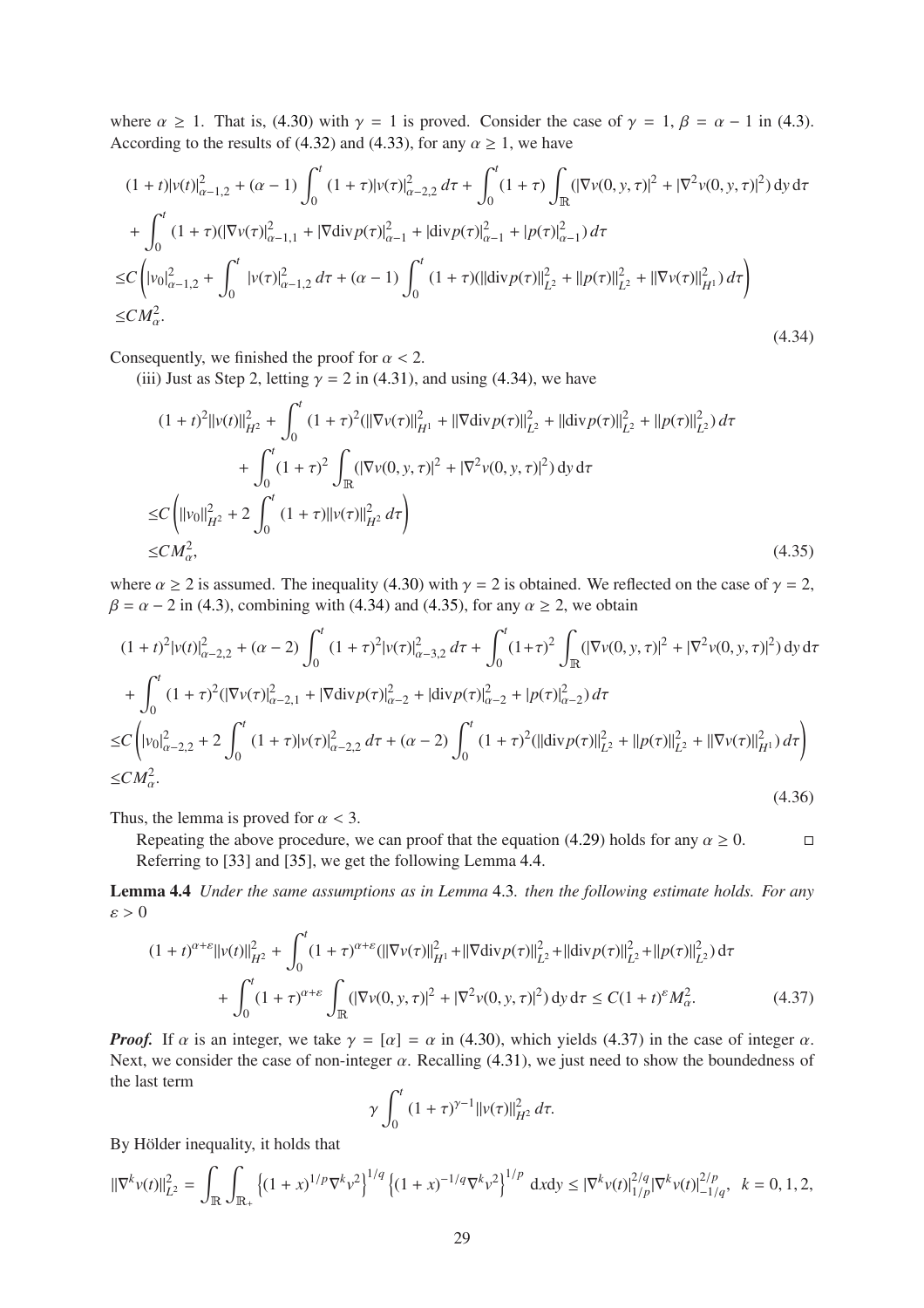where  $1/p + 1/q = 1$ ,  $p := 1/(a - [\alpha])$ ,  $q := 1/(1 - \alpha + [\alpha])$ . Taking  $\gamma = [\alpha]$  in [\(4.29\)](#page-27-5), we obtain

$$
(1+t)^{[\alpha]}|v(t)|^{2}_{\alpha-[\alpha],2} + (\alpha - [\alpha]) \int_{0}^{t} (1+\tau)^{[\alpha]}|v(\tau)|^{2}_{\alpha-[\alpha]-1,2} d\tau
$$
  
+ 
$$
\int_{0}^{t} (1+\tau)^{[\alpha]}(|\nabla v(\tau)|^{2}_{\alpha-[\alpha]} + |\nabla \text{div} p(\tau)|^{2}_{\alpha-[\alpha]} + |\text{div} p(\tau)|^{2}_{\alpha-[\alpha]} + |p(\tau)|^{2}_{\alpha-[\alpha]}) d\tau
$$
  
+ 
$$
\int_{0}^{t} (1+\tau)^{[\alpha]} \int_{\mathbb{R}} (|\nabla v(0,y,\tau)|^{2} + |\nabla^{2} v(0,y,\tau)|^{2}) dy d\tau \le CM_{\alpha}^{2},
$$

Using Hölder inequality again, we get

$$
\int_{0}^{t} (1+\tau)^{\gamma-1} ||v(\tau)||_{L^{2}}^{2} d\tau \leq \int_{0}^{t} (1+\tau)^{\gamma-1} |v(\tau)|_{1/p}^{2/q} |v(\tau)|_{-1/q}^{2/p} d\tau
$$
\n
$$
\leq \int_{0}^{t} (1+\tau)^{\gamma-1-[a]} \left\{ (1+\tau)^{[\alpha]} |v(\tau)|_{1/p}^{2} \right\}^{1/q} \left\{ (1+\tau)^{[\alpha]} |v(\tau)|_{-1/q}^{2} \right\}^{1/p} d\tau
$$
\n
$$
\leq CM_{\alpha}^{2} \int_{0}^{t} (1+\tau)^{\gamma-1-[a]} \left\{ (1+\tau)^{[\alpha]} |v(\tau)|_{-1/q}^{2} \right\}^{1/p} d\tau
$$
\n
$$
\leq CM_{\alpha}^{2/q} \left( \int_{0}^{t} (1+\tau)^{(\gamma-1-[a])q} d\tau \right)^{1/q} \left( \int_{0}^{t} (1+\tau)^{[\alpha]} |v(\tau)|_{-1/q}^{2/q} d\tau \right)^{1/p}
$$
\n
$$
\leq CM_{\alpha}^{2} \left( \int_{0}^{t} (1+\tau)^{(\gamma-1-[a])q} d\tau \right)^{1/q} . \tag{4.38}
$$

<span id="page-29-1"></span>Similarly,

<span id="page-29-2"></span>
$$
\int_0^t (1+\tau)^{\gamma-1} ||\nabla v(\tau)||_{H^1}^2 d\tau \le CM_\alpha^2 \left( \int_0^t (1+\tau)^{(\gamma-1-[\alpha])q} d\tau \right)^{1/q}.
$$
\n(4.39)

Taking  $\gamma = \alpha + \varepsilon (\varepsilon > 0)$  in [\(4.38\)](#page-29-1) and [\(4.39\)](#page-29-2), we obtain

<span id="page-29-3"></span>
$$
\int_0^t (1+\tau)^{\alpha+\varepsilon-1} ||v(\tau)||_{H^2}^2 d\tau \le C_{\varepsilon} (1+t)^{\varepsilon} M_{\alpha}^2.
$$
 (4.40)

Therefore, substituting [\(4.40\)](#page-29-3) into [\(4.31\)](#page-27-1), we get

$$
(1+t)^{\alpha+\varepsilon}||v(t)||_{H^2}^2 + \int_0^t (1+\tau)^{\alpha+\varepsilon} (||\nabla v(\tau)||_{H^1}^2 + ||\nabla \text{div} p(\tau)||_{L^2}^2 + ||\text{div} p(\tau)||_{L^2}^2 + ||p(\tau)||_{L^2}^2) d\tau + \int_0^t (1+\tau)^{\alpha+\varepsilon} \int_{\mathbb{R}} (|\nabla v(0,y,\tau)|^2 + |\nabla^2 v(0,y,\tau)|^2) dy d\tau \le C_{\varepsilon} (1+t)^{\varepsilon} M_{\alpha}^2.
$$
 (4.41)

<span id="page-29-4"></span>Consequently, the estimate [\(4.37\)](#page-28-3) holds for the non-integer  $\alpha$ . The proof of Lemma [4](#page-28-2).4 is completed.  $\Box$ 

Next, we obtain the estimate for the third order derivative of *v* by employing the time weighted energy method.

### <span id="page-29-6"></span><span id="page-29-0"></span>4.2 Time Weighted Energy Estimates

Lemma 4.5 *Under the same assumptions as in Lemma* [4](#page-27-0).3*, the estimate holds that*

<span id="page-29-5"></span>
$$
(1+t)^{\alpha+\varepsilon} \|\nabla^2 v(t)\|_{H^1}^2 + \int_0^t (1+\tau)^{\alpha+\varepsilon} (\|\nabla^3 v(\tau)\|_{L^2}^2 + \|\nabla^2 \text{div} p(\tau)\|_{L^2}^2 + \|\nabla \text{div} p(\tau)\|_{L^2}^2 + \|\nabla p(\tau)\|_{L^2}^2) d\tau + \int_0^t (1+\tau)^{\alpha+\varepsilon} \int_{\mathbb{R}} |\nabla^3 v(0, y, \tau)|^2 dy d\tau \le C(1+t)^{\varepsilon} M_{\alpha}^2.
$$
 (4.42)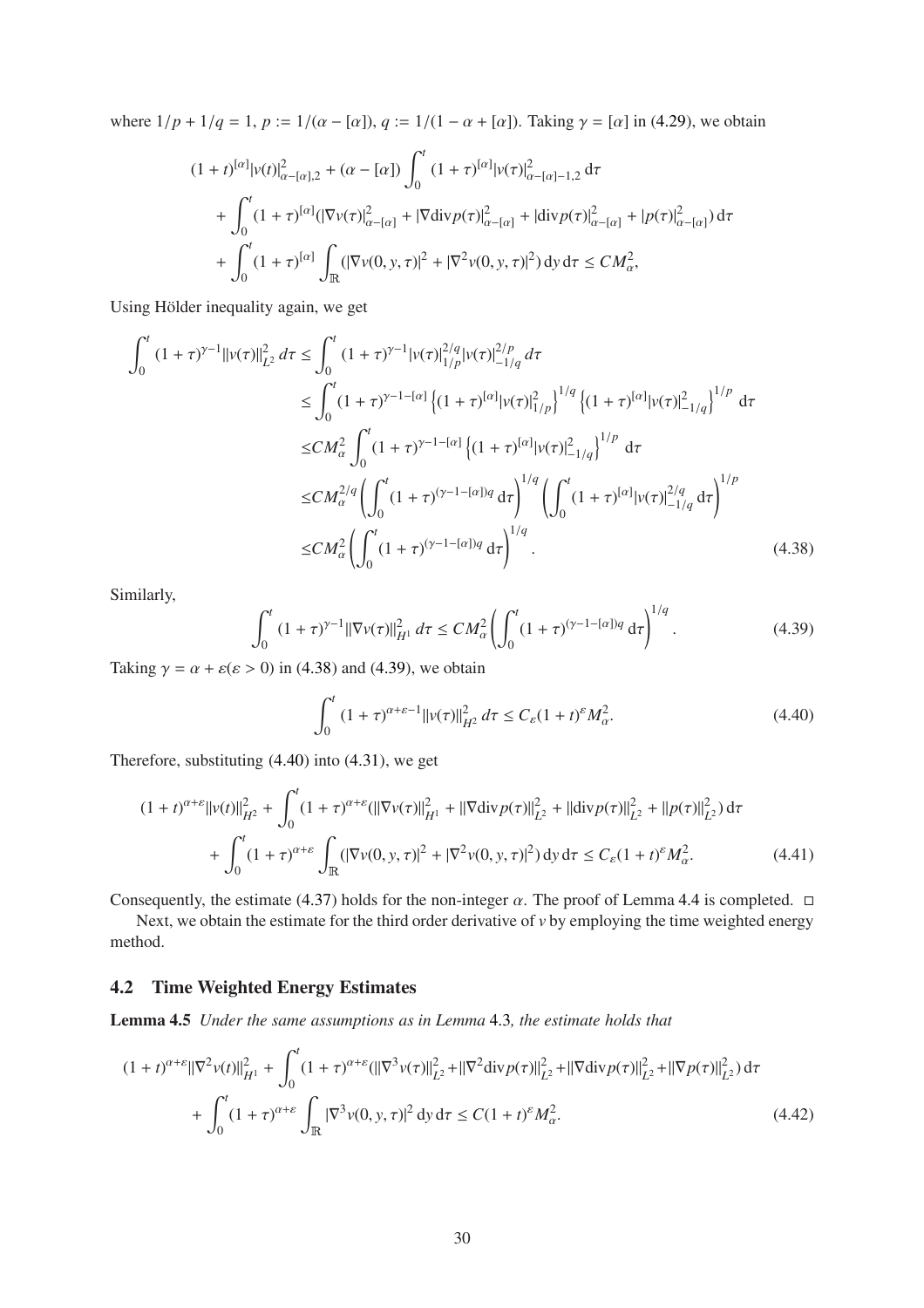*Proof.* Multiplying [\(3.51\)](#page-13-1) by  $(1 + t)^\gamma$  and then integrating the resulting inequality over [0, *t*], we get

$$
(1+t)^{\gamma} ||v_{yy}(t)||_{H^{1}}^{2} + \int_{0}^{t} (1+\tau)^{\gamma} (||\sqrt{\bar{u}_{x}}v_{yy}(\tau)||_{L^{2}}^{2} + ||\sqrt{\bar{u}_{x}}\nabla v_{yy}(\tau)||_{L^{2}}^{2} + ||\nabla v_{yy}(t)||_{L^{2}}^{2}) d\tau + \int_{0}^{t} (1+\tau)^{\gamma} \int_{\mathbb{R}} |\nabla v_{yy}(0, y, \tau)|^{2} dy d\tau \le CM_{0}^{2} + C\gamma \int_{0}^{t} (1+\tau)^{\gamma-1} ||v_{yy}(\tau)||_{H^{1}}^{2} d\tau + C(\varepsilon_{2} + M_{0}^{4}) \int_{0}^{t} (1+\tau)^{\gamma} ||\nabla \Delta v(\tau)||_{L^{2}}^{2} d\tau + C \int_{0}^{t} (1+\tau)^{\gamma} (||\nabla v(\tau)||_{L^{2}}^{2} + ||\nabla^{2} v(\tau)||_{L^{2}}^{2}) d\tau.
$$
\n(4.43)

<span id="page-30-1"></span>At the same time, multiplying [\(3.66\)](#page-16-2) by  $(1 + t)^\gamma$  and integrating the resulting inequality over [0, *t*], we get

$$
(1+t)^{\gamma} ||\Delta v(t)||_{H^{1}}^{2} + \int_{0}^{t} (1+\tau)^{\gamma} (||\sqrt{u_{x}} \Delta v(\tau)||_{L^{2}}^{2} + ||\sqrt{u_{x}} \nabla \Delta v(\tau)||_{L^{2}}^{2} + ||\nabla \Delta v(t)||_{L^{2}}^{2}) d\tau + \int_{0}^{t} (1+\tau)^{\gamma} \int_{\mathbb{R}} |\nabla \Delta v(0, y, \tau)|^{2} dy d\tau \le CM_{0}^{2} + C\gamma \int_{0}^{t} (1+\tau)^{\gamma-1} ||\Delta v(\tau)||_{H^{1}}^{2} d\tau + C \int_{0}^{t} (1+\tau)^{\gamma} (||\nabla v(\tau)||_{L^{2}}^{2} + ||\nabla^{2} v(\tau)||_{L^{2}}^{2}) d\tau + C \int_{0}^{t} (1+\tau)^{\gamma} (||\nabla \text{div} p(\tau)||_{L^{2}}^{2} + ||\nabla^{2} \text{div} p(\tau)||_{L^{2}}^{2} + (\varepsilon_{0} + \delta + M_{0}) ||\nabla v_{yy}(\tau)||_{L^{2}}^{2} + \int_{\mathbb{R}} (\Delta v(0, y, \tau))^{2} dy) d\tau.
$$
\n(4.44)

<span id="page-30-0"></span>In order to treat the term  $\|\nabla^2 \text{div} p(t)\|_{L^2}^2$ <sup>2</sup><sub>*L*</sub><sup>2</sup> on the right-hand side of [\(4.44\)](#page-30-0), we multiply [\(3.58\)](#page-14-3) by  $(1 + t)$ <sup>γ</sup> and then integrate the resulting inequality over [0, *t*]. Combining [\(4.43\)](#page-30-1), we can obtain

$$
\int_{0}^{t} (1+\tau)^{\gamma} (||\nabla^{2} \text{div} p(\tau)||_{L^{2}}^{2} + ||\nabla p(\tau)||_{L^{2}}^{2} + ||\nabla \text{div} p(\tau)||_{L^{2}}^{2}) d\tau
$$
\n
$$
\leq C \int_{0}^{t} (1+\tau)^{\gamma} (||\nabla^{2} v(\tau)||_{L^{2}}^{2} + \int_{\mathbb{R}} (|\nabla v_{yy}(0, y, \tau)|^{2} + |\nabla v(0, y, \tau)|^{2}) dy + ||\nabla \text{div} p(\tau)||_{L^{2}}^{2} + ||\text{div} p(\tau)||_{L^{2}}^{2}) d\tau
$$
\n
$$
\leq CM_{0}^{2} + C\gamma \int_{0}^{t} (1+\tau)^{\gamma-1} ||v_{yy}(\tau)||_{H^{1}}^{2} d\tau + C(\varepsilon_{2} + M_{0}^{4}) \int_{0}^{t} (1+\tau)^{\gamma} ||\nabla \Delta v(\tau)||_{L^{2}}^{2} d\tau
$$
\n
$$
+ C \int_{0}^{t} (1+\tau)^{\gamma} (||\nabla v(\tau)||_{L^{2}}^{2} + ||\nabla^{2} v(\tau)||_{L^{2}}^{2} + \int_{\mathbb{R}} |\nabla v(0, y, \tau)|^{2} dy + ||\nabla \text{div} p(\tau)||_{L^{2}}^{2} + ||\text{div} p(\tau)||_{L^{2}}^{2}) d\tau.
$$
\n(4.45)

<span id="page-30-2"></span>Substituting [\(4.45\)](#page-30-2) into [\(4.44\)](#page-30-0), the inequality [\(4.44\)](#page-30-0) can be rewritten as

<span id="page-30-3"></span>
$$
(1+t)^{\gamma} ||\Delta v(t)||_{H^{1}}^{2} + \int_{0}^{t} (1+\tau)^{\gamma} (||\sqrt{u_{x}} \Delta v(\tau)||_{L^{2}}^{2} + ||\sqrt{u_{x}} \nabla \Delta v(\tau)||_{L^{2}}^{2} + ||\nabla \Delta v(\tau)||_{L^{2}}^{2}) d\tau + \int_{0}^{t} (1+\tau)^{\gamma} \int_{\mathbb{R}} |\nabla \Delta v(0, y, \tau)|^{2} dy d\tau \n\le CM_{0}^{2} + C\gamma \int_{0}^{t} (1+\tau)^{\gamma-1} ||\nabla^{2} v(\tau)||_{H^{1}}^{2} d\tau + C \int_{0}^{t} (1+\tau)^{\gamma} (||\nabla v(\tau)||_{L^{2}}^{2} + ||\nabla^{2} v(\tau)||_{L^{2}}^{2} + \int_{\mathbb{R}} |\nabla v(0, y, \tau)|^{2} dy + ||\nabla \text{div} p(\tau)||_{L^{2}}^{2} + ||\text{div} p(t)||_{L^{2}}^{2}) d\tau + C(\varepsilon_{2} + \delta + M_{0}^{2}) \int_{0}^{t} (1+\tau)^{\gamma} ||\nabla v_{yy}(\tau)||_{L^{2}}^{2} d\tau + C \int_{0}^{t} (1+\tau)^{\gamma} \int_{\mathbb{R}} (\Delta v(0, y, \tau))^{2} dy d\tau.
$$
\n(4.46)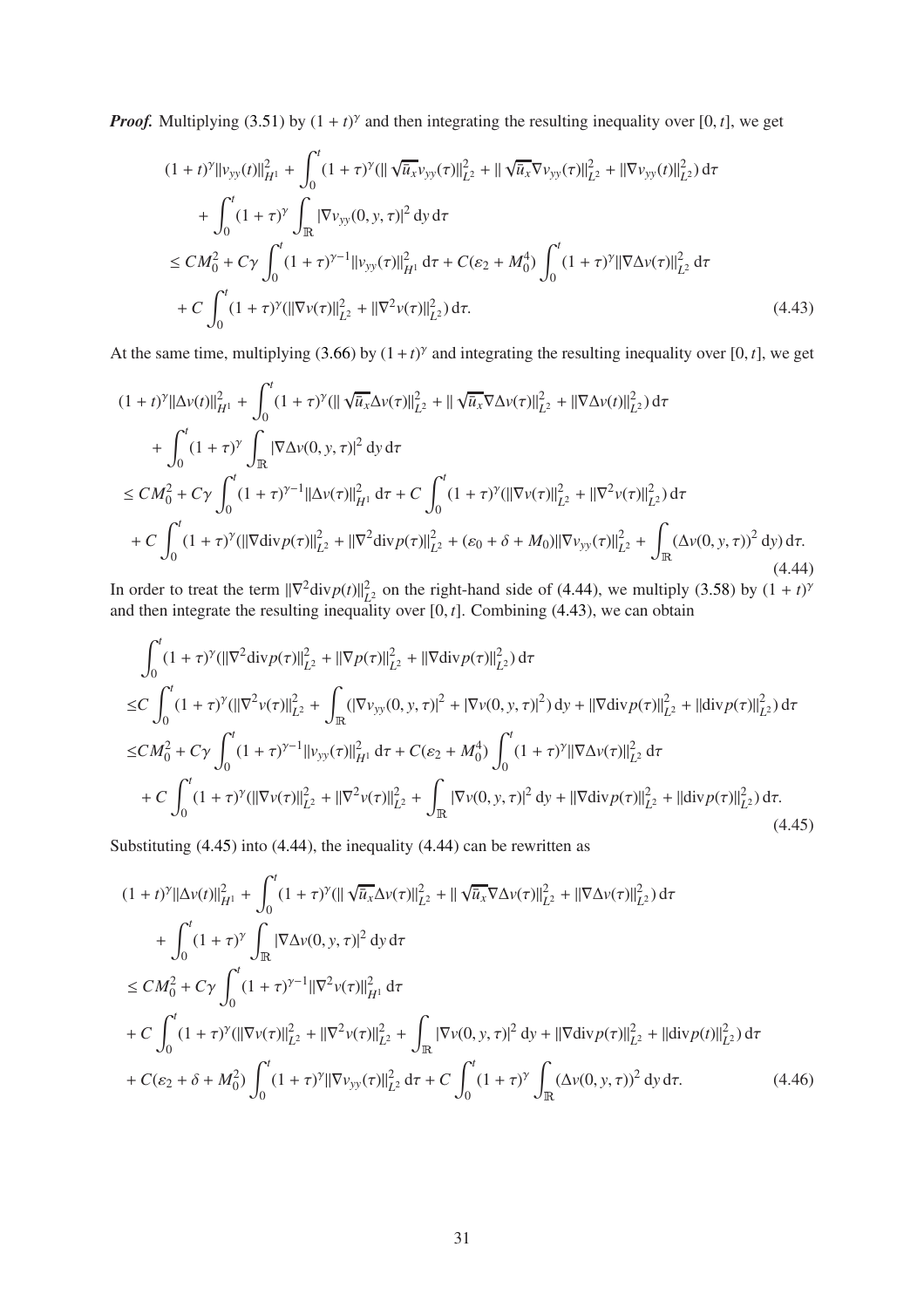By employing Lemma 3.[4,](#page-8-1) for some small  $\varepsilon_2$ ,  $M_0$  and  $\delta$ , we can get from [\(4.43\)](#page-30-1) + [\(4.46\)](#page-30-3) + [\(4.45\)](#page-30-2) that

$$
(1+t)^{\gamma} \|\nabla^{2} v(t)\|_{H^{1}}^{2} + \int_{0}^{t} (1+\tau)^{\gamma} (\|\sqrt{u}_{x}\nabla^{2} v(\tau)\|_{L^{2}}^{2} + \|\sqrt{u}_{x}\nabla^{3} v(\tau)\|_{L^{2}}^{2} + \|\nabla^{3} v(\tau)\|_{L^{2}}^{2}) d\tau + \int_{0}^{t} (1+\tau)^{\gamma} \int_{\mathbb{R}} |\nabla^{3} v(0, y, \tau)|^{2} dy d\tau + \int_{0}^{t} (1+\tau)^{\gamma} (\|\nabla^{2} \text{div} p(\tau)\|_{L^{2}}^{2} + \|\nabla p(\tau)\|_{L^{2}}^{2} + \|\nabla \text{div} p(\tau)\|_{L^{2}}^{2}) d\tau \leq C \left(M_{0}^{2} + \gamma \int_{0}^{t} (1+\tau)^{\gamma-1} (\|\nabla^{2} v(\tau)\|_{L^{2}}^{2} + \|\nabla^{3} v(\tau)\|_{L^{2}}^{2}) d\tau + \int_{0}^{t} (1+\tau)^{\gamma} (\|\nabla v(\tau)\|_{L^{2}}^{2} + \|\nabla^{2} v(\tau)\|_{L^{2}}^{2}) d\tau + \int_{0}^{t} (1+\tau)^{\gamma} (\|\nabla \text{div} p(\tau)\|_{L^{2}}^{2} + \|\text{div} p(\tau)\|_{L^{2}}^{2}) d\tau + \int_{0}^{t} (1+\tau)^{\gamma} \int_{\mathbb{R}} ((\Delta v(0, y, \tau))^{2} + |\nabla v(0, y, \tau)|^{2}) dy d\tau \right). \tag{4.47}
$$

<span id="page-31-0"></span>When  $\alpha$  is an integer, for any  $\gamma \in [0, \alpha]$ , the right-hand side of [\(4.47\)](#page-31-0) are bounded by

$$
C\left(M_0^2 + \gamma \int_0^t (1+\tau)^{\gamma-1} ||\nabla^3 v(\tau)||_{L^2}^2 d\tau + \int_0^t (1+\tau)^{\gamma} (||\nabla v(\tau)||_{L^2}^2 + ||\nabla^2 v(\tau)||_{L^2}^2) d\tau + \int_0^t (1+\tau)^{\gamma} (||\nabla \text{div} p(\tau)||_{L^2}^2 + ||\text{div} p(\tau)||_{L^2}^2) d\tau + \int_0^t (1+\tau)^{\gamma} \int_{\mathbb{R}} ((\Delta v(0, y, \tau))^2 + |\nabla v(0, y, \tau)|^2) dy d\tau \right) \leq CM_\alpha^2,
$$

owing to [\(4.30\)](#page-27-3). Then, the inequality [\(4.47\)](#page-31-0) can be rewritten as

<span id="page-31-1"></span>
$$
(1+t)^{\gamma} \|\nabla^2 v(t)\|_{H^1}^2 + \int_0^t (1+\tau)^{\gamma} (\|\sqrt{\bar{u}_x}\nabla^2 v(\tau)\|_{L^2}^2 + \|\sqrt{\bar{u}_x}\nabla^3 v(\tau)\|_{L^2}^2 + \|\nabla^3 v(\tau)\|_{L^2}^2) d\tau
$$
  
\n
$$
\leq CM_\alpha^2 + C\gamma \int_0^t (1+\tau)^{\gamma-1} \|\nabla^3 v(\tau)\|_{L^2}^2 d\tau,
$$
\n(4.48)

for  $\gamma \in [0, \alpha]$ . Taking the value of  $\gamma$  as  $0, 1, 2, 3, \dots$ , we can conclude that

$$
\int_0^t (1+\tau)^{\gamma-1} ||\nabla^3 v(\tau)||_{L^2}^2 d\tau \le CM_\alpha^2, \quad \forall \gamma \in [0, \alpha].
$$

Thus, we get from [\(4.48\)](#page-31-1) that

<span id="page-31-2"></span>
$$
(1+t)^{\gamma} \|\nabla^2 v(t)\|_{H^1}^2 + \int_0^t (1+\tau)^{\gamma} (\|\sqrt{\bar{u}_x} \nabla^2 v(\tau)\|_{L^2}^2 + \|\sqrt{\bar{u}_x} \nabla^3 v(\tau)\|_{L^2}^2 + \|\nabla^3 v(\tau)\|_{L^2}^2) d\tau \le CM_\alpha^2, \quad (4.49)
$$

for  $\gamma \in [0, \alpha]$ . For the case of non-integer  $\alpha$ , taking  $\gamma = \alpha + \varepsilon$ ,  $\varepsilon > 0$ , the last six terms of [\(4.47\)](#page-31-0) is bounded by  $C_{\varepsilon}(1+t)^{\varepsilon}M_{\alpha}^2$  owing to [\(4.41\)](#page-29-4). The second term of [\(4.47\)](#page-31-0) can be estimated as

$$
\int_0^t (1+\tau)^{\alpha+\varepsilon-1} ||\nabla^3 v(\tau)||^2_{L^2} d\tau \le (1+t)^{\varepsilon} \int_0^t (1+\tau)^{[\alpha]} ||\nabla^3 v(\tau)||^2_{L^2} d\tau.
$$
 (4.50)

Combining [\(4.49\)](#page-31-2) with  $\gamma = [\alpha]$ , we get from [\(4.47\)](#page-31-0) with  $\gamma = \alpha + \varepsilon$  that the inequality [\(4.42\)](#page-29-5) holds for non-integer  $\alpha$ , which completes the proof of Lemma 4.[5.](#page-29-6)

Therefore, by utilizing weighted energy estimate in  $H^3$ , we have proved that if  $\alpha$  is an integer

$$
(1+t)^{\gamma}||v(t)||_{H^3}^2 + \int_0^t (1+\tau)^{\gamma}||\nabla v(\tau)||_{H^2}^2 d\tau \le CM_\alpha^2, \quad \forall \gamma \in [0, \alpha]. \tag{4.51}
$$

If  $\alpha$  is not an integer, it holds that

<span id="page-31-3"></span>
$$
(1+t)^{\alpha+\varepsilon}||v(t)||_{H^3}^2 + \int_0^t (1+\tau)^{\alpha+\varepsilon}||\nabla v(\tau)||_{H^2}^2 d\tau \le C(1+t)^{\varepsilon}M_{\alpha}^2, \quad \forall \varepsilon > 0.
$$
 (4.52)

Using the time weighted energy method similar to the Lemma 4.[5,](#page-29-6) we can obtain

$$
(1+t)^{\alpha+\varepsilon}||v_t(t)||_{H^2}^2 + \int_0^t (1+\tau)^{\alpha+\varepsilon}||\nabla v_t(\tau)||_{H^1}^2 d\tau \le C(1+t)^{\varepsilon}M_{\alpha}^2, \quad \forall \varepsilon > 0.
$$
 (4.53)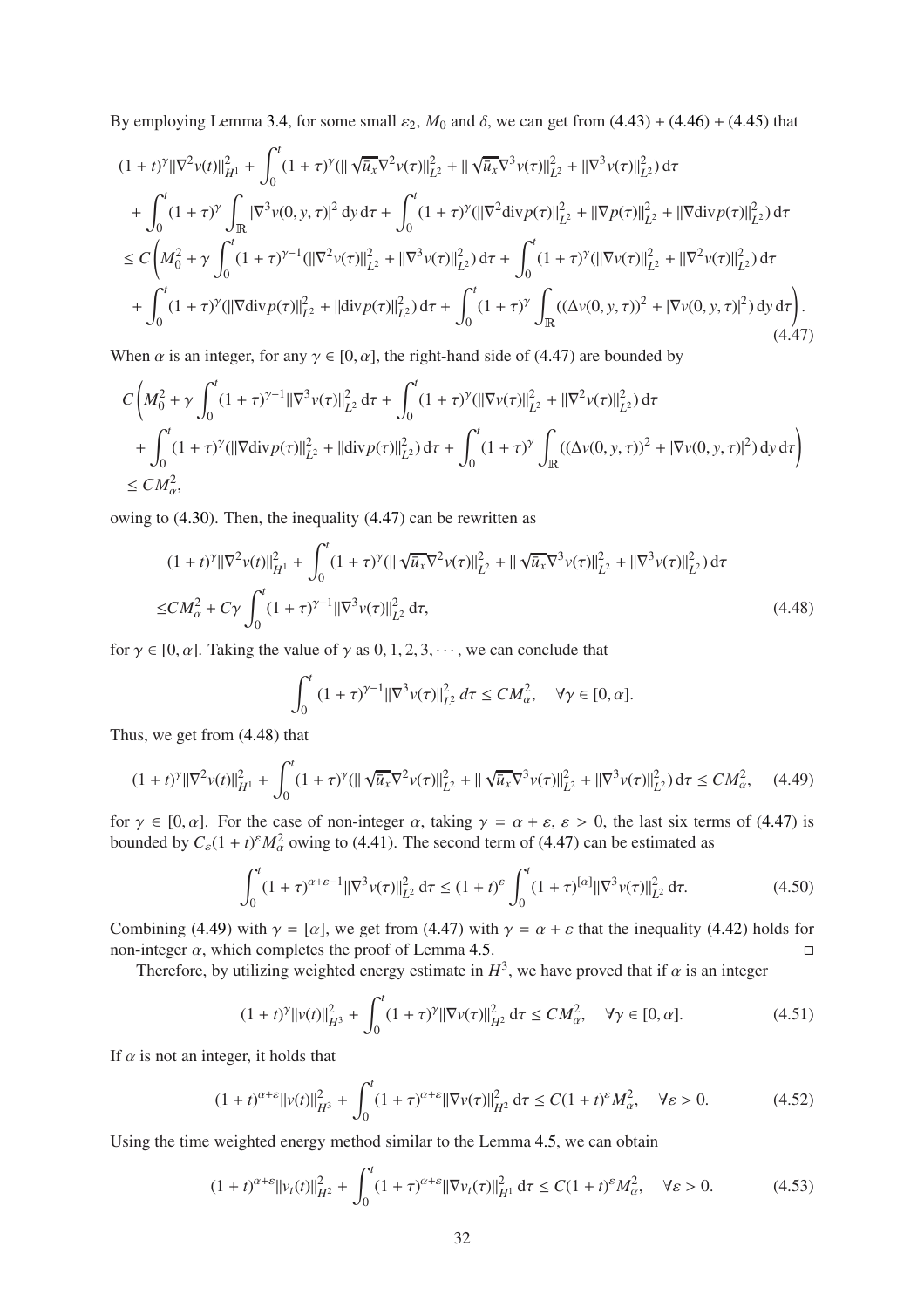Finally, combining the relation between *p* and *v* that we used in Lemma 3.[13,](#page-19-3) we can also get that for any  $\varepsilon > 0$ ,

$$
(1+t)^{\alpha+\varepsilon}(\|\text{div}p(t)\|_{H^3}^2 + \|p(t)\|_{H^3}^2) + \int_0^t (1+\tau)^{\alpha+\varepsilon}(\|\nabla^3\text{div}p(\tau)\|_{L^2}^2 + \|\nabla^3p(\tau)\|_{L^2}^2 + \|\nabla^2p(\tau)\|_{L^2}^2) d\tau \le C(1+t)^{\varepsilon}M_{\alpha}^2.
$$

Thus, the desired decay rate of *q* can be obtained. We complete the proof of [\(2.12\)](#page-6-4).

In order to completes the proof of [\(4.1\)](#page-22-3), we need to show the convergence rate of  $\partial_y^j v$  (*j* = 1, 2, 3) and  $\partial_y^j \nabla v$  ( $j = 1, 2$ ). To explain the convergence rate of  $\partial_y^k v(x, y, t)$  and  $\partial_y^k \nabla v(x, y, t)$  simply, we introduce the time weighted energy norm  $E(t)$  and the corresponding dissipation norm  $D(t)$  by

$$
E(t)^{2} := \sum_{k=0}^{2} (1+t)^{k} ||\partial_{y}^{k} v(t)||_{H^{3-k}}^{2},
$$
  
\n
$$
D(t)^{2} := \sum_{k=0}^{2} (1+t)^{k} ||\partial_{y}^{k} \nabla v(t)||_{H^{2-k}}^{2}.
$$
\n(4.54)

<span id="page-32-4"></span>**Lemma [4](#page-29-6).6** *Under the same assumptions as Lemma* 4.5*, put*  $N(t) := \sup_{0 \le t \le T} E(t)$ *. There are positive constants*  $\varepsilon_3$  ( $\leq \varepsilon_2$ ) *and*  $C = C(\varepsilon_3)$ *, which are independent of* T *such that if*  $N(t) + \delta \leq \varepsilon_3$ *, then the solution v*(*x*, *y*, *t*) *satisfies*

<span id="page-32-0"></span>
$$
\sum_{l=0}^{2} (1+t)^{\alpha+l+\varepsilon} ||\partial_y^l v||_{H^{3-l}}^2 + \sum_{l=0}^{2} \int_0^t (1+\tau)^{\alpha+l+\varepsilon} ||\partial_y \nabla v||_{H^{2-l}}^2 d\tau \le C(1+t)^{\varepsilon} M_\alpha^2,
$$
(4.55)

*and*

<span id="page-32-5"></span>
$$
\int_0^t (1+\tau)^{\alpha+1+\varepsilon} \int_{\mathbb{R}} (|\nabla v_y(0, y, \tau)|^2 + |\Delta v_y(0, y, \tau)|^2) \, dy \, d\tau + \int_0^t (1+\tau)^{\alpha+2+\varepsilon} \int_{\mathbb{R}} |\nabla v_{yy}(0, y, \tau)|^2 \, dy \, d\tau
$$
  
\n
$$
\leq C(1+t)^{\varepsilon} M_\alpha^2,
$$
\n(4.56)

*for*  $t \in [0, T]$  *and any*  $\varepsilon > 0$ *.* 

*Proof.* The case of  $l = 0$  is proved by the combination of Lemmas 4.[3-](#page-27-0)4.[5.](#page-29-6) Next, we consider  $l = 1, 2$ as follows. Firstly, we consider the case of  $l = 1$ . We note that the case of  $l = 1$  in [\(4.55\)](#page-32-0) contains the decay estimates for  $v_y$ ,  $v_{xy}$  and  $v_{xxy}$ . To do this, we take two steps to deal with it. As a first step, we give the decay rates for  $v_y$  and  $\nabla v_y$ . The second step is that we give the convergence rates for  $\nabla v_y$  and  $\nabla^2 v_y$ .

**Step 1.** Integrating [\(4.16\)](#page-24-1) over  $\mathbb{R}_+ \times \mathbb{R}$ , we have

 $\sqrt{ }$  $\left\{ \right.$  $\overline{\mathcal{L}}$ 

<span id="page-32-1"></span>
$$
\frac{d}{dt}(\|\nu_{y}(t)\|_{L^{2}}^{2} + \|\nabla v_{y}(t)\|_{L^{2}}^{2}) + (\|\sqrt{\bar{u}_{x}}\nu_{y}(t)\|_{L^{2}}^{2} + \|\sqrt{\bar{u}_{x}}\nabla v_{y}(t)\|_{L^{2}}^{2}) + \|\nabla v_{y}(t)\|_{L^{2}}^{2} + \int_{\mathbb{R}} |\nabla v_{y}(0, y, t)|^{2} dy
$$
\n
$$
\leq C \left| \int_{\mathbb{R}} \int_{\mathbb{R}_{+}} \left( \nabla v v_{y}^{2} + (\nabla^{2} v + \bar{u}_{xx})v_{y} \nabla v_{y} + (\nabla v + \bar{u}_{x})|\nabla v_{y}|^{2} + (\nabla v + \bar{u}_{x})v_{y}^{2} \nabla v_{y} \right) dx dy \right|.
$$
\n(4.57)

The right-hand side of [\(4.57\)](#page-32-1) can be estimated as follows. By the definition of  $E(t)$  and  $D(t)$ ,

$$
\|\partial_y^j v(\tau)\|_{H^{3-j}} \le E(\tau)(1+\tau)^{-\frac{j}{2}}, \quad j = 0, 1, 2,
$$
  

$$
\|\partial_y^j \nabla v(\tau)\|_{H^{2-j}} \le D(\tau)(1+\tau)^{-\frac{j}{2}}, \quad j = 0, 1, 2,
$$

using [\(2.8\)](#page-5-9), the following estimates of  $v_y$  in  $L^\infty$  norm can be obtained by simple computation:

<span id="page-32-2"></span>
$$
||v_y||_{L^{\infty}} \le CD(\tau)(1+\tau)^{-\frac{1}{2}},
$$
\n(4.58)

<span id="page-32-3"></span>
$$
||v_y||_{L^{\infty}} \le CE(\tau)(1+\tau)^{-\frac{3}{4}}.
$$
\n(4.59)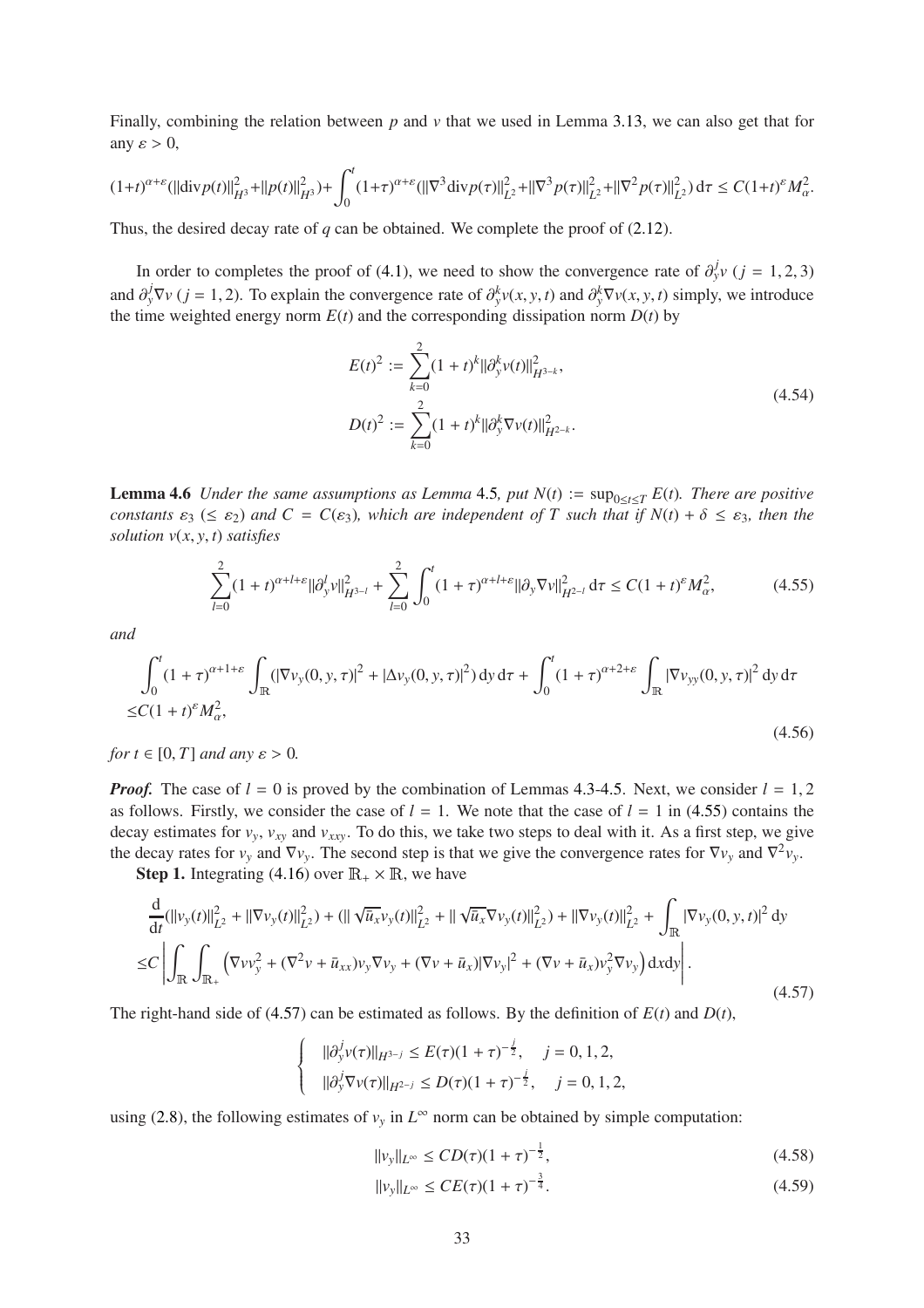From [\(4.58\)](#page-32-2), the first term and the last term on the right-hand side of [\(4.57\)](#page-32-1) can be estimated as

<span id="page-33-0"></span>
$$
\int_{\mathbb{R}} \int_{\mathbb{R}_+} |\nabla v v_y^2| \, \mathrm{d}x \mathrm{d}y \le ||\nabla v||_{L^2} ||v_y||_{L^\infty} ||v_y||_{L^2} \le CE(\tau)D(\tau)^2 (1+\tau)^{-1},\tag{4.60}
$$

and

$$
\int_{\mathbb{R}} \int_{\mathbb{R}_+} (|\nabla v| + \bar{u}_x) v_y^2 |\nabla v_y| \, \mathrm{d}x \mathrm{d}y \le (||\nabla v||_{L^{\infty}} + ||\bar{u}_x||_{L^{\infty}}) ||v_y||_{L^{\infty}} ||v_y||_{L^2} ||\nabla v_y||_{L^2} \le CE(\tau) D(\tau)^2 (1+\tau)^{-\frac{3}{2}}.
$$

Using [\(4.59\)](#page-32-3) and [\(3.8\)](#page-7-8), the remaining terms on the right-hand side of [\(4.57\)](#page-32-1) are bounded by

$$
\int_{\mathbb{R}} \int_{\mathbb{R}_+} |\nabla^2 v| |\nu_y| |\nabla \nu_y| \, \mathrm{d}x \mathrm{d}y \le ||\nabla^2 v||_{L^2} ||\nu_y||_{L^\infty} ||\nabla \nu_y||_{L^2} \le CE(\tau)D(\tau)^2 (1+\tau)^{-\frac{5}{4}},\tag{4.61}
$$

and

<span id="page-33-1"></span>
$$
\int_{\mathbb{R}} \int_{\mathbb{R}_+} |\bar{u}_{xx}||v_y| |\nabla v_y| \, dxdy \le ||\nabla v_y||_{L^2} ||\bar{u}_{xx}v_y||_{L^2} \le C\delta ||\nabla v_y||_{L^2}^2,
$$
\n
$$
\int_{\mathbb{R}} \int_{\mathbb{R}_+} (|\nabla v| + \bar{u}_x)|\nabla v_y|^2 \, dxdy \le (||\nabla v||_{L^\infty} + ||\bar{u}_x||_{L^\infty}) ||\nabla v_y||_{L^2}^2 \le C(\varepsilon_3 + \delta) ||\nabla v_y||_{L^2}^2. \tag{4.62}
$$

Substituting  $(4.60)$ - $(4.62)$  into  $(4.57)$ , we have

<span id="page-33-2"></span>
$$
\frac{d}{dt}(\|v_y(t)\|_{L^2}^2 + \|\nabla v_y(t)\|_{L^2}^2) + (\|\sqrt{\bar{u}_x}v_y(t)\|_{L^2}^2 + \|\sqrt{\bar{u}_x}\nabla v_y(t)\|_{L^2}^2) + \|\nabla v_y(t)\|_{L^2}^2 + \int_{\mathbb{R}} |\nabla v_y(0, y, t)|^2 dy
$$
\n
$$
\leq CE(\tau)D(\tau)^2(1+\tau)^{-1}.
$$
\n(4.63)

Multiplying [\(4.63\)](#page-33-2) by  $(1 + t)^{\gamma+1}$  ( $\gamma \ge 0$ ) and integrating the resulting inequality over  $\mathbb{R}_+ \times \mathbb{R} \times [0, t]$ , for some small  $\delta$  and  $\varepsilon_3$ , we obtain

$$
(1+t)^{\gamma+1}(||v_y(t)||_{L^2}^2 + ||\nabla v_y(t)||_{L^2}^2) + \int_0^t (1+\tau)^{\gamma+1} (||\sqrt{u}_x v_y(\tau)||_{L^2}^2 + ||\sqrt{u}_x \nabla v_y(\tau)||_{L^2}^2) d\tau + \int_0^t (1+\tau)^{\gamma+1} ||\nabla v_y(\tau)||_{L^2}^2 d\tau + \int_0^t (1+\tau)^{\gamma+1} \int_{\mathbb{R}} |\nabla v_y(0, y, \tau)|^2 dy d\tau \leq C \left(M_0^2 + (\gamma+1) \int_0^t (1+\tau)^{\gamma} (||v_y(\tau)||_{L^2}^2 + ||\nabla v_y(\tau)||_{L^2}^2) d\tau + N(t) \int_0^t (1+\tau)^{\gamma} D(\tau)^2 d\tau \right). \tag{4.64}
$$

<span id="page-33-4"></span>To complete the case of  $l = 1$  in [\(4.55\)](#page-32-0), we still need to give the decay estimate for  $v_{xxv}$ .

Step 2. By employing the similar method, we can get from  $\nabla v_y \cdot \nabla \partial_y (3.1)_1 + \text{div} p_y \times \text{div} \partial_y (3.1)_2 +$  $\nabla v_y \cdot \nabla \partial_y (3.1)_1 + \text{div} p_y \times \text{div} \partial_y (3.1)_2 +$  $\nabla v_y \cdot \nabla \partial_y (3.1)_1 + \text{div} p_y \times \text{div} \partial_y (3.1)_2 +$  $\Delta v_y \times \Delta \partial_y (3.1)_1 - \Delta \text{div} p_y \times \text{div} \partial_y (3.1)_2$  $\Delta v_y \times \Delta \partial_y (3.1)_1 - \Delta \text{div} p_y \times \text{div} \partial_y (3.1)_2$  $\Delta v_y \times \Delta \partial_y (3.1)_1 - \Delta \text{div} p_y \times \text{div} \partial_y (3.1)_2$  that

$$
\begin{split}\n&\left\{\frac{1}{2}|\nabla v_{y}|^{2}+\frac{1}{2}(\Delta v_{y})^{2}\right\}_{t}+\frac{1}{2}\bar{u}_{x}(|\nabla v_{y}|^{2}+(\Delta v_{y})^{2})+\bar{u}_{x}v_{xy}^{2}+(\Delta v_{y})^{2} \\
&+{\rm div}\{\text{div}p_{y}\nabla v_{y}\}+\frac{1}{2}\left\{(v+\bar{u})|\nabla v_{y}|^{2}+(v+\bar{u})(\Delta v_{y})^{2}\right\}_{x} \\
&=-\frac{1}{2}v_{x}|\nabla v_{y}|^{2}-v_{y}\nabla v_{x}\cdot\nabla v_{y}-v_{xy}\nabla v\cdot\nabla v_{y}-\bar{u}_{xx}v_{y}v_{xy}-\nabla\left(g'(v+\bar{u})v_{y}\right)_{y}\cdot\nabla v_{y} \\
&- \frac{1}{2}v_{x}(\Delta v_{y})^{2}-v_{y}\Delta v_{x}\Delta v_{y}-2\nabla v_{y}\cdot\nabla v_{x}\Delta v_{y}-2\nabla v\cdot\nabla v_{xy}\Delta v_{y}-\bar{u}_{xxx}v_{y}\Delta v_{y} \\
&- 3\bar{u}_{xx}v_{xy}\Delta v_{y}-2\bar{u}_{x}v_{xxy}\Delta v_{y}-\Delta\left(g'(v+\bar{u})v_{y}\right)_{y}\Delta v_{y} := \sum_{i=1}^{14}I_{i}.\n\end{split}
$$
\n(4.65)

<span id="page-33-3"></span>By simple computation,

$$
\nabla \left( g'(v+\bar{u})v_y \right)_y \cdot \nabla v_y \sim (\nabla v \cdot \nabla v_y + \bar{u}_x v_{xy})v_y^2 + v_y |\nabla v_y|^2 + (\nabla v \cdot \nabla v_y + \bar{u}_x v_{xy})v_{yy} + \left\{ g'(v+\bar{u})|\nabla v_y|^2 \right\}_y,
$$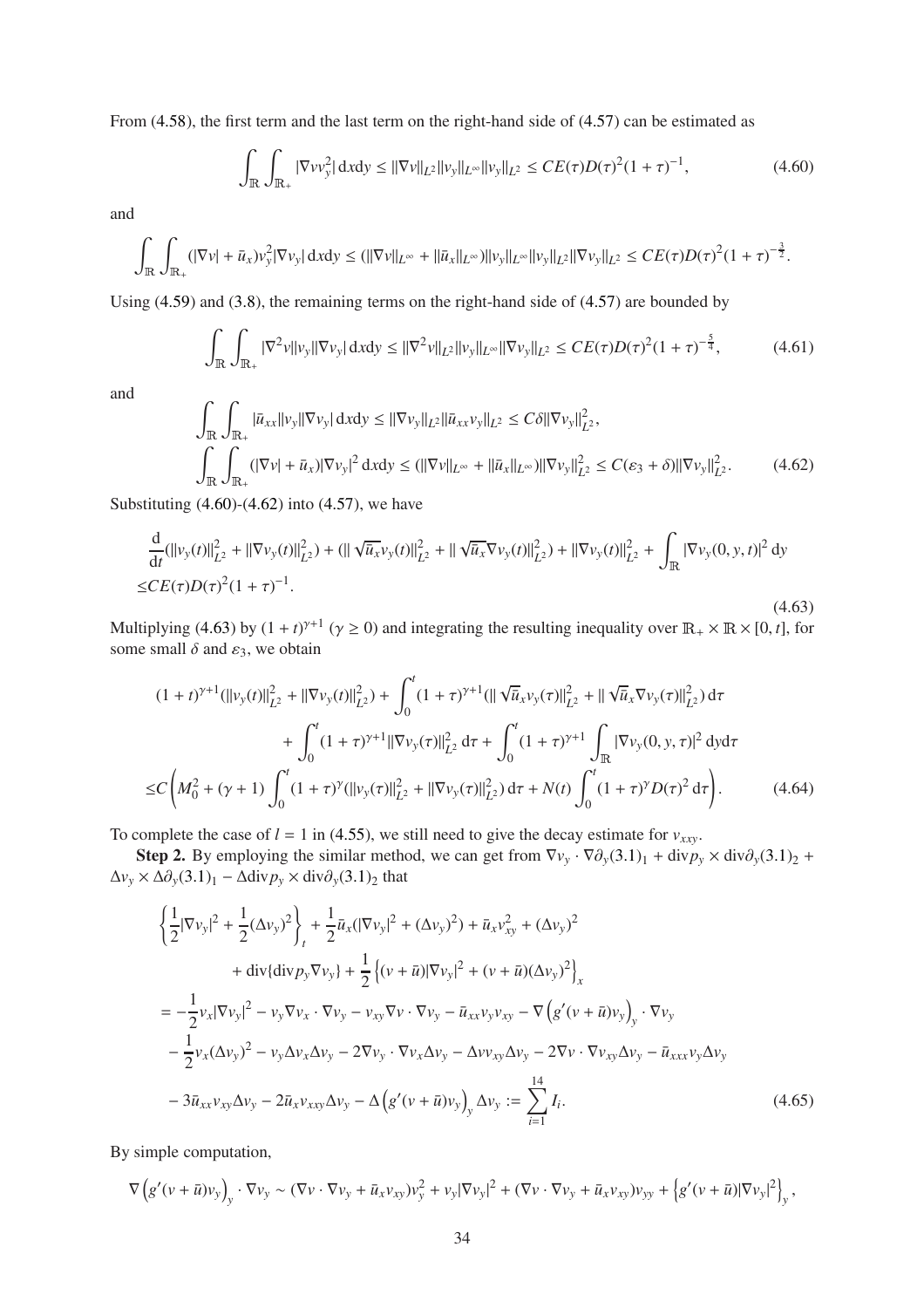and using [\(3.26\)](#page-9-7)

$$
\Delta \left( g'(v + \bar{u})v_y \right)_y \Delta v_y \sim (v_x + \bar{u}_x)^2 v_y^2 \Delta v_y + \bar{u}_{xx} v_y^2 \Delta v_y + v_y^3 \Delta v_y + v_y^2 \Delta v \Delta v_y + v_y (\Delta v_y)^2 + |\nabla v_y|^2 \Delta v_y \n+ (\nabla v \cdot \nabla v_y + \bar{u}_x v_{xy}) \Delta v_y + (v_x + \bar{u}_x)^2 v_{yy} \Delta v_y + \bar{u}_{xx} v_{yy} \Delta v_y + v_y^2 v_{yy} \Delta v_y + v_{yy} \Delta v \Delta v_y \n+ (\nabla v \cdot \nabla v_{yy} + \bar{u}_x v_{xyy}) \Delta v_y + \left( g'(v + \bar{u}) (\Delta v_y)^2 \right)_y.
$$

Notice that the equation  $(3.1)<sub>1</sub>$  $(3.1)<sub>1</sub>$  gives

<span id="page-34-1"></span>
$$
div p_y(0, y, t) = -u_y v_{xy}(0, y, t).
$$
\n(4.66)

After integration over  $\mathbb{R}_+ \times \mathbb{R}$ , the boundary term is bounded by

$$
\int_{\mathbb{R}} \text{div} \, p_y(0, y, t) v_{xy}(0, y, t) \, dy \le C \int_{\mathbb{R}} (v_{xy}(0, y, t))^2 \, dx.
$$

Then, the terms on the right-hand side of [\(4.65\)](#page-33-3) can be estimated as

$$
I_{1} + I_{3} \leq ||\nabla v||_{L^{\infty}}||\nabla v_{y}||_{L^{2}}^{2},
$$
\n
$$
I_{2} \leq ||v_{y}||_{L^{\infty}}||\nabla v_{x}||_{L^{2}}||\nabla v_{y}||_{L^{2}} \leq CE(\tau)D(\tau)^{2}(1+\tau)^{-\frac{5}{4}},
$$
\n
$$
I_{4} \leq ||\bar{u}_{xx}v_{y}||_{L^{2}}||\nabla v_{y}||_{L^{2}} \leq C||\nabla v_{y}||_{L^{2}},
$$
\n
$$
I_{5} \leq C||v_{y}||_{L^{\infty}}||v_{y}||_{L^{2}}||\nabla v_{y}||_{L^{2}} + C(||\nabla v||_{L^{\infty}} + ||\bar{u}_{x}||_{L^{\infty}})||\nabla v_{y}||_{L^{2}}^{2} \leq CE(\tau)D(\tau)^{2}(1+\tau)^{-\frac{3}{2}} + C||\nabla v_{y}||_{L^{2}},
$$
\n
$$
I_{6} \leq ||\nabla v||_{L^{\infty}}||\Delta v_{x}||_{L^{2}}||\Delta v_{y}||_{L^{2}} \leq C\varepsilon_{3}||\Delta v_{y}||_{L^{2}}^{2},
$$
\n
$$
I_{7} \leq ||v_{y}||_{L^{\infty}}||\Delta v_{x}||_{L^{2}}||\Delta v_{y}||_{L^{2}} \leq CE(\tau)D(\tau)^{2}(1+\tau)^{-\frac{5}{4}},
$$
\n
$$
I_{8} \leq ||\nabla v_{y}||_{L^{2}_{x}(L^{\infty}_{y})}||\nabla v_{x}||_{L^{\infty}_{x}(L^{2}_{y})}||\Delta v_{y}||_{L^{2}} \leq CE(\tau)D(\tau)^{2}(1+\tau)^{-\frac{5}{4}},
$$
\n
$$
I_{9} \leq ||v_{xy}||_{L^{2}_{x}(L^{\infty}_{y})}||\Delta v||_{L^{\infty}_{x}(L^{2}_{y})}||\Delta v_{y}||_{L^{2}} \leq CE(\tau)D(\tau)^{2}(1+\tau)^{-\frac{5}{4}},
$$
\n
$$
I_{10} \leq ||\nabla v||_{L^{\infty}}||\nabla
$$

and

$$
I_{14} \leq C ||v_y||_{L^{\infty}} ||v_y||_{L^2} ||\Delta v_y||_{L^2} + C ||v_y||_{L^{\infty}} ||\Delta v||_{L^2} ||\Delta v_y||_{L^2} + C ||v_y||_{L^{\infty}} ||\Delta v_y||_{L^2}^2 + C ||\nabla v_y||_{L^{\infty}_x(L^2_y)} ||\nabla v_y||_{L^2_x(L^{\infty}_y)} ||\Delta v_y||_{L^2} + C(||\nabla v||_{L^{\infty}} + ||\bar{u}_x||_{L^{\infty}} + ||\bar{u}_x||_{L^{\infty}}) ||\nabla v_y||_{L^2} ||\Delta v_y||_{L^2} + C ||\Delta v||_{L^{\infty}_x(L^2_y)} ||v_{yy}||_{L^2_x(L^{\infty}_y)} ||\Delta v_y||_{L^2} + C(||\nabla v||_{L^{\infty}} + ||\bar{u}_x||_{L^{\infty}}) ||\nabla v_{yy}||_{L^2} ||\Delta v_y||_{L^2} \leq CE(\tau)D(\tau)^2(1+\tau)^{-\frac{5}{4}} + C(\varepsilon_3+\delta) ||\nabla^2 v_{yy}||_{L^2}^2 + C ||\nabla v_y||_{L^2}^2.
$$

Therefore, we choose smallness  $\delta$  and  $\varepsilon_3$  such that  $C(\delta + \varepsilon_3) \leq \frac{1}{4}$  $\frac{1}{4}$ , then the right-hand side of [\(4.65\)](#page-33-3) is bounded by

$$
\frac{1}{4} \|\nabla^2 v_y(t)\|_{L^2}^2 + C \int_{\mathbb{R}} \int_{\mathbb{R}_+} |\nabla v_y|^2 \, \mathrm{d}x \mathrm{d}y + CE(t)D(t)^2 (1+t)^{-\frac{5}{4}},
$$

which follows [\(4.65\)](#page-33-3) that

<span id="page-34-0"></span>
$$
\frac{d}{dt}(\|\nabla v_y\|_{L^2}^2 + \|\nabla^2 v_y\|_{L^2}^2) + (\|\sqrt{\bar{u}_x}\nabla v_y\|_{L^2}^2 + \|\sqrt{\bar{u}_x}\Delta v_y\|_{L^2}^2) + \|\nabla^2 v_y(t)\|_{L^2}^2 + \int_{\mathbb{R}} |\Delta v_y(0, y, t)|^2 dy
$$
  
\n
$$
\leq C \left( \int_{\mathbb{R}} |\nabla v_y(0, y, t)|^2 dy + \int_{\mathbb{R}} \int_{\mathbb{R}_+} |\nabla v_y|^2 dy + E(t)D(t)^2 (1 + t)^{-\frac{5}{4}} \right). \tag{4.67}
$$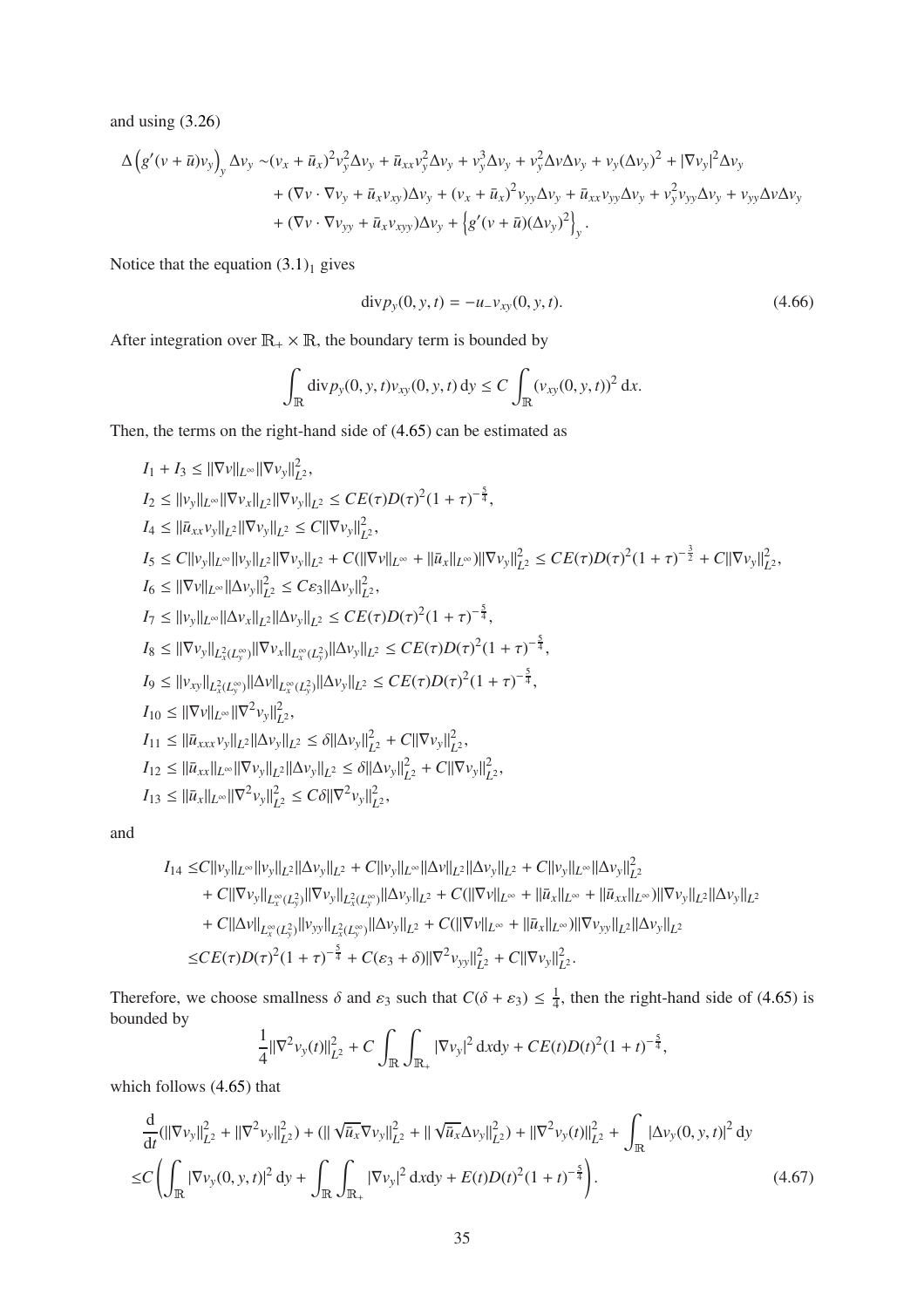Here we have used the fact that  $v_{yy}(0, y, t) = 0$  and

$$
(\Delta v_y)^2 = |\nabla^2 v_y|^2 + 2\{v_{xxy}v_{yy}\}_y - 2\{v_{xyy}v_{yy}\}_x,
$$
  

$$
\int_{\mathbb{R}} \int_{\mathbb{R}_+} (\Delta v_y) \, dx \, dy = \int_{\mathbb{R}} \int_{\mathbb{R}_+} |\nabla^2 v_y|^2 \, dx \, dy.
$$

Multiply [\(4.67\)](#page-34-0) by  $(1 + t)^{\gamma+1}$  ( $\gamma \ge 0$ ) and integrate the resulting estimate over [0, *t*]. By employing [\(4.64\)](#page-33-4), we have

$$
(1+t)^{\gamma+1}(||\nabla v_{y}(t)||^{2}_{L^{2}} + ||\nabla^{2}v_{y}(t)||^{2}_{L^{2}}) + \int_{0}^{t} (1+\tau)^{\gamma+1} (||\sqrt{\bar{u}_{x}}\nabla v_{y}(\tau)||^{2}_{L^{2}} + ||\sqrt{\bar{u}_{x}}\Delta v_{y}(\tau)||^{2}_{L^{2}}) d\tau + \int_{0}^{t} (1+\tau)^{\gamma+1} ||\nabla^{2}v_{y}(\tau)||^{2}_{L^{2}} d\tau + \int_{0}^{t} (1+\tau)^{\gamma+1} \int_{\mathbb{R}} |\Delta v_{y}(0, y, \tau)|^{2} dy d\tau \leq C \left(M_{0}^{2} + (\gamma+1) \int_{0}^{t} (1+\tau)^{\gamma} (||v_{y}(\tau)||^{2}_{L^{2}} + ||\nabla v_{y}(\tau)||^{2}_{L^{2}} + ||\nabla^{2}v_{y}(\tau)||^{2}_{L^{2}}) d\tau + N(t) \int_{0}^{t} (1+\tau)^{\gamma} D(\tau)^{2} d\tau \right).
$$
\n(4.68)

<span id="page-35-0"></span>Adding [\(4.64\)](#page-33-4) and [\(4.68\)](#page-35-0), for any  $\gamma \ge 0$ , we have

$$
(1+t)^{\gamma+1}||v_{y}(t)||_{H^{2}}^{2} + \int_{0}^{t} (1+\tau)^{\gamma+1} (||\sqrt{\bar{u}_{x}}v_{y}(\tau)||_{L^{2}}^{2} + ||\sqrt{\bar{u}_{x}}\nabla v_{y}(\tau)||_{L^{2}}^{2} + ||\sqrt{\bar{u}_{x}}\Delta v_{y}(\tau)||_{L^{2}}^{2}) d\tau + \int_{0}^{t} (1+\tau)^{\gamma+1} ||\nabla v_{y}(\tau)||_{H^{1}}^{2} d\tau + \int_{0}^{t} (1+\tau)^{\gamma+1} \int_{\mathbb{R}} (|\nabla v_{y}(0, y, \tau)|^{2} + (\Delta v_{y}(0, y, \tau))^{2}) dy d\tau \leq C \left(M_{0}^{2} + (\gamma+1) \int_{0}^{t} (1+\tau)^{\gamma} ||v_{y}(\tau)||_{H^{2}}^{2} d\tau + N(t) \int_{0}^{t} (1+\tau)^{\gamma} D(\tau)^{2} d\tau \right).
$$
\n(4.69)

<span id="page-35-1"></span>Taking  $\gamma = \alpha + \varepsilon$  in [\(4.69\)](#page-35-1), for any  $\varepsilon > 0$ , combining [\(4.52\)](#page-31-3), we can obtain

$$
(1+t)^{\alpha+1+\varepsilon}||v_{y}(t)||_{H^{2}}^{2} + \int_{0}^{t} (1+\tau)^{\alpha+1+\varepsilon}(||\sqrt{u_{x}}v_{y}(\tau)||_{L^{2}}^{2} + ||\sqrt{u_{x}}\nabla v_{y}(\tau)||_{L^{2}}^{2} + ||\sqrt{u_{x}}\Delta v_{y}(\tau)||_{L^{2}}^{2}) d\tau + \int_{0}^{t} (1+\tau)^{\alpha+1+\varepsilon}||\nabla v_{y}(\tau)||_{H^{1}}^{2} d\tau + \int_{0}^{t} (1+\tau)^{\alpha+1+\varepsilon} \int_{\mathbb{R}} (|\nabla v_{y}(0,y,\tau)|^{2} + (\Delta v_{y}(0,y,\tau))^{2}) dy d\tau \leq C \left(M_{0}^{2} + (\alpha+1+\varepsilon) \int_{0}^{t} (1+\tau)^{\alpha+\varepsilon}||v_{y}(\tau)||_{H^{2}}^{2} d\tau + N(t) \int_{0}^{t} (1+\tau)^{\gamma} D(\tau)^{2} d\tau \right) \leq C(1+t)^{\varepsilon} M_{\alpha}^{2} + CN(t) \int_{0}^{t} (1+\tau)^{\gamma} D(\tau)^{2} d\tau.
$$
\n(4.70)

<span id="page-35-3"></span>**Step 3.** Now we consider the case of  $l = 2$ . Recalling [\(3.47\)](#page-12-2), we have

$$
\frac{d}{dt}(\|v_{yy}(t)\|_{L^2}^2 + \|\nabla v_{yy}(t)\|_{L^2}^2) + \|\sqrt{\bar{u}_x}v_{yy}(\tau)\|_{L^2}^2 + \|\sqrt{\bar{u}_x}\nabla v_{yy}(\tau)\|_{L^2}^2 + \|\nabla v_{yy}(\tau)\|_{L^2}^2 + \int_{\mathbb{R}} |\nabla v_{yy}(0, y, \tau)|^2 dy
$$
\n
$$
\leq C \int_{\mathbb{R}} \int_{\mathbb{R}_+} (|\nabla v||v_{yy}|^2 + |v_y||\nabla v_y||v_{yy}| + |v_y|^3 |v_{yy}| + |\nabla v||\nabla v_{yy}|^2 + |\nabla v_y|^2 |\nabla v_{yy}| + |v_y|^2 |\nabla v_{yy}| |\nabla v_{yy}|) dxdy
$$
\n
$$
+ C \int_{\mathbb{R}} \int_{\mathbb{R}_+} (|v_y||\nabla^2 v_y||\nabla v_{yy}| + |\bar{u}_{xx}||v_{yy}||\nabla v_{yy}| + (|\nabla v| + \bar{u}_x)|v_y|^3 |\nabla v_{yy}| + |v_y|^2 |\nabla v_y||\nabla v_{yy}| dxdy
$$
\n
$$
+ C \int_{\mathbb{R}} \int_{\mathbb{R}_+} (|\nabla v| + \bar{u}_x)|v_y||v_{yy}||\nabla v_{yy}| + |\nabla v_y||v_{yy}||\nabla v_{yy}| + |v_y||\nabla v_{yy}|^2 + (|\nabla v| + \bar{u}_x)|v_{yy}||\nabla v_{yy}|) dxdy
$$
\n
$$
:= \sum_{i=1}^{14} II_i.
$$
\n(4.71)

<span id="page-35-2"></span>Using  $(3.8)$ ,  $(2.5)$ ,  $(2.4)$ ,  $(4.58)$ ,  $(4.59)$  and the Hölder inequality and the right-hand side can be estimated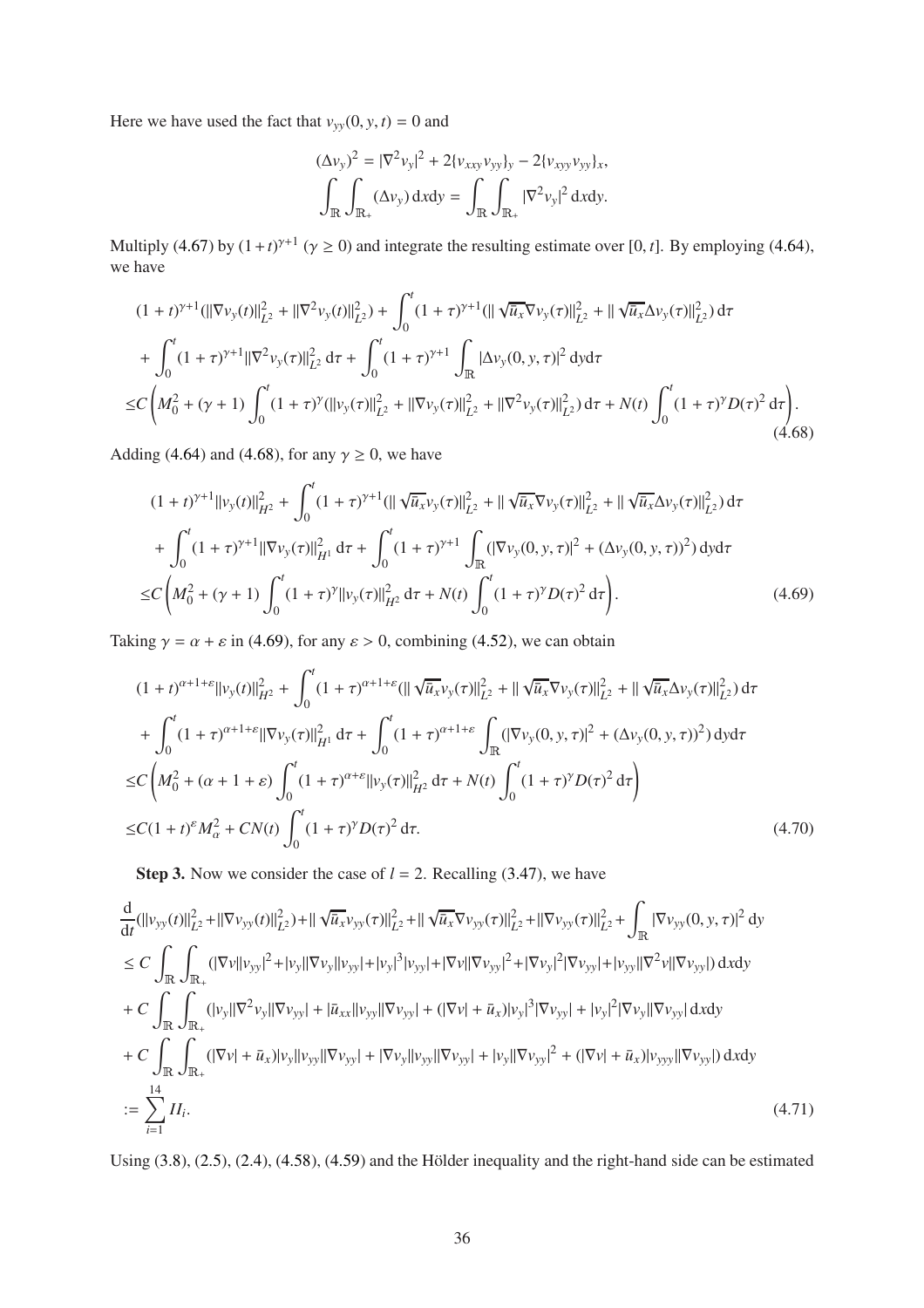as

$$
II_{1} \leq C ||\nabla v||_{L_{x}^{\infty}(L_{y}^{\infty})} ||v_{yy}||_{L_{x}^{\infty}(L_{y}^{2})} ||v_{yy}||_{L^{2}} \leq CE(\tau)D(\tau)^{2}(1+\tau)^{-2},
$$
\n
$$
II_{2} \leq C ||v_{y}||_{L^{\infty}} ||\nabla v_{y}||_{L^{2}} ||v_{yy}||_{L^{2}} \leq CE(\tau)D(\tau)^{2}(1+\tau)^{-2},
$$
\n
$$
II_{3} \leq C ||v_{y}||_{L^{\infty}}^{2} ||v_{y}||_{L^{2}} ||v_{yy}||_{L^{2}} \leq C ||v_{y}||_{L^{\infty}}^{2} ||v_{yy}||_{L^{2}} \leq CE(\tau)D(\tau)^{2}(1+\tau)^{-2},
$$
\n
$$
II_{4} + II_{8} \leq C ||\nabla v||_{L^{\infty}} ||\nabla v_{yy}||_{L^{2}}^{2} + C ||\bar{u}_{xx}v_{yy}||_{L^{2}} ||\nabla v_{yy}||_{L^{2}} \leq C(\delta + \varepsilon_{3}) ||\nabla v_{yy}||_{L^{2}}^{2},
$$
\n
$$
II_{5} + II_{12} \leq C ||\nabla v_{y}||_{L_{x}^{\infty}(L_{y}^{\infty})} ||\nabla v_{y}||_{L_{x}^{\infty}(L_{y}^{2})} ||\nabla v_{yy}||_{L^{2}} \leq CE(\tau)D(\tau)^{2}(1+\tau)^{-\frac{2}{4}},
$$
\n
$$
II_{6} \leq C ||v_{yy}||_{L_{x}^{\infty}(L_{y}^{\infty})} ||\nabla^{2} v||_{L_{x}^{\infty}(L_{y}^{2})} ||\nabla v_{yy}||_{L^{2}} \leq CE(\tau)D(\tau)^{2}(1+\tau)^{-2},
$$
\n
$$
II_{7} \leq C ||v_{y}||_{L^{\infty}} ||\nabla^{2} v_{y}||_{L^{2}} ||\nabla v_{yy}||_{L^{2}} \leq CE(\tau)D(\tau)^{2}(1+\tau)^{-\frac{2}{4}},
$$
\n
$$
II_{9} \leq C ||v_{y}||_{L^{\infty}} ||v_{y}||_{L
$$

Thus, the terms on right-hand side of [\(4.71\)](#page-35-2) are bounded by

<span id="page-36-0"></span>
$$
C(\delta + \varepsilon_3) \|\nabla v_{yy}\|_{L^2}^2 + CE(\tau)D(\tau)^2 (1+\tau)^{-2}.
$$
 (4.72)

Notice that the first term of [\(4.72\)](#page-36-0) can absorbed in the fifth term on the left-hand side of [\(4.71\)](#page-35-2) if  $\varepsilon_3$  and  $\delta$  are small enough. Consequently, we can get from [\(4.71\)](#page-35-2) that

$$
\frac{d}{dt}(\|\nu_{yy}(t)\|_{L^2}^2 + \|\nabla \nu_{yy}(t)\|_{L^2}^2) + \|\sqrt{\bar{u}_x}\nu_{yy}(\tau)\|_{L^2}^2 + \|\sqrt{\bar{u}_x}\nabla \nu_{yy}(\tau)\|_{L^2}^2 + \|\nabla \nu_{yy}(\tau)\|_{L^2}^2 + \int_{\mathbb{R}} |\nabla \nu_{yy}(0, y, \tau)|^2 dy
$$
\n
$$
\le CE(\tau)D(\tau)^2(1+\tau)^{-2}.\tag{4.73}
$$

<span id="page-36-1"></span>Multiplying [\(4.73\)](#page-36-1) by  $(1 + t)^{\gamma+2}$  and integrating the resulting inequality over  $\mathbb{R}_+ \times \mathbb{R} \times [0, t]$ , for any  $\gamma \geq 0$ , we obtain

$$
(1+t)^{\gamma+2}(||v_{yy}(t)||_{L^{2}}^{2} + ||\nabla v_{yy}(t)||_{L^{2}}^{2}) + \int_{0}^{t} (1+\tau)^{\gamma+2} (||\sqrt{u}_{x}v_{yy}(\tau)||_{L^{2}}^{2} + ||\sqrt{u}_{x}\nabla v_{yy}(\tau)||_{L^{2}}^{2}) d\tau + \int_{0}^{t} (1+\tau)^{\gamma+2} ||\nabla v_{yy}(\tau)||_{L^{2}}^{2} d\tau + \int_{0}^{t} (1+\tau)^{\gamma+2} \int_{\mathbb{R}} |\nabla v_{yy}(0, y, \tau)|^{2} dy d\tau \leq C \left(M_{0}^{2} + (\gamma+2) \int_{0}^{t} (1+\tau)^{\gamma+1} (||v_{yy}(\tau)||_{L^{2}}^{2} + ||\nabla v_{yy}(\tau)||_{L^{2}}^{2}) d\tau + N(t) \int_{0}^{t} (1+\tau)^{\gamma} D(\tau)^{2} d\tau \right).
$$
\n(4.74)

<span id="page-36-2"></span>By utilizing [\(4.70\)](#page-35-3), taking  $\gamma = \alpha + \varepsilon$  in [\(4.74\)](#page-36-2), we can deduce that

$$
(1+t)^{\alpha+2+\epsilon}||v_{yy}(t)||_{H^{1}}^{2} + \int_{0}^{t} (1+\tau)^{\alpha+2+\epsilon} (||\sqrt{u}_{x}v_{yy}(\tau)||_{L^{2}}^{2} + ||\sqrt{u}_{x}\nabla v_{yy}(\tau)||_{L^{2}}^{2}) d\tau + \int_{0}^{t} (1+\tau)^{\alpha+2+\epsilon} ||\nabla v_{yy}(\tau)||_{L^{2}}^{2} d\tau + \int_{0}^{t} (1+\tau)^{\alpha+2+\epsilon} \int_{\mathbb{R}} |\nabla v_{yy}(0, y, t)|^{2} d\tau d\tau \n\leq C \left(M_{0}^{2} + (\alpha+2+\epsilon) \int_{0}^{t} (1+\tau)^{\alpha+1+\epsilon} ||v_{yy}(\tau)||_{H^{1}}^{2} d\tau + N(t) \int_{0}^{t} (1+\tau)^{\alpha+\epsilon} D(\tau)^{2} d\tau \right) \n\leq C (1+t)^{\epsilon} M_{\alpha}^{2} + CN(t) \int_{0}^{t} (1+\tau)^{\alpha+\epsilon} D(\tau)^{2} d\tau.
$$
\n(4.75)

<span id="page-36-3"></span>Finally, we need to treat the last term in [\(4.70\)](#page-35-3) and [\(4.75\)](#page-36-3). We add [\(4.52\)](#page-31-3), (4.70) and [\(4.75\)](#page-36-3) to obtain

<span id="page-36-4"></span>
$$
\sum_{l=0}^{2} (1+t)^{\alpha+l+\varepsilon} ||\partial_{y}^{l} v||_{H^{3-l}}^{2} + \sum_{l=0}^{2} \int_{0}^{t} (1+\tau)^{\alpha+l+\varepsilon} ||\partial_{y}^{l} \nabla v||_{H^{2-l}}^{2} d\tau
$$
  

$$
\leq C(1+t)^{\varepsilon} M_{\alpha}^{2} + CN(t) \int_{0}^{t} (1+\tau)^{\alpha+\varepsilon} D(\tau)^{2} d\tau.
$$
 (4.76)

<span id="page-36-5"></span>The last term on the right-hand side of [\(4.76\)](#page-36-4) can be absorbed in the second term on the left-hand side if  $N(t) \leq \varepsilon_3$  is sufficiently small. Therefore, the desired inequality [\(4.55\)](#page-32-0) can be obtained.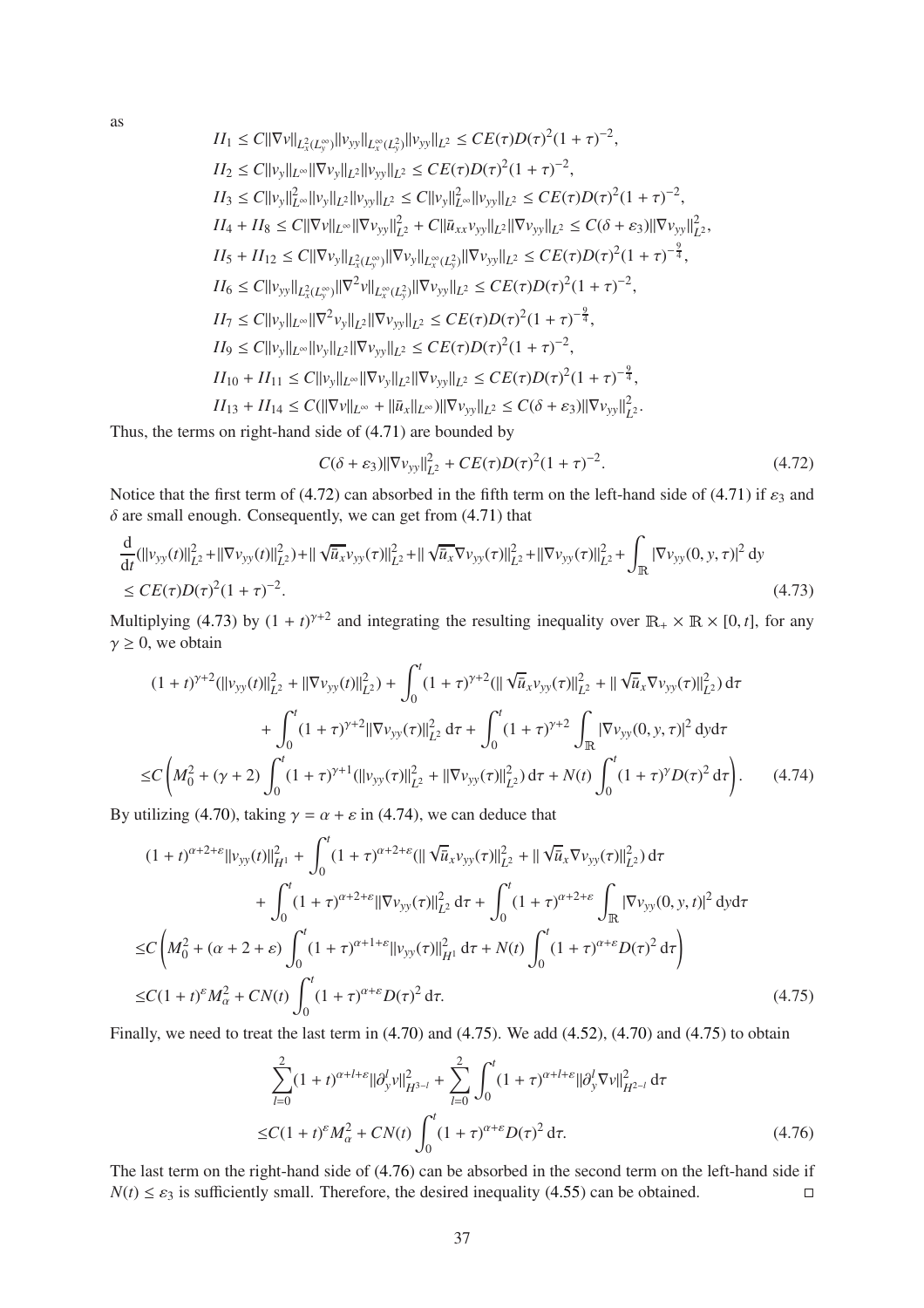Lemma 4.7 *Under the same assumptions as Lemma* [4](#page-32-4).6*, it holds that*

$$
(1+t)^{\alpha+1+\varepsilon}(||\text{div} \, p_y(t)||_{H^2}^2 + ||p_{1y}(t)||_{H^2}^2 + ||p_2(t)||_{H^3}^2) \le C(1+t)^{\varepsilon} M_{\alpha}^2,\tag{4.77}
$$

*for*  $t \in [0, T]$  *and any*  $\varepsilon > 0$ *.* 

*Proof.* Rewrite  $div \partial_y (3.1)_2$  $div \partial_y (3.1)_2$  $div \partial_y (3.1)_2$  in the form  $\Delta div p_y - div p_y = \Delta v_y$ , and then square this equation. Consequently, integrating the resulting equation over  $\mathbb{R}_+ \times \mathbb{R}$ , using [\(4.66\)](#page-34-1), we have

$$
\int_{\mathbb{R}} \int_{\mathbb{R}_{+}} ((\Delta \text{div} p_{y})^{2} + 2|\nabla \text{div} p_{y}|^{2} + (\text{div} p_{y})^{2}) \, dxdy \n= \int_{\mathbb{R}} \int_{\mathbb{R}_{+}} (\Delta v_{y})^{2} \, dxdy - 2 \int_{\mathbb{R}} \text{div} p_{xy}(0, y, t) \, div p_{y}(0, y, t) \, dy \n= \int_{\mathbb{R}} \int_{\mathbb{R}_{+}} (\Delta v_{y})^{2} \, dxdy + 2u_{-} \int_{\mathbb{R}} \text{div} p_{xy}(0, y, t) v_{xy}(0, y, t) \, dy \n\leq \int_{\mathbb{R}} \int_{\mathbb{R}_{+}} (\Delta v_{y})^{2} \, dxdy + \delta \int_{\mathbb{R}} \text{div} p_{xy}(0, y, t) \, dy + C\delta^{-1} \int_{\mathbb{R}} (v_{xy}(0, y, t))^{2} \, dy \n\leq \int_{\mathbb{R}} \int_{\mathbb{R}_{+}} (\Delta v_{y})^{2} \, dxdy + \delta \int_{\mathbb{R}} \int_{\mathbb{R}_{+}} ((\text{div} p_{xy})^{2} + (\text{div} p_{xxy})^{2}) \, dxdy + C \int_{\mathbb{R}} (v_{xy}^{2} + v_{xxy}^{2}) \, dy.
$$
\n(4.78)

<span id="page-37-0"></span>Notice that the term div $p_{xy}$  on the right-hand side of [\(4.78\)](#page-37-0) can be absorbed in the second term on the left if  $\delta$  is sufficiently small. Combining the results of Lemma 4.[6,](#page-32-4) we just need to get the estimate of  $\delta$ ||div $p_{xxy}$ || $^2_L$  $L^2$ . We know that

$$
\delta \|\text{div} \, p_{\text{xxy}}\|_{L^2}^2 \leq C\delta \|\Delta \text{div} \, p_{\text{y}}\|_{L^2}^2 + C\delta \|\text{div} \, p_{\text{yyy}}\|_{L^2}^2,
$$

and the former term can be absorbed in the first term of [\(4.78\)](#page-37-0). Therefore, for some small but fixed  $\delta$ , the inequality [\(4.78\)](#page-37-0) can be rewritten as

<span id="page-37-2"></span>
$$
\int_{\mathbb{R}} \int_{\mathbb{R}_+} ((\Delta \text{div} \, p_y)^2 + 2|\nabla \text{div} \, p_y|^2 + (\text{div} \, p_y)^2) \, dxdy \le C ||\nabla v_y||_{H^1}^2 + C\delta ||\text{div} \, p_{yyy}||_{L^2}^2. \tag{4.79}
$$

Now we estimate the last term  $\|\text{div}p_{yyy}\|_{L^2}$ . Rewriting  $\nabla(3.3)_{2y}$  $\nabla(3.3)_{2y}$  $\nabla(3.3)_{2y}$  in the form  $\nabla \text{div}p_{yy} - \nabla p_{2y} = \nabla v_{yy}$  and squaring it, we obtain

$$
|\nabla \text{div} \, p_{yy}|^2 + |\nabla p_{2yy}|^2 + |\nabla p_{2y}|^2 - 2\{\nabla \text{div} \, p_y \cdot \nabla p_{2y}\}_y = |\nabla v_{yy}|^2 - 2\nabla p_{1xy} \cdot \nabla p_{2yy}.\tag{4.80}
$$

Integrating the above equation over  $\mathbb{R}_+ \times \mathbb{R}$ , we can get

$$
\int_{\mathbb{R}} \int_{\mathbb{R}_{+}} (|\nabla \text{div} p_{yy}|^{2} + |\nabla p_{2yy}|^{2} + |\nabla p_{2y}|^{2}) \, dxdy
$$
\n
$$
= \int_{\mathbb{R}} \int_{\mathbb{R}_{+}} |\nabla v_{yy}|^{2} \, dxdy - 2 \int_{\mathbb{R}} \int_{\mathbb{R}_{+}} (p_{1xxy} p_{2xyy} + p_{1xyy} p_{2yyy}) \, dxdy
$$
\n
$$
\leq \int_{\mathbb{R}} \int_{\mathbb{R}_{+}} |\nabla v_{yy}|^{2} \, dxdy + \int_{\mathbb{R}} \int_{\mathbb{R}_{+}} |\nabla \text{div} p_{y}|^{2} \, dxdy, \tag{4.81}
$$

where we have used the fact that

<span id="page-37-1"></span>
$$
2p_{1xxy}p_{2xyy} + 2p_{1xyy}p_{2yyy} \le (p_{1xxy} + p_{2xyy})^2 + (p_{1xyy} + p_{2yyy})^2 = |\nabla \text{div } p_y|^2.
$$

Adding [\(4.81\)](#page-37-1) and [\(4.79\)](#page-37-2), for some small  $\delta$ , we can obtain

<span id="page-37-3"></span>
$$
\int_{\mathbb{R}} \int_{\mathbb{R}_+} (|\nabla^2 \text{div} \, p_y|^2 + |\nabla \text{div} \, p_y|^2 + (\text{div} \, p_y)^2 + |\nabla p_{2yy}|^2 + |\nabla p_{2y}|^2) \, \mathrm{d}x \mathrm{d}y \le C ||\nabla v_y||_{H^1}^2. \tag{4.82}
$$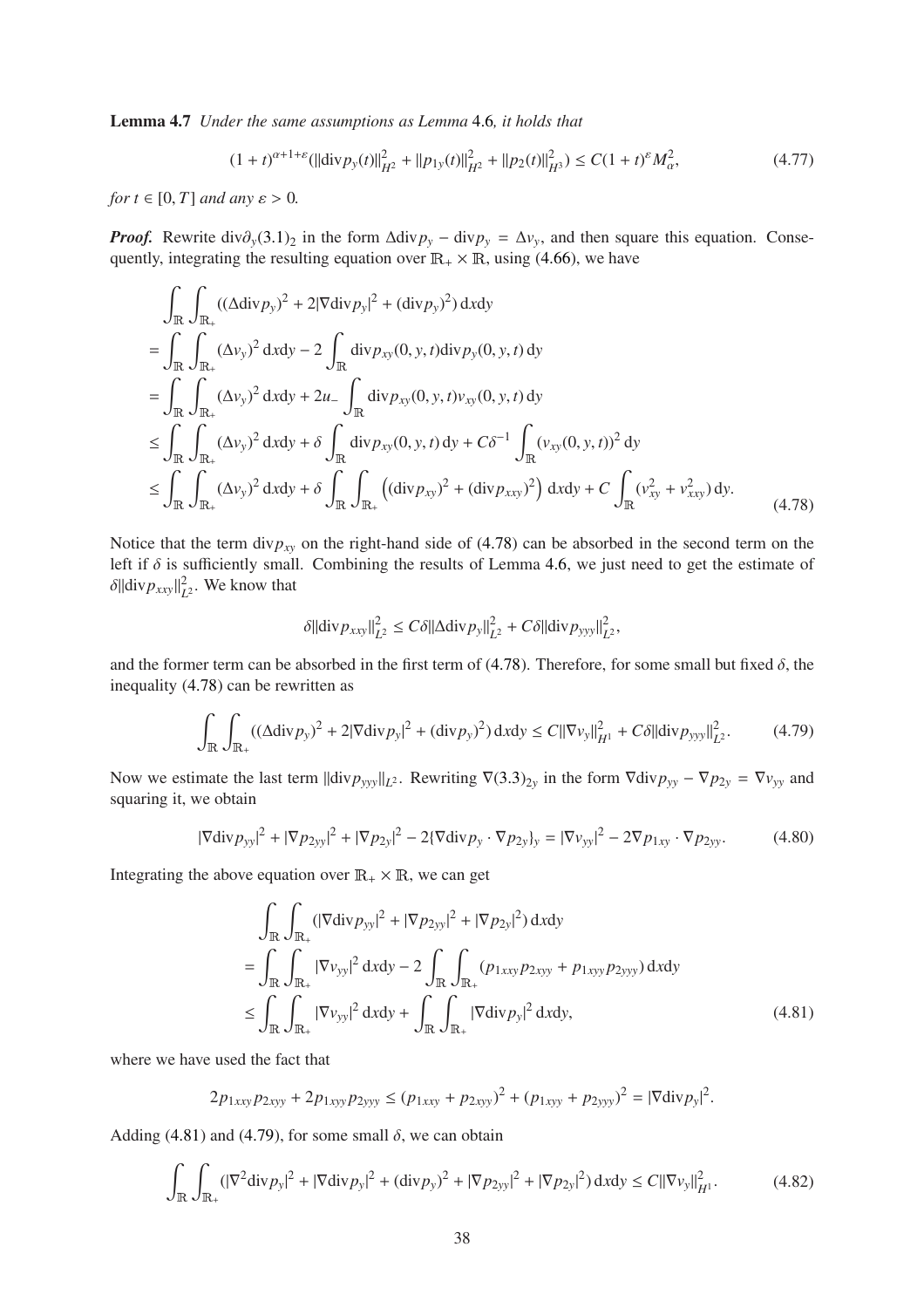Here, we have used the fact that  $|\nabla^2 \text{div} p_y|^2 \le C(\Delta \text{div} p_y)^2 + C|\nabla \text{div} p_{yy}|^2$ . According to [\(3.3\)](#page-6-3), we can deduce that

<span id="page-38-10"></span>
$$
\begin{aligned}\n||\nabla^{k} p_{1y}||_{L^{2}}^{2} &\leq C(||\nabla^{k} \text{div} p_{xy}||_{L^{2}}^{2} + ||\nabla^{k} v_{xy}||_{L^{2}}^{2}) \leq C||\nabla v_{y}||_{H^{1}}^{2}, \quad k = 0, 1, \\
||\nabla^{k} p_{2}||_{L^{2}}^{2} &\leq C(||\nabla^{k} \text{div} p_{y}||_{L^{2}}^{2} + ||\nabla^{k} v_{y}||_{L^{2}}^{2}) \leq C||\nabla v_{y}||_{H^{1}}^{2} + C||\nabla^{k} v_{y}||_{L^{2}}^{2}, \quad k = 0, 1, 2.\n\end{aligned} \tag{4.83}
$$

Furthermore, using the relation between  $p_1$  and  $p_2$ , that is [\(3.4\)](#page-7-1) and div $p = p_{1x} + p_{2y}$ , we have

$$
p_{2xxx} = p_{1xxy} = \text{div} p_{xy} - p_{2xyy} = \text{div} p_{xy} - p_{1yyy},
$$
  
\n
$$
p_{2xxy} = p_{1xyy} = \text{div} p_{yy} - p_{2yyy}.
$$
\n(4.84)

It follows from [\(4.82\)](#page-37-3) that

<span id="page-38-11"></span>
$$
\|\nabla^3 p_2\|_{L^2}^2 + \|\nabla^2 p_{1y}\|_{L^2}^2 \le C\|\nabla v_y\|_{H^1}^2. \tag{4.85}
$$

Thus, combining [\(4.55\)](#page-32-0) and [\(4.56\)](#page-32-5), we can get from  $(1 + t)^{\alpha+1+\epsilon}[(4.82) + (4.83) + (4.85)]$  $(1 + t)^{\alpha+1+\epsilon}[(4.82) + (4.83) + (4.85)]$  $(1 + t)^{\alpha+1+\epsilon}[(4.82) + (4.83) + (4.85)]$  $(1 + t)^{\alpha+1+\epsilon}[(4.82) + (4.83) + (4.85)]$  $(1 + t)^{\alpha+1+\epsilon}[(4.82) + (4.83) + (4.85)]$  $(1 + t)^{\alpha+1+\epsilon}[(4.82) + (4.83) + (4.85)]$  $(1 + t)^{\alpha+1+\epsilon}[(4.82) + (4.83) + (4.85)]$  that

$$
(1+t)^{\alpha+1+\varepsilon}(\|\text{div} \text{p}_y\|_{H^2}^2+\|\text{p}_{1y}\|_{H^2}^2+\| \text{p}_2\|_{H^3}^2)\leq C(1+t)^{\varepsilon}M_{\alpha}^2,
$$

which completes the proof of Lemma 4.[7.](#page-36-5)

Acknowledgements: The research was supported by the National Natural Science Foundation of China #11771150, #11831003, Guangdong Basic and Applied Basic Research Foundation #2020B1515310015.

### <span id="page-38-1"></span><span id="page-38-0"></span>References

- [1] M. Di Francesco, Initial value problem and relaxation limits of the Hamer model for radiating gases in several space variables, *Nonlinear Di*ff*er. Equ. Appl.*, 13(2007), 531-562.
- <span id="page-38-9"></span>[2] W.L. Gao, L.Z. Ruan and C.J. Zhu, Decay rates to the planar rarefaction waves for a model system of the radiating gas in n dimensions, *J. Di*ff*erential Equations*, 244(2008), 2614-2640.
- <span id="page-38-2"></span>[3] W.L. Gao and C.J. Zhu, Asymptotic decay toward the planar rarefaction waves for a model system of the radiating gas in two dimensions, *Math. Models Methods Appl. Sci.*, 18(2008), 511-541.
- [4] J. Goodman, Stability of viscous scalar shock fronts in several dimensions, *Trans. Amer. Math. Soc.*, 311(1989), 683-695.
- <span id="page-38-3"></span>[5] K. Hamer, Nonlinear effects on the propagation of sound waves in a radiating gas, *Quart. J. Mech. Appl. Math.*, 24(1971), 155-168.
- <span id="page-38-5"></span>[6] E. Harabetian, Rarefactions and large time behavior for parabolic equations and monotone schemes, *Comm. Math. Phys.*, 114(1988), 527-536.
- <span id="page-38-6"></span>[7] Y. Hattori and K. Nishihara, A note on the stability of the rarefaction wave of the Burgers equation, *Japan J. Indust. Appl. Math.*, 8(1991), 85-96.
- <span id="page-38-8"></span>[8] T. Iguchi and S. Kawashima, On space-time decay properties of solutions to hyperbolic-elliptic coupled systems, *Hiroshima Math. J.*, 32(2002), 229-308.
- <span id="page-38-4"></span>[9] A.M. Il'in and O.A. Oleinik, Asymptotic behavior of the solutions of the Cauchy problem for certain quasilinear equations for large time, *Mat. Sb.*, 51(1960), 191-216.
- <span id="page-38-7"></span>[10] K. Ito, Asymptotic decay toward the planar rarefaction waves for viscous conservation laws in several dimentions, *Math. Mod. Meth. Appl. Sci.*, 6(1996), 315-338.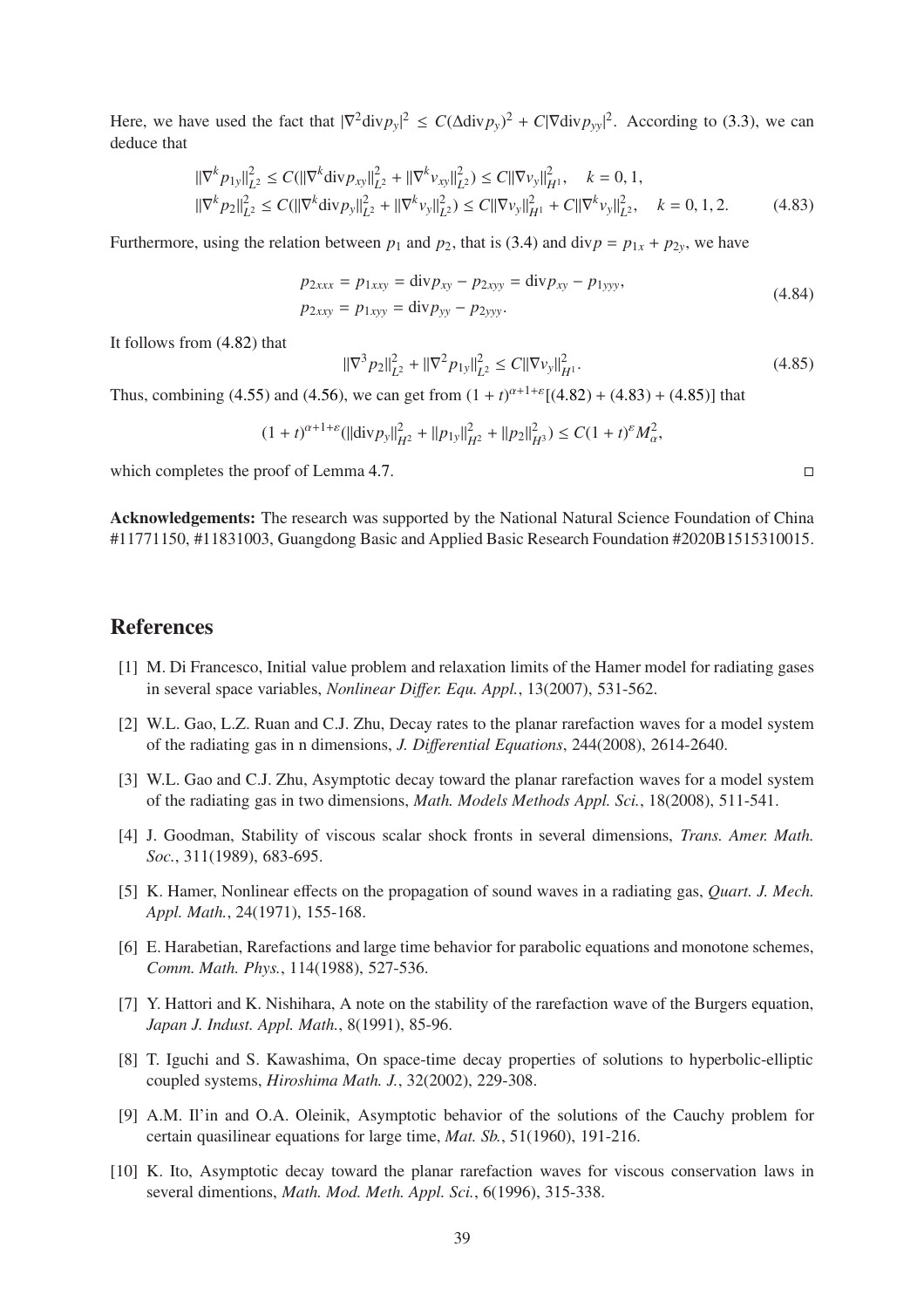- <span id="page-39-16"></span><span id="page-39-13"></span>[11] S.M. Ji, M.Y. Zhang and C.J. Zhu, Asymptotic stability of solutions to a hyperbolic-elliptic coupled system of the radiating gas on the half line, 2021, arXiv:2107.04176.
- <span id="page-39-1"></span>[12] Y. Kagei and S. Kawashima, Stability of planar stationary solutions to the compressible Navier-Stokes equations on the half space, *Comm. Math. Phys.*, 266(2006), 401-430.
- <span id="page-39-4"></span>[13] S. Kawashima and A. Matsumura, Asymptotic stability of traveling wave solutions of systems for one-dimensional gas motion, *Commun. Math. Phys.*, 101(1985), 97-127.
- <span id="page-39-5"></span>[14] S. Kawashima and S. Nishibata, Shock waves for a model system of the radiating gas, *SIAM J. Math. Anal.*, 30(1999), 95-117.
- <span id="page-39-6"></span>[15] S. Kawashima and S. Nishibata, Weak solutions with a shock to a model system of the radiating gas, *Sci. Bull. Josai. Univ.*, 5(1998), 119-130.
- <span id="page-39-12"></span>[16] S. Kawashima and S. Nishibata, Cauchy problem for a model system of the radiating gas: weak solution with a jump and classical solutions, *Math. Models Methods Appl. Sci.*, 9(1999), 69-91.
- [17] S. Kawashima, S. Nishibata and M. Nishikawa, Asymptotic stability of stationary waves for twodimensional viscous conservation laws in half plane, *Discrete Contin. Dyn. Syst. Suppl.*, (2003) 469-476.
- <span id="page-39-14"></span>[18] S. Kawashima, S. Nishibata and P. Zhu, Asymptotic stability of the stationary solution to the compressible Navier-Stokes equations in the half space, *Comm. Math. Phys.*, 240(2003), 483-500.
- <span id="page-39-9"></span>[19] S. Kawashima and Y. Tanaka, Stability of rarefaction waves for a model system of a radiating gas, *Kyushu J. Math.*, 58(2004), 211-250.
- <span id="page-39-8"></span><span id="page-39-7"></span>[20] C. Lattanzio, C. Mascia and D. Serre, Shock waves for radiative hyperbolic-elliptic systems, *Indiana Univ. Math. J.*, 56(2007), 2601-2640.
- [21] C. Lattanzio, C. Mascia, T. Nguyen, R.G. Plaza and K. Zumbrun, Stability of scalar radiative shock profiles, *SIAM J. Math. Anal.*, 41(2009), 2165-2206.
- <span id="page-39-11"></span><span id="page-39-10"></span>[22] T.-P. Liu and K. Nishihara, Asymptotic behavior for scalar viscous conservation laws with boundary effect, *J. Di*ff*erential Equations*, 133(1997), 296-320.
- <span id="page-39-0"></span>[23] T.-P. Liu, A. Matsumura, and K. Nishihara, Behaviors of solutions for the Burgers equation with boundary corresponding to rarefaction waves, *SIAM J. Math. Anal.*, 29(1998), 293-308.
- <span id="page-39-2"></span>[24] Y.Q. Liu and S. Kawashima, Asymptotic behavior of solutions to a model system of a radiating gas, *Commun. Pure Appl. Anal.*, 10(2011), 209-223.
- [25] A. Matsumura and K. Nishihara, Asymptotics toward the rarefaction waves of the solutions of a one-dimensional model system for compressible viscous gas, *Japan J. Appl. Math.*, 3(1986), 1-13.
- <span id="page-39-3"></span>[26] A. Matsumura and K. Nishihara, Global stability of the rarefaction wave of a one-dimensional model system for compressible viscous gas, *Comm. Math. Phys.*, 144(1992), 325-335.
- <span id="page-39-15"></span>[27] T. Nakamura, S. Nishibata and T. Yuge, Convergence rate of solutions toward stationary solutions to the compressible Navier-Stokes equation in a half line, *J. Di*ff*erential Equations*, 241(2007), 94-111.
- <span id="page-39-17"></span>[28] T. Nakamura and S. Nishibata, Convergence rate toward planar stationary waves for compressible viscous fluid in multi-dimensional half space, *SIAM J. Math. Anal.*, 41(2009), 1757-1791.
- <span id="page-39-18"></span>[29] Y. Nikkuni, Stability of stationary solutions to some discrete velocity model of the Boltzmann equation in the half-space, *Funkcial. Ekvac.*, 42(1999), 413-434.